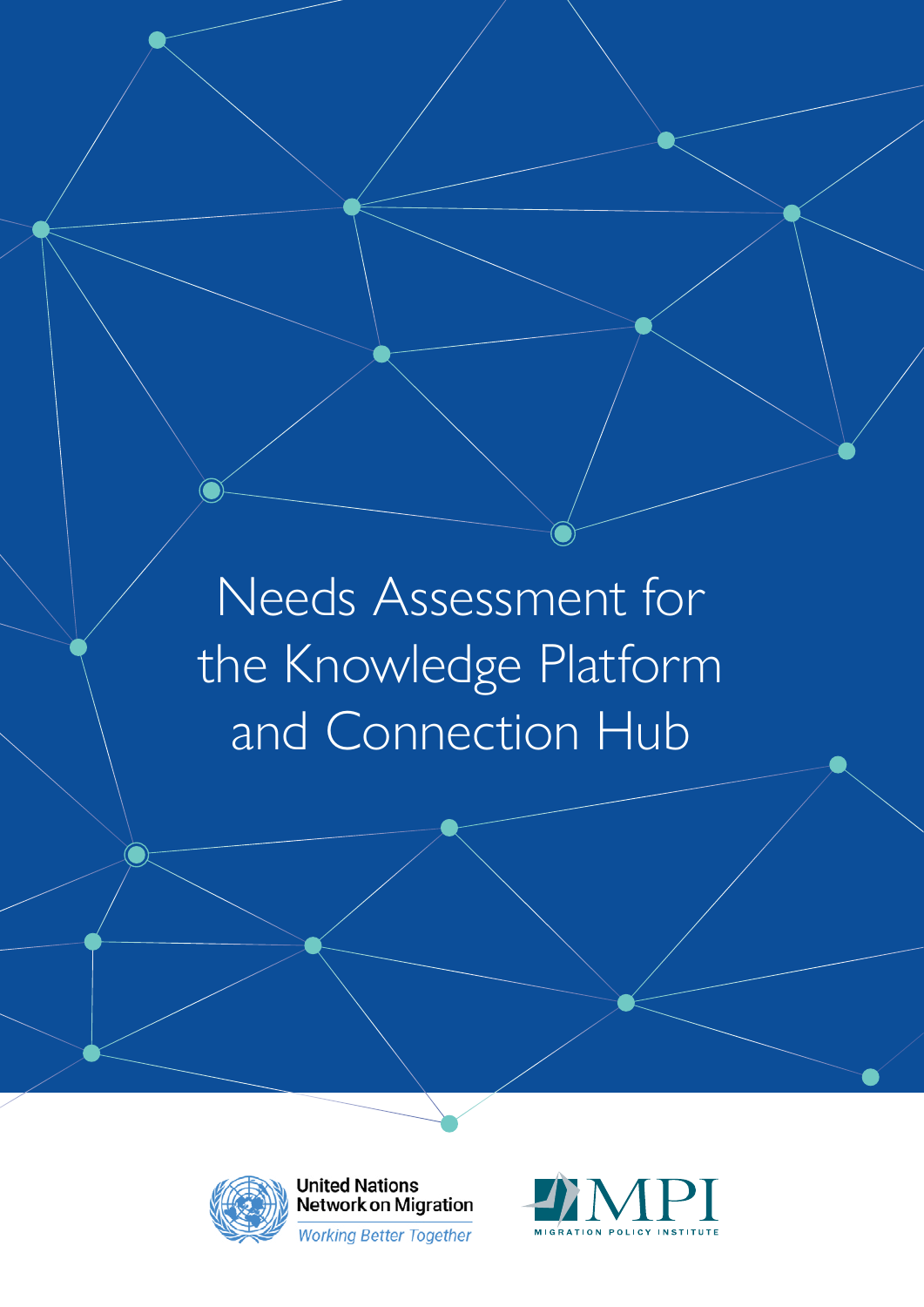The opinions expressed in the report are those of the authors and do not necessarily reflect the views of the United Nations Network on Migration and its members or the Migration Policy Institute (MPI). The designations employed and the presentation of material throughout the report do not imply expression of any opinion whatsoever on the part of the United Nations, the United Nations Network on Migration or MPI concerning the legal status of any country, territory, city or area, or of its authorities, or concerning its frontiers or boundaries.

This publication was made possible through unearmarked funding granted to the International Organization for Migration (IOM) and internally allocated through the Migration Resource Allocation Committee (MIRAC).

Publisher: United Nations Network on Migration 17 route des Morillons  $PO$  Box 17 1211 Geneva 19 Switzerland Tel.: +41 22 717 9111 Fax: +41 22 798 6150 Email: [unmignet@iom.int](mailto:unmignet%40iom.int?subject=) Website: [www.migrationnetwork.un.org](http://www.migrationnetwork.un.org)

\_\_\_\_\_\_\_\_\_\_\_\_\_\_\_\_\_\_\_\_\_\_\_\_\_\_

© 2020 United Nations Network on Migration

\_\_\_\_\_\_\_\_\_\_\_\_\_\_\_\_\_\_\_\_\_\_\_\_\_\_\_\_\_\_\_\_\_\_\_\_\_\_\_\_\_\_\_\_\_\_\_\_\_\_\_\_\_

\_\_\_\_\_\_\_\_\_\_\_\_\_\_\_\_\_\_\_\_\_\_\_\_\_\_\_\_\_\_\_\_\_\_\_\_\_\_\_\_\_\_\_\_\_\_\_\_\_\_\_\_\_

All rights reserved. No part of this publication may be reproduced, stored in a retrieval system, or transmitted in any form or by any means, electronic, mechanical, photocopying, recording, or otherwise without the prior written permission of the publisher.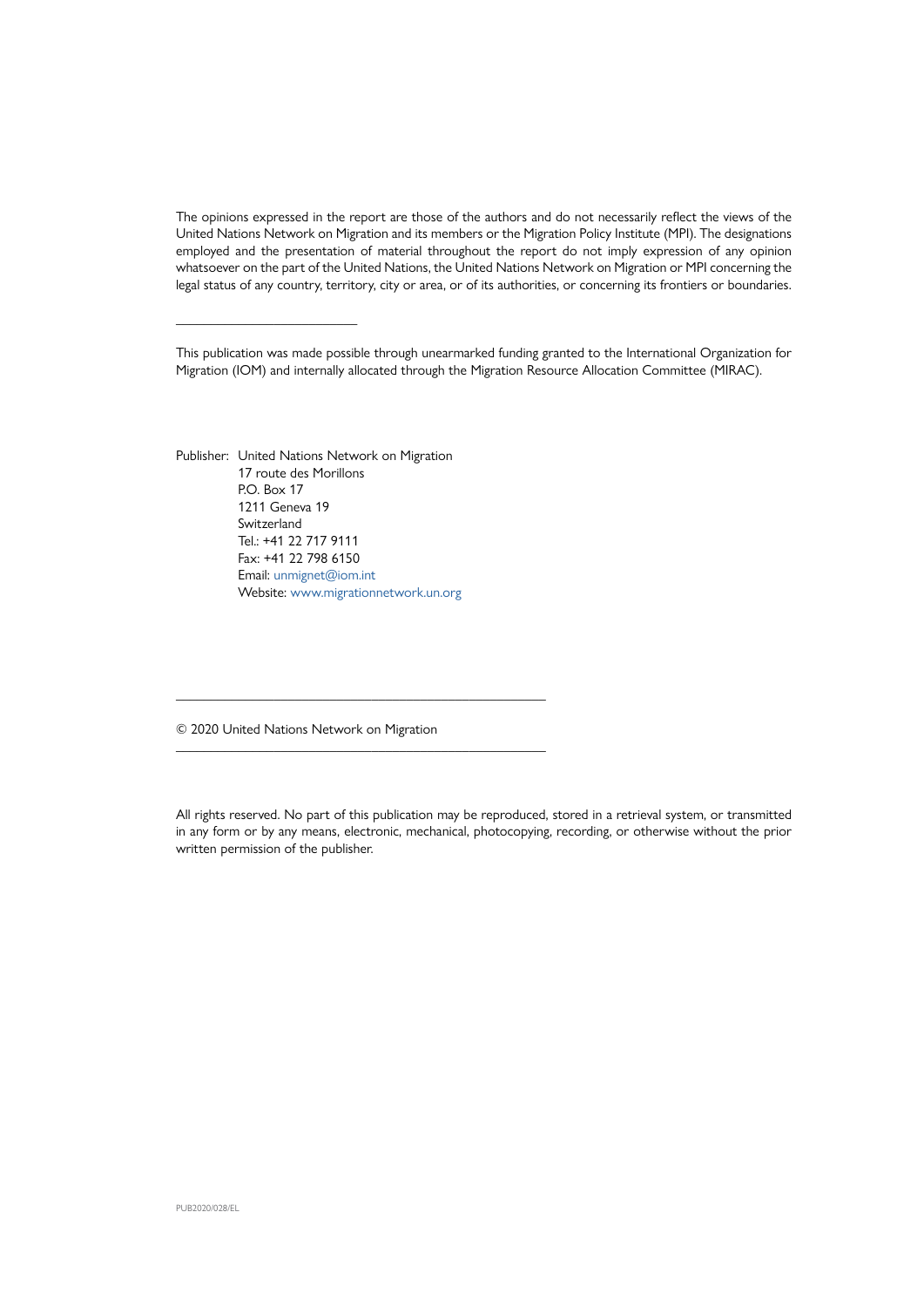

# **Needs Assessment for the Knowledge Platform and Connection Hub**

Prepared by the Migration Policy Institute for the United Nations Network on Migration

Written by Natalia Banulescu-Bogdan and Camille Le Coz, with original research from Lena Kainz, Andrea Tanco and Owen Gow



**United Nations Network on Migration Working Better Together** 



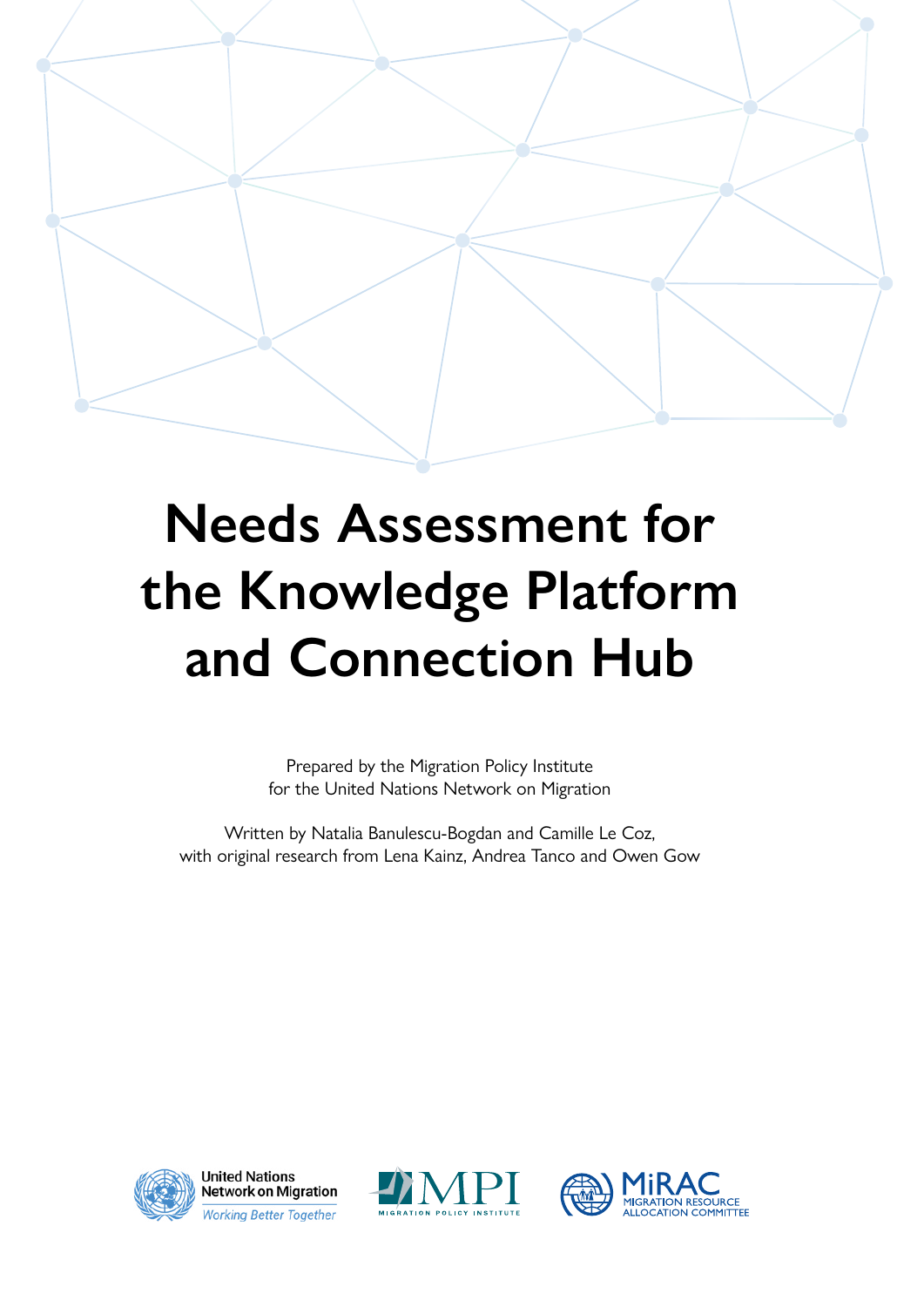### Table of contents

|                                                                            | Chapter 1. Introduction: Why Data and Information Matter to                                              |  |
|----------------------------------------------------------------------------|----------------------------------------------------------------------------------------------------------|--|
|                                                                            | Chapter 2. How Stakeholders Find Information and Data on Migration  4                                    |  |
|                                                                            | 2.1. What are the most trusted sources of information, and how is information<br>used in policymaking?   |  |
|                                                                            | 2.2. What formats are preferred?                                                                         |  |
|                                                                            | 2.3. What are the most important characteristics of online information sources?                          |  |
| Chapter 3. Gaps and Limitations in Current Migration Data and Analysis  12 |                                                                                                          |  |
|                                                                            | 3.1. Thematic challenges: Topics and regions for which it is challenging to find<br>reliable information |  |
|                                                                            | 3.2. Analytical challenges: Issues related to the presentation and interpretation of<br>data             |  |
|                                                                            | Chapter 4. Measuring Progress towards Implementation of the Global Compact for                           |  |
|                                                                            |                                                                                                          |  |
|                                                                            | 5.1. The upcoming Knowledge Platform and Connection Hub: Key features and<br>challenges                  |  |
|                                                                            |                                                                                                          |  |
|                                                                            | 6.1. Comprehensive approach: Focus on aggregating large pools of information<br>in real time             |  |
|                                                                            | 6.2. Targeted approach: Focus on curating and analysing the most important<br>information                |  |
|                                                                            |                                                                                                          |  |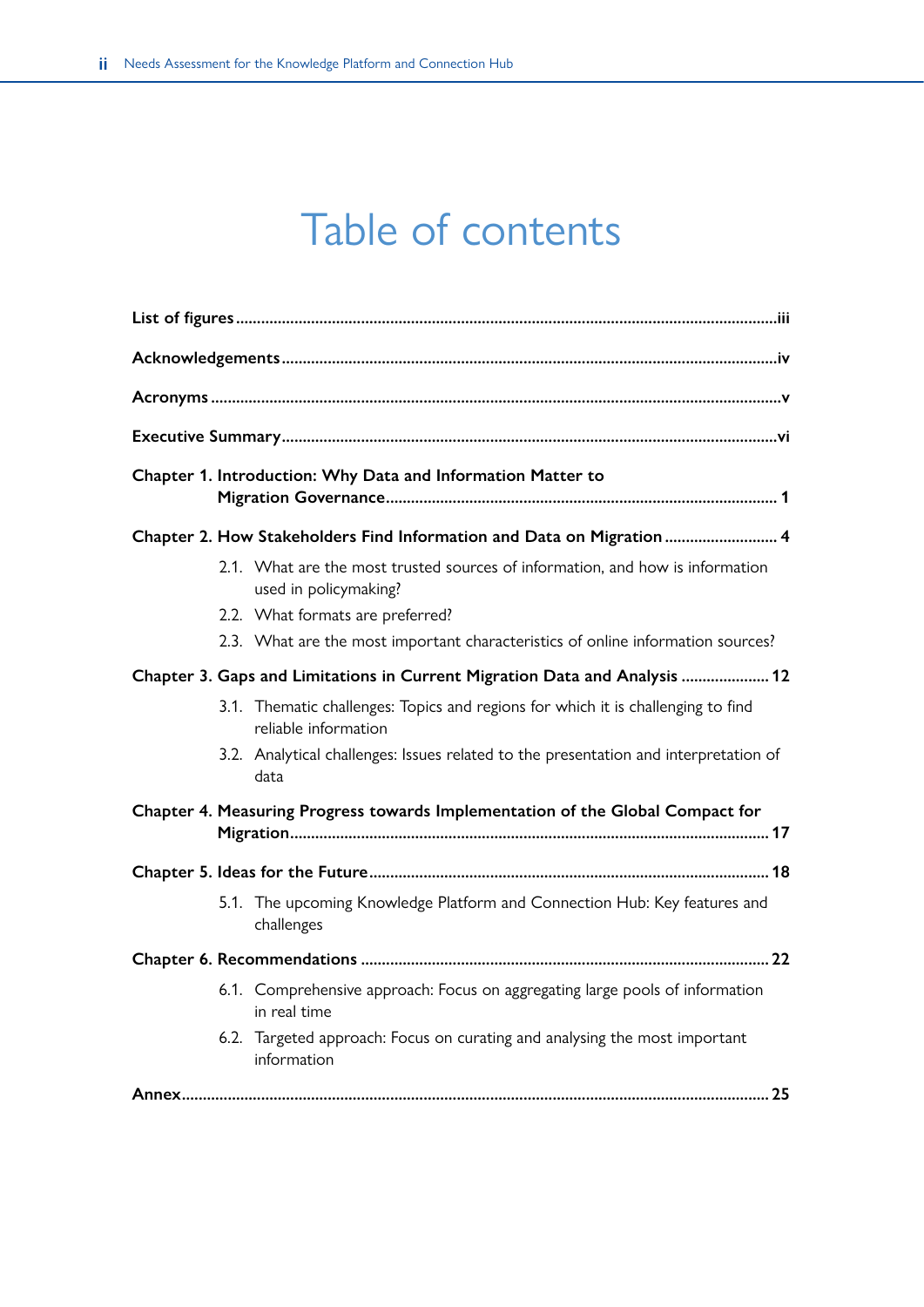## List of figures

<span id="page-4-0"></span>

| Figure 1. Importance of online sources of migration data and information                      |  |
|-----------------------------------------------------------------------------------------------|--|
|                                                                                               |  |
|                                                                                               |  |
|                                                                                               |  |
| Figure 5. Perceived limitations of migration platforms and portals in terms of                |  |
| Figure 6. Perceived accessibility and usage limitations of migration platforms and portals 18 |  |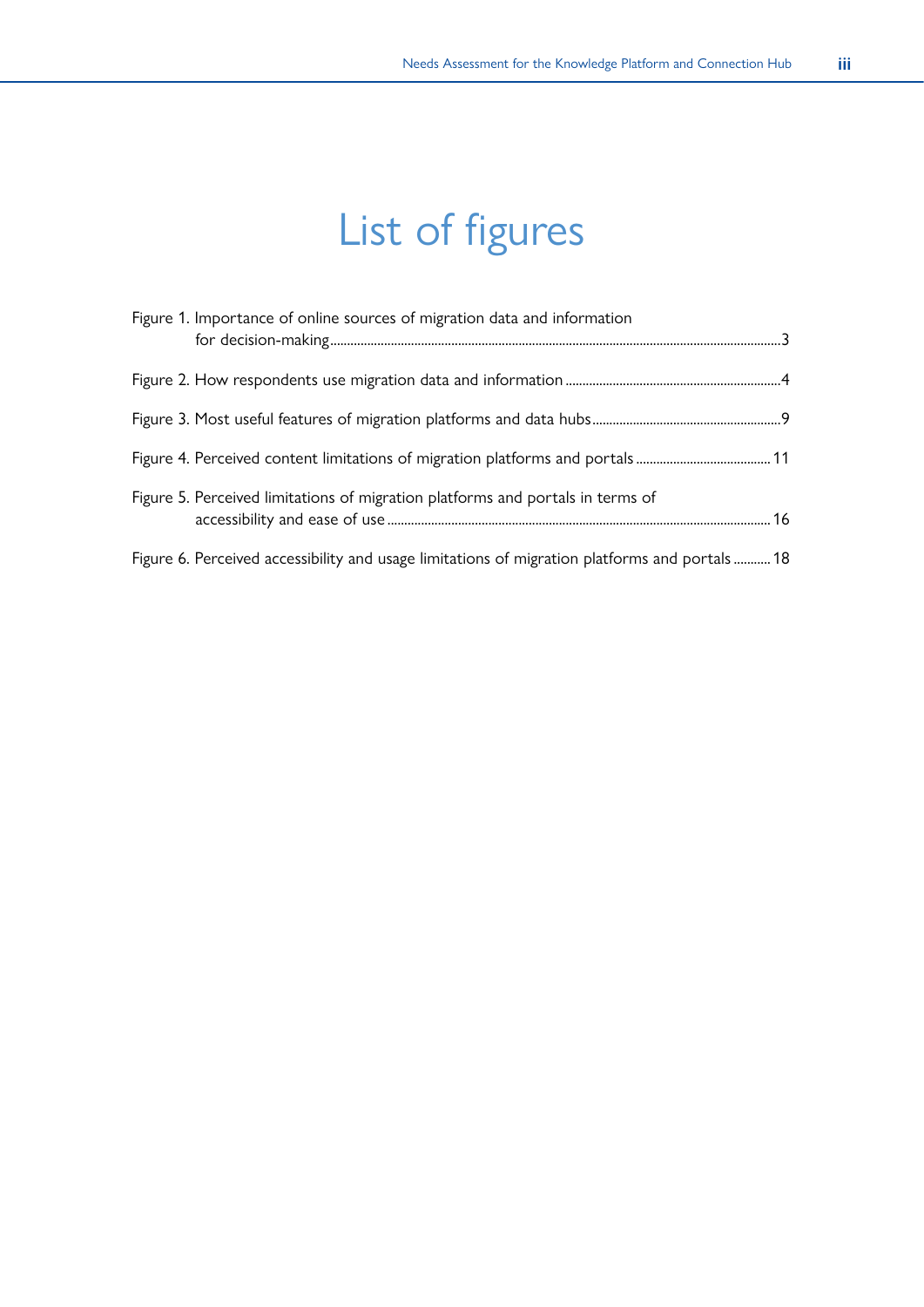### Acknowledgements

<span id="page-5-0"></span>Support for the research and writing of this report was provided by the Secretariat of the United Nations Network on Migration, thanks to unearmarked funding granted to IOM, internally allocated through the Migration Allocation Resource Committee (MIRAC).

The authors also recognize the valuable comments and inputs from the United Nations Network on Migration Core Working Group 1.2 on the Knowledge Platform and Connection Hub, as well as from all those who participated in the interviews and surveys that informed this report.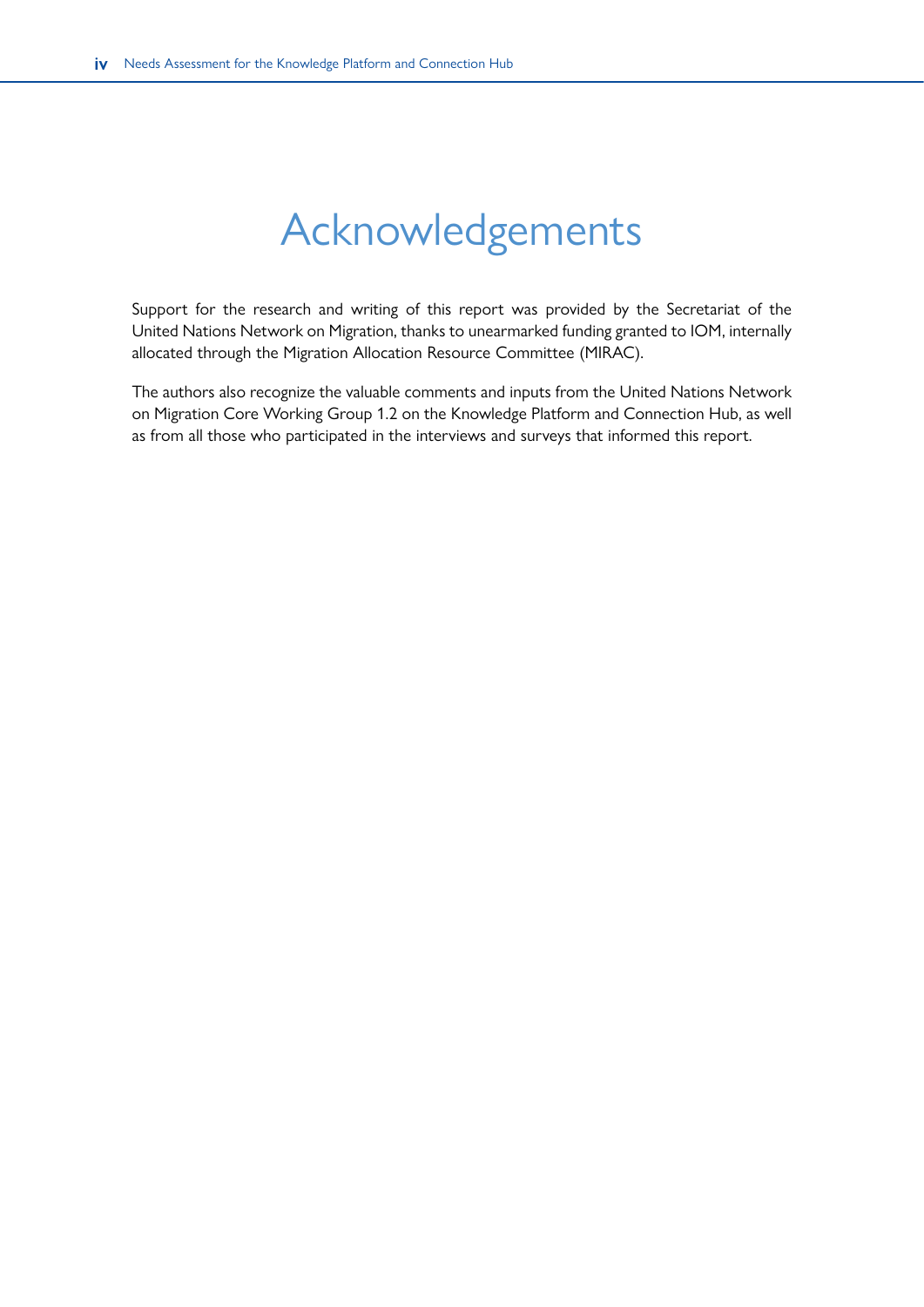## Acronyms

<span id="page-6-0"></span>

| BMZ           | Federal Ministry of Economic Cooperation and Development<br>(German: Bundesministerium für wirtschaftliche Zusammenarbeit und Entwicklung) |
|---------------|--------------------------------------------------------------------------------------------------------------------------------------------|
| <b>CRRF</b>   | Comprehensive Refugee Response Framework                                                                                                   |
| <b>CSO</b>    | civil society organization                                                                                                                 |
| <b>GFMD</b>   | Global Forum for Migration and Development                                                                                                 |
| <b>IDP</b>    | internally displaced person                                                                                                                |
| <b>IOM</b>    | International Organization for Migration                                                                                                   |
| <b>LGBT</b>   | lesbian, gay, bisexual and transgender                                                                                                     |
| MPI           | Migration Policy Institute                                                                                                                 |
| <b>NGO</b>    | non-governmental organization                                                                                                              |
| <b>OAS</b>    | Organization of American States                                                                                                            |
| PfP           | Platform for Partnerships (of the GMFD)                                                                                                    |
| <b>UNHCR</b>  | (Office of the) United Nations High Commissioner for Refugees                                                                              |
| <b>UNITAR</b> | United Nations Institute for Training and Research                                                                                         |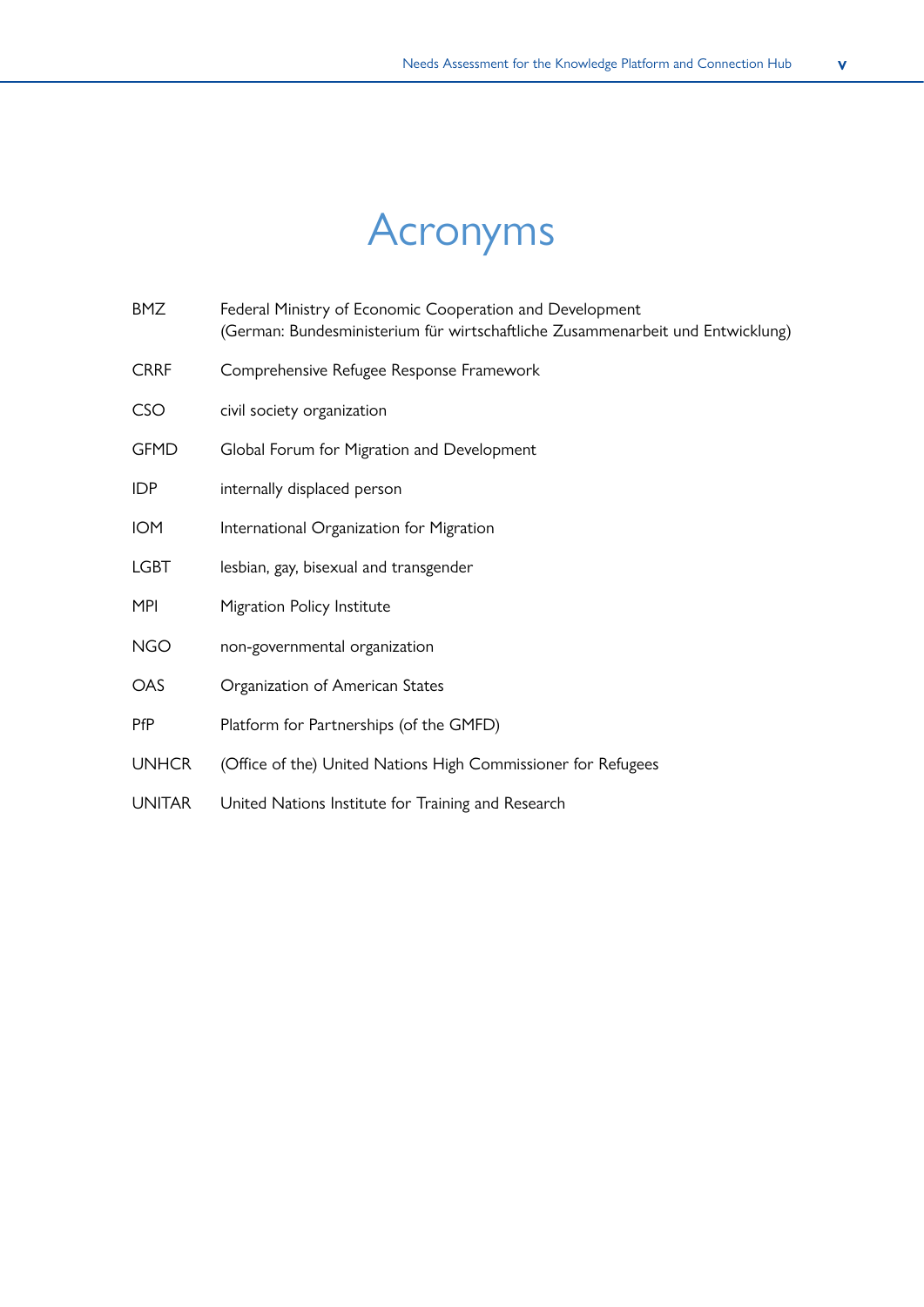### Executive Summary

<span id="page-7-0"></span>At a time when there is more information at people's fingertips than ever, the task of identifying relevant, comprehensive and accurate data and analysis on migration has likewise become all the more difficult. Collecting and interpreting data is resource-intensive, and governments may not always be able to share it due to privacy concerns or political sensitivities. Information is scattered among dozens of different platforms and can go out of date quickly, especially during a fast-moving crisis. Compounding these challenges is the fact that migration has become a highly emotionally charged and polarized issue, and even the most basic data points are subject to competing interpretations. The proliferation of information on migration has muddied an already complex landscape, with thousands of competing (and sometimes contradictory) sources, with no neutral "arbiter" that can vet and collate this vast universe of knowledge. The result is a fragmented terrain that puts the onus on individual users to filter and vet the information they need.

In the face of these challenges, United Nations Member States seek a shared repository of knowledge to inform migration policy and practices, and to support the implementation of the Global Compact for Safe, Orderly and Regular Migration. In response, the United Nations Network on Migration is developing a Knowledge Platform and Connection Hub to serve as a repository for migration information and data and facilitate access to these resources and further support. For these tools to be effective, they must be designed to address the needs of the migration policy community while addressing existing gaps and limitations.

On behalf of the United Nations Network on Migration, the Migration Policy Institute (MPI) conducted a needs assessment to inform the design of the KP and CH, with the goal of identifying gaps in existing evidence and limitations in government capacity to use information effectively for migration governance. Reflecting the whole-of-government and whole-of-society approaches taken by the Global Compact for Migration, MPI interviewed and surveyed policymakers and other stakeholders from around the world to ask how they currently absorb and use evidence. The resulting needs assessment reveals the form, content and character of knowledge and data gaps, looks at the broader role of information in the decision-making process and identifies tools and resources that could improve the quality of migration policymaking and governance.

The needs assessment found that information and data on migration is regularly and widely used across all levels of government, academia, civil society, business and the international community. Data plays a critical role in helping various actors better understand the context around migration issues, filling gaps in understanding and illuminating good practices. Current repositories have significant gaps and limitations, however. Government data and statistics are seen as the gold standard, but they are not always available, and usually only capture a snapshot at the national level. Also, analysis of regional or national trends is left to international actors (with United Nations agencies seen as the most trusted source), with data availability driven by the capacity and priorities of agencies that produce it. This results in a dearth of information and data on certain regions or topics and a proliferation of resources on others. Additionally, information is not always collected in a way that allows it to inform policy decisions. For instance, many sources do not disaggregate by gender, legal status or locality, and some groups, such as irregular migrants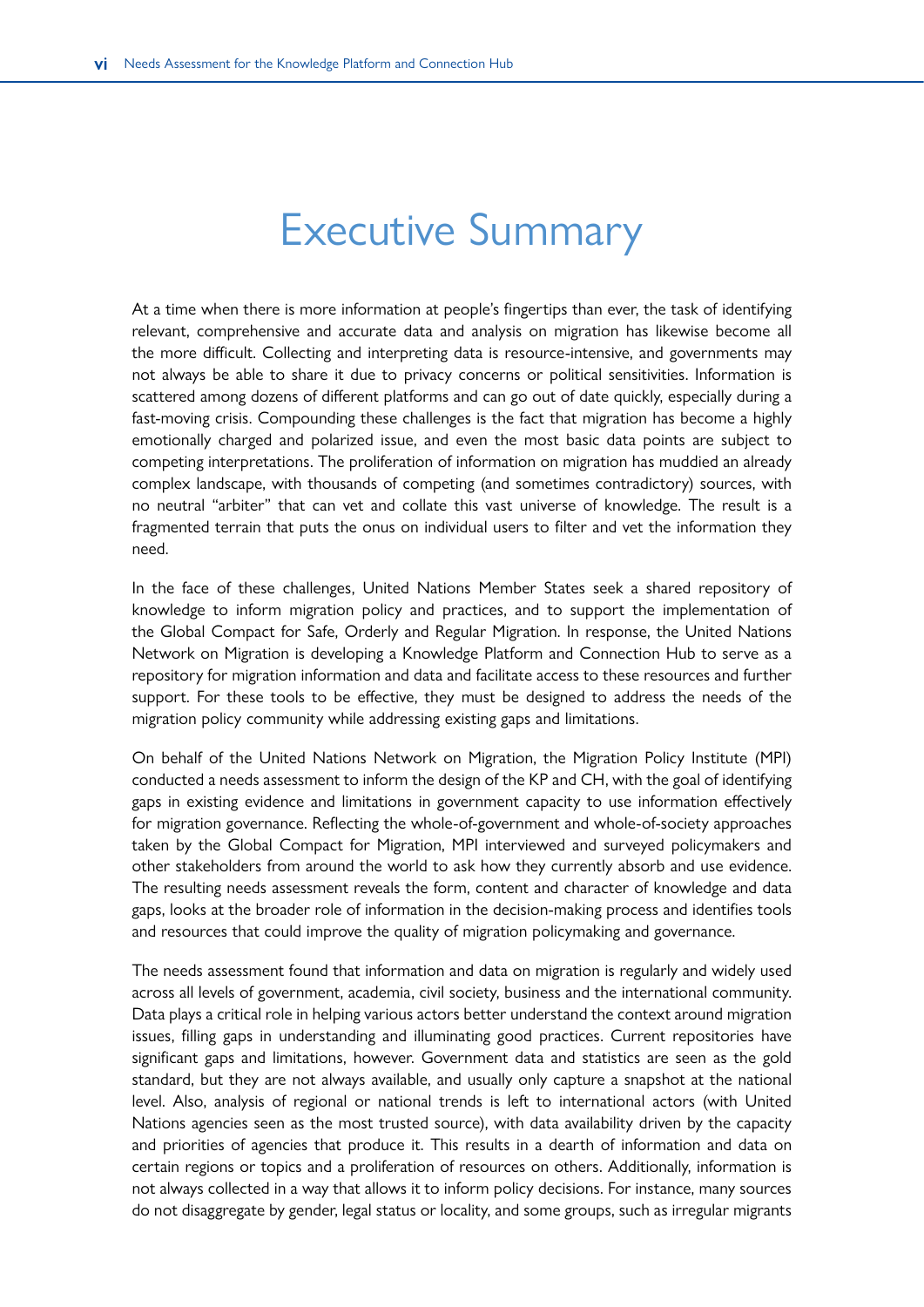and internally displaced persons, tend to fly under the radar of data collection instruments. Other gaps are perceived in areas where there is no research consensus or where the issue is in flux, such as the relationship between climate change and migration.

Even when and where data is available, technical barriers may prevent actors from accessing and using it. These roadblocks include lack of standardized definitions that make it difficult to compare data sets; incomplete or missing data that can paint a misleading picture; an overwhelming amount of unfiltered data; duplicative data platforms; and language barriers to information access. Finally, ease of use of data platforms is more than a cosmetic detail, as information that cannot be quickly absorbed and easily understood will be passed over.

Reporting on policy developments poses its own difficulties. It is difficult to find independent assessments of "what works" in migration policy rather than merely highlighting good practices. In addition, what exists on paper may differ greatly from the reality of how policies and projects are implemented on the ground. These challenges extend to how countries can best report on their implementation of the Global Compact for Migration. Many of the Global Compact's objectives are not easily quantifiable, making it difficult to evaluate progress in any systematic way. Furthermore, some data integral to evaluating progress, such as gender-disaggregated outcomes, are not collected due to lack of both capacity and prioritization. Deciding in the early stages what data and information is relevant can significantly impact policy outcomes.

Stakeholders have high expectations of the new KP and CH, hoping that it will consolidate the large volume of information already out there and "connect the dots" between existing databases, help fill existing information gaps by linking to raw data and featuring visual representations of key trends, and create a repository of existing practices as regards migration policies and initiatives. To succeed, the KP and CH should be easy to use, transparent about data and its sources, and have the ability to correct mistakes. This, however, is not an easy task. The challenges of effectively consolidating information include concerns about data privacy, the competing needs of different audiences, the risk of duplicating and overlapping with existing platforms, and the difficulty of vetting and interpreting information and assessing its accuracy. Finally, if the platform is not rigorously maintained and updated, stakeholders will lose confidence.

In an environment of limited resources, the United Nations Network on Migration will have to make some hard choices on how to best address (and improve upon) the current gaps and limitations in migration knowledge and information-sharing. The Knowledge Platform should consider these three models.

- **(1) Comprehensive approach.** This model would focus on aggregating large pools of information in real time, creating a one-stop-shop for open-source data on migration. This would allow stakeholders to utilize and manipulate data in different ways, rather than relying on interpretations provided in existing analyses. As this model would act more like an algorithmic aggregator than a curated humandriven platform, it would require regular (perhaps daily) updates and transparent disclosure of data sources, as well as any incomplete or unobtainable data, to ensure it remains the primary hub for migration information.
- **(2) Targeted approach.** This human-driven approach would focus on curating the most important information and providing interpretation and analysis of a narrower scope of key issues and trends. It would cater to users who agree to sacrifice some degree of data comprehensiveness so that data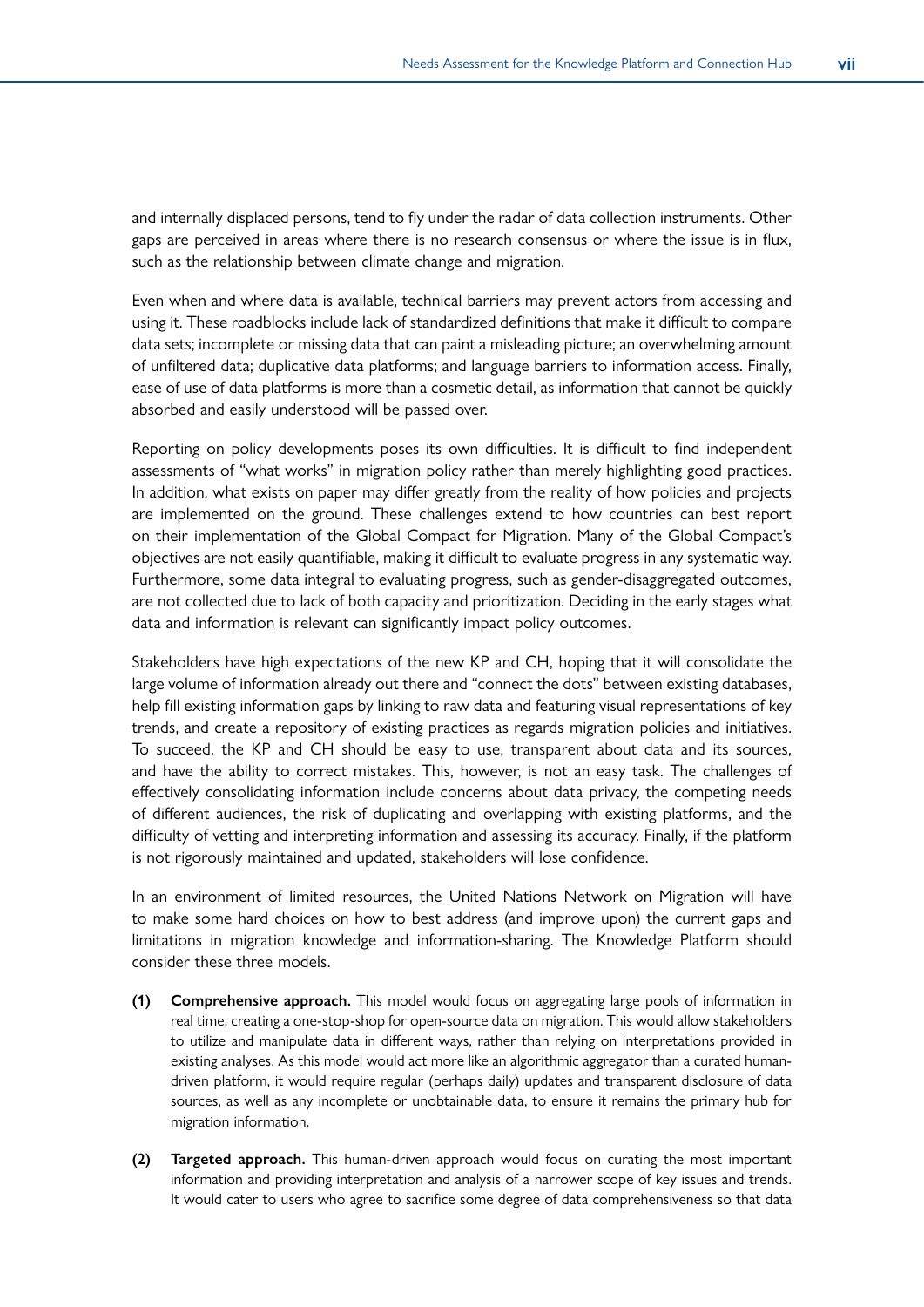could be put into context and presented in an accessible format. This approach would require the trust and buy-in of stakeholders to build an authoritative "uber platform" of information, ideally vetted and filtered by an impartial advisory board according to an agreed-upon set of priorities.

**(3) Capacity-building approach.** This model would focus on investing resources where there is the greatest need to ensure that major information gaps are filled. Resources would, therefore, be directed towards building the data collection and analysis capacities of countries who need it most. Although its execution would be challenging, this model could, over the long term, lead to the increased standardization and comparability of data and the improvement of data collection practices globally.

The Connection Hub might consider incorporating three key elements. First, it could serve as a forum for the exchange of ideas and monitoring progress in the implementation of the Global Compact for Migration. Second, it could function as a repository of project and partner documents, with a clear vetting system to ensure that what is on paper matches the reality on the ground. Finally, it could be a way to connect countries with specific projects and potential partners, ensuring good practices are applied in real life.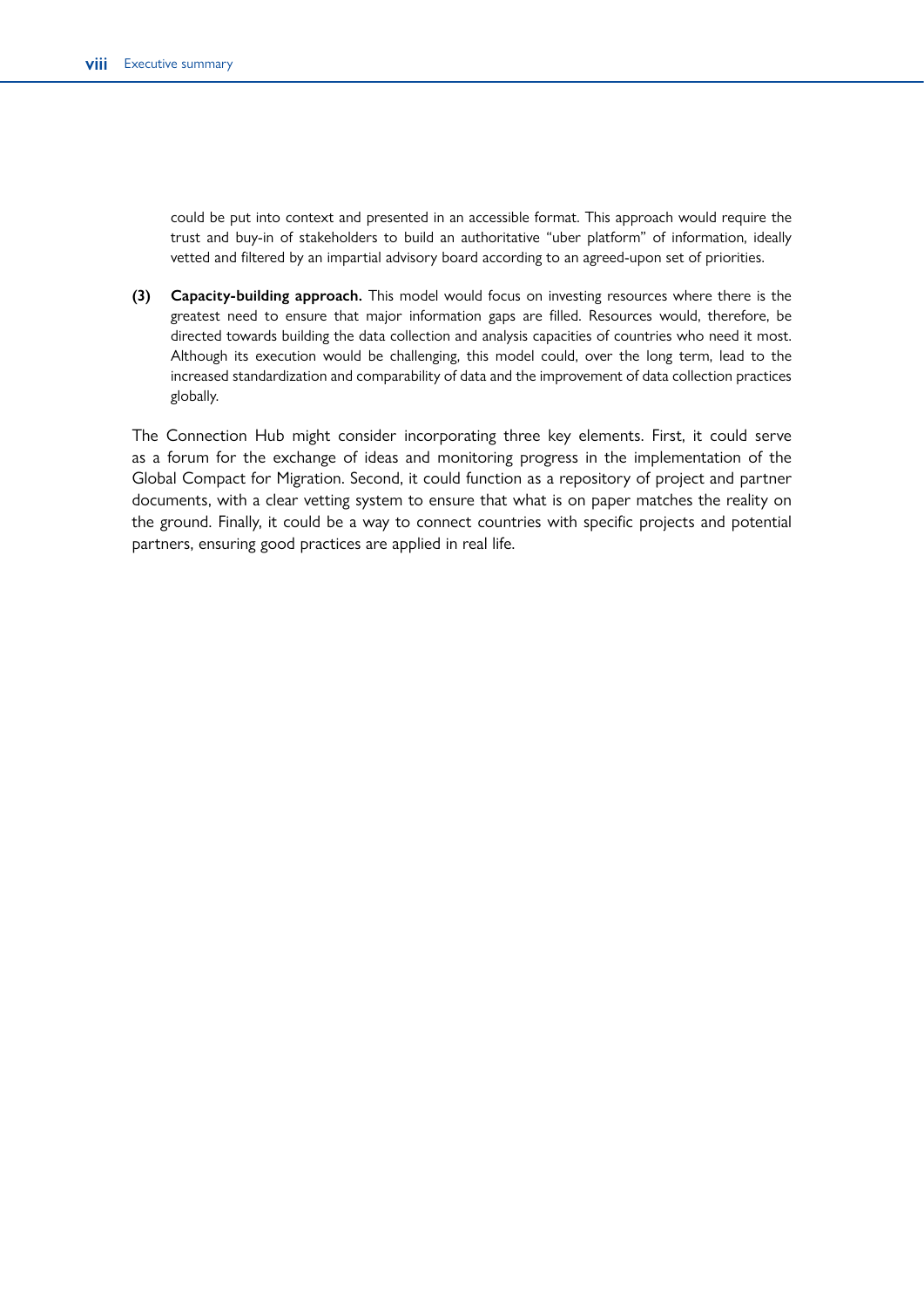### <span id="page-10-0"></span>Introduction: Why Data and Information Matter to Migration Governance

1

The adoption of the Global Compact for Safe, Orderly and Regular Migration (Global Compact for Migration) in December 2018 created an important opportunity to move international cooperation on migration issues forward. An overarching framework for international migration could, among other things, contribute to better planning for migration and displacement situations and potential crises before they arise; facilitate collaboration to address large-scale challenges that are beyond the capacity of any one government to address alone; and identify areas for collective action that extend beyond the normal, short-term political cycle. One key ingredient to achieving these goals is trustworthy evidence and data on which to base migration decisionmaking, research and service provision.

Knowledge and data<sup>1</sup> serve various purposes at different points along the migration arc and for different stakeholders. For example, information on the composition and characteristics of immigrant groups is needed in the design and delivery of services; information on evolving routes and patterns of mixed flows of asylum seekers and migrants is needed to manage borders, build functioning asylum systems and ensure the protection of vulnerable groups; knowledge of host country conditions informs the adjudication of refugee claims; and evidence on long-term socioeconomic outcomes of migrants is an important ingredient in designing integration systems that work. Recognizing this, Objective 1 of the Global Compact for Migration urges States to "collect and utilize accurate and disaggregated data as basis for evidence-based policies."2 Support for this principle was one of the consistent areas of widespread consensus in an otherwise contentious set of negotiations. However, there is less clarity on the mechanics of how this should be done: who should be collecting and interpreting data, what standards and metrics should be used, and how data should be consolidated and shared are still open questions.

Two additional factors complicate this task. First, migration has become a highly emotionally charged and polarizing issue, creating visible fault lines through societies that complicate what should otherwise be neutral policy discussions. Second, the way our societies absorb information has itself changed. With the proliferation of new technologies and media, and an environment of questioning experts and elites, facts themselves are under attack.<sup>3</sup> People today have more information at their fingertips than ever before, but information can be questioned, cherry-picked

<sup>1</sup> For the purposes of this report, we define "knowledge" as the theoretical or practical understanding of a subject as a result of experience or study. "Data" is defined as information, especially facts or numbers, collected to be examined and considered and used to help decision-making.

<sup>2</sup> United Nations, General Assembly resolution 73/195 on the Global Compact for Safe, Orderly and Regular Migration, adopted on 19 December 2018 (A/RES/73/195). Available at [www.un.org/en/development/desa/population/migration/generalassembly/docs/globalcompact/A\\_RES\\_73\\_195.pdf](https://www.un.org/en/development/desa/population/migration/generalassembly/docs/globalcompact/A_RES_73_195.pdf).

<sup>3</sup> Natalia Banulescu-Bogdan, *When Facts Don't Matter: How to Communicate More Effectively about Immigration's Costs and Benefits* (Washington, D.C., Migration Policy Institute, 2018). Available at [www.migrationpolicy.org/research/when-facts-dont-matter-immigration](https://www.migrationpolicy.org/research/when-facts-dont-matter-immigration).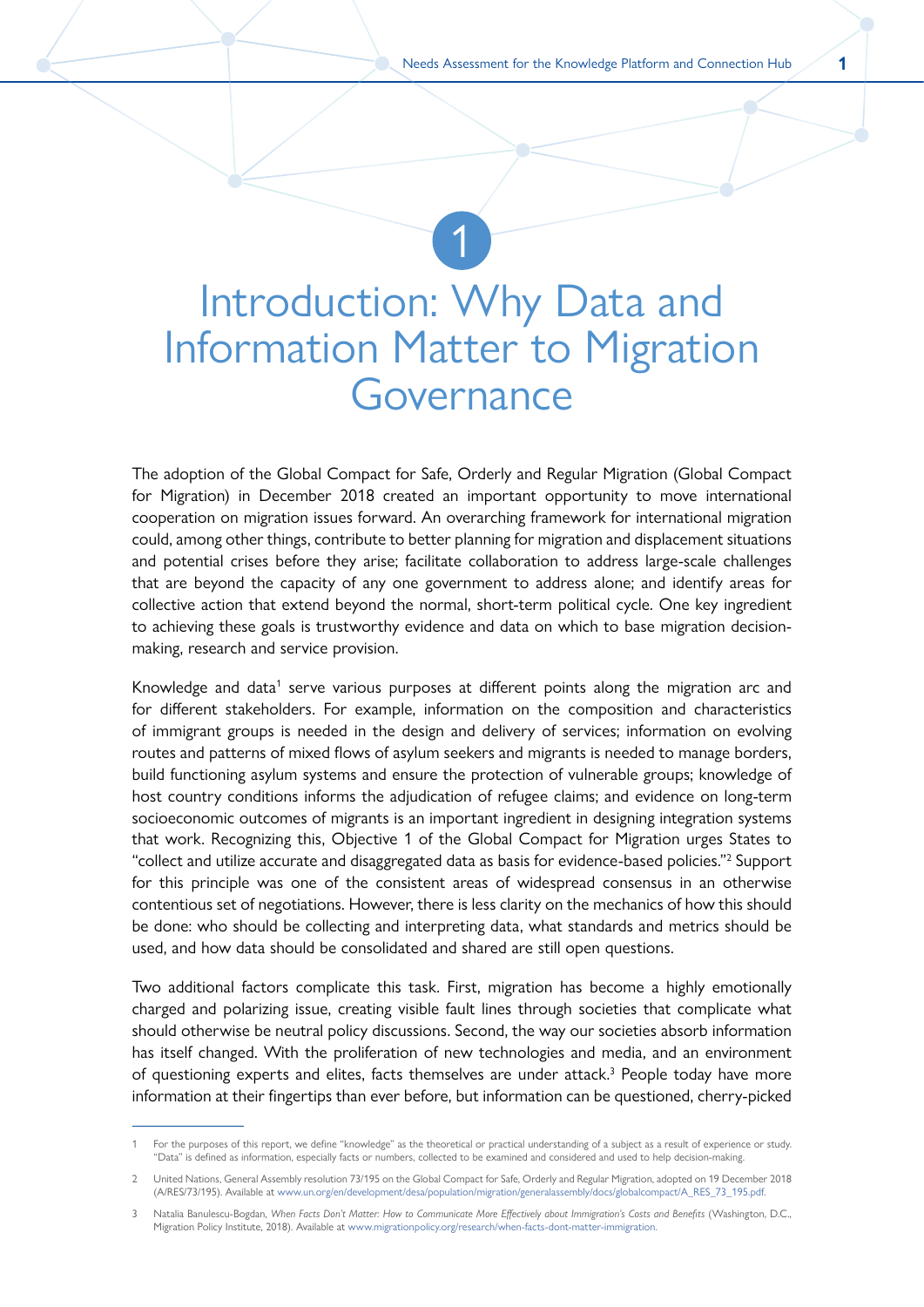and distorted over the waves of social media, including by political opponents. Even information delivered by established and neutral actors may be subject to increased scrutiny and mistrust. In addition, it has become nearly impossible to be aware of all sources that exist and how to access them.

While many stakeholders recognize the deep need for more evidence on migration to educate policymakers, service providers, employers and the broader public (see Figure 1), there is no consensus as to who should be coordinating this effort. There is no single trusted "arbiter" of information; instead, a panoply of actors provides competing and sometimes contradictory data, often with self-serving aims, placing the onus on knowledge consumers to vet and filter the large volume of available information. As United Nations Member States seek a shared repository of knowledge to inform migration policy and practices, as well as support the implementation of the Global Compact for Migration, questions of how to ensure that information is both accessible and credible are paramount. How do we develop the tools to assess, compare and vet new information in an environment of inherent mistrust and skepticism towards facts writ large? How can knowledge be better consolidated in one place?

The Knowledge Platform and Connection Hub (KP and CH) being launched at the request of United Nations Member States (through the Capacity-Building Mechanism called for in the Global Compact for Migration) seek to advance these goals by serving as a "repository of existing evidence, practices and initiatives" and by "facilitating the accessibility of knowledge and sharing of solutions."<sup>4</sup> It seeks to consolidate the existing evidence base and "ensure that relevant knowledge, experience and expertise can be drawn from to help develop tailor-made solutions in response to Member States' requests."<sup>5</sup> The KP and CH would also provide a mechanism through which to pursue the goal of the Global Compact for Migration to "provide all our citizens with access to objective, evidence-based, clear information about the benefits and challenges of migration, with a view to dispelling misleading narratives."6

The Migration Policy Institute (MPI) conducted a needs assessment on behalf of the United Nations Network on Migration to inform this effort, with the goal of identifying gaps in existing evidence and limitations in government capacity to use information effectively for migration governance. MPI interviewed policymakers and other stakeholders from around the world – reflecting the Global Compact for Migration's "whole of society" approach – to ask how they currently absorb and use evidence. Our analysis sheds light on the form, content and character of knowledge and data gaps, looking at the broader role of information in the decision-making process and identifying tools and resources that could improve the quality of migration policymaking and governance.

MPI conducted in-depth interviews (both in person and over telephone) with 31 individuals drawn from government (our principal targets, given their role as the main implementers of the Global Compact for Migration), civil society organizations (CSOs) and international organizations. In consultation with the United Nations Network on Migration and IOM, we identified and reached out to five to seven potential interviewees from each of the seven major world regions to ensure

<sup>4</sup> United Nations, General Assembly resolution 73/195 on the Global Compact for Safe, Orderly and Regular Migration.

<sup>5</sup> United Nations Network on Migration, "United Nations Network on Migration Workplan", About Us section. Available at [http://migrationnetwork.](http://migrationnetwork.un.org/about/united-nations-network-migration-workplan) [un.org/about/united-nations-network-migration-workplan](http://migrationnetwork.un.org/about/united-nations-network-migration-workplan).

<sup>6</sup> United Nations, General Assembly resolution 73/195 on the Global Compact for Safe, Orderly and Regular Migration.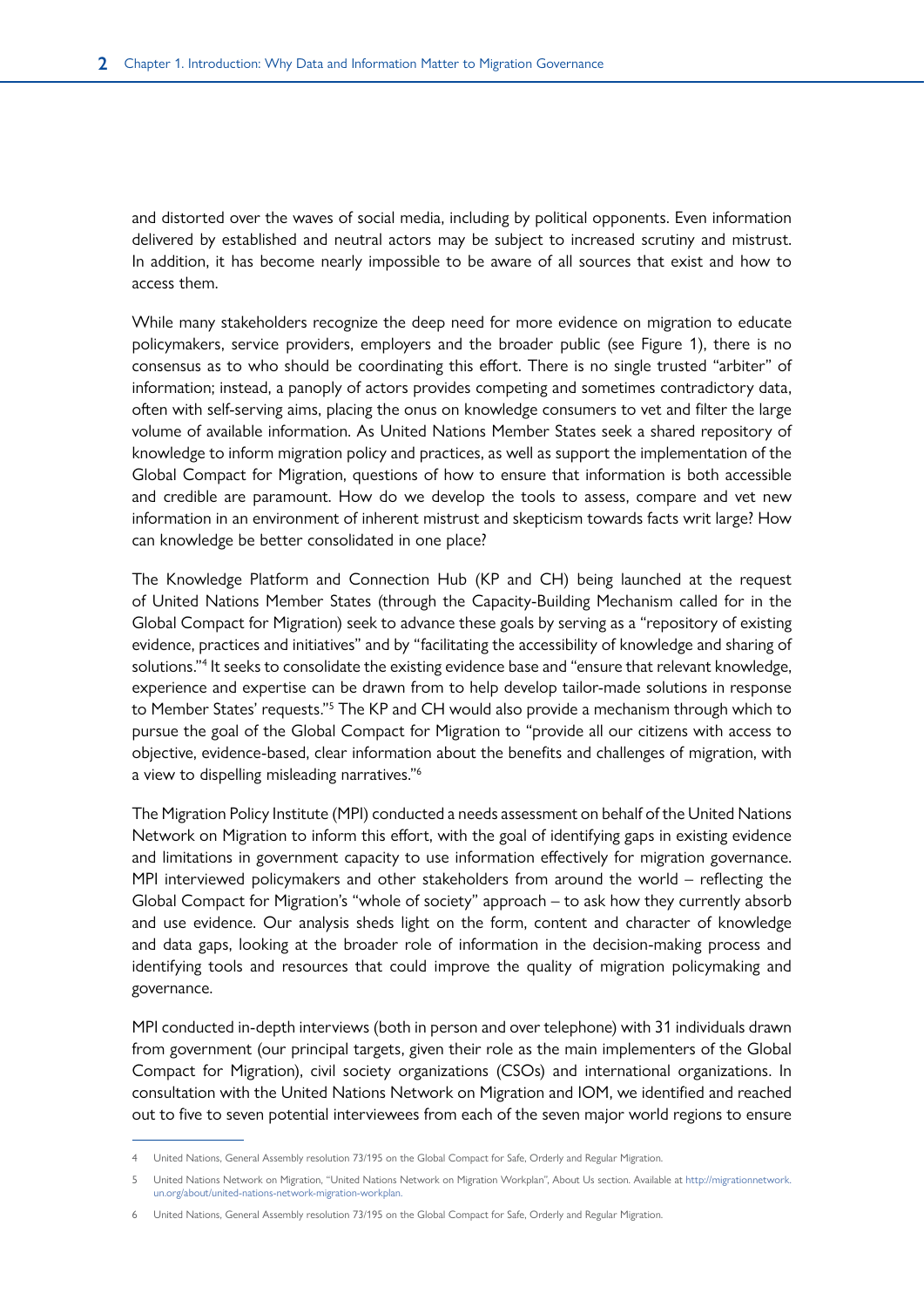<span id="page-12-0"></span>geographic balance (total number of interviewees: N=46). Because migration is a cross-cutting topic, we reached out to officials in all parts of government, including ministries of interior, foreign affairs and development, and national statistical offices.<sup>7</sup> Following the 46 interview requests sent out in November and December 2019, we were able to complete 31 interviews within the timeframe of this assessment. We spoke with stakeholders from Europe (n=8), Africa (n=7), Central and South America (n=4), North America (n=8), Oceania (n=2), Asia (n=1) and the Middle East (n=1).<sup>8</sup> We also developed an online survey, which was then widely disseminated by the United Nations Network on Migration to reach more government and non-government voices. We received a total of 123 responses. $9$  This sample is not representative of the broad range of migration actors around the world, but the results are presented as indicative of trends among these stakeholders. This report distills what we learned from them.



Figure 1. Importance of online sources of migration data and information for decision-making

*Note:* This figure presents the distribution of responses to the survey question, "When you gather migration data and information via online platforms and portals, how important is this evidence to the decision-making process (e.g. in the case of a new project, policy or awareness-building initiative) at your organization or department? (Total responses: n=79; percentages are rounded to one decimal place and do not total 100.)

<sup>7</sup> We relied on MPI, IOM, the United Nations Network on Migration Secretariat and other United Nations agencies that are members of Core Working Group 1.2 on Establishing a Global Knowledge Platform and Connection Hub networks to make first contact with each government. While we chose a diverse mix of ministries and departments for these initial contacts, we also followed the recommendations of the officials themselves as to who the best interlocutor would be and were often referred to colleagues in other agencies or departments.

<sup>8</sup> During the course of this project, MPI interviewed representatives from 15 governments (Australia, Bangladesh, Burkina Faso, Canada, Colombia, Costa Rica, Germany, Mali, Mexico, Morocco, Spain, Sweden, Switzerland, Uganda and Zambia), with some of these interviews involving multiple officials from different agencies of their respective governments (e.g. we spoke with 6 Canadian officials in a focus-group format); 4 representatives from international organizations (IOM, the African Union, UN-Women and the United Nations Institute for Training and Research (UNITAR)); 5 non-governmental organizations (NGOs) from four different regions; and 2 actors who were involved in the drafting and negotiations of the Global Compact for Migration.

These responses correspond to 70 complete surveys and 53 partial surveys. Of the 123 participants, 53 represent national governments, 1 represents a subnational government, 20 represent international organizations, 29 represent NGOs and 4 represent a trade union. Government representatives come from various ministries, such as the Ministry for Home Affairs and National Security and the Ministry of Health of Malta; the Ministry of Business, Innovation and Employment of New Zealand; the Ministry of Labor of Togo; and the Ministry of Justice of Sweden.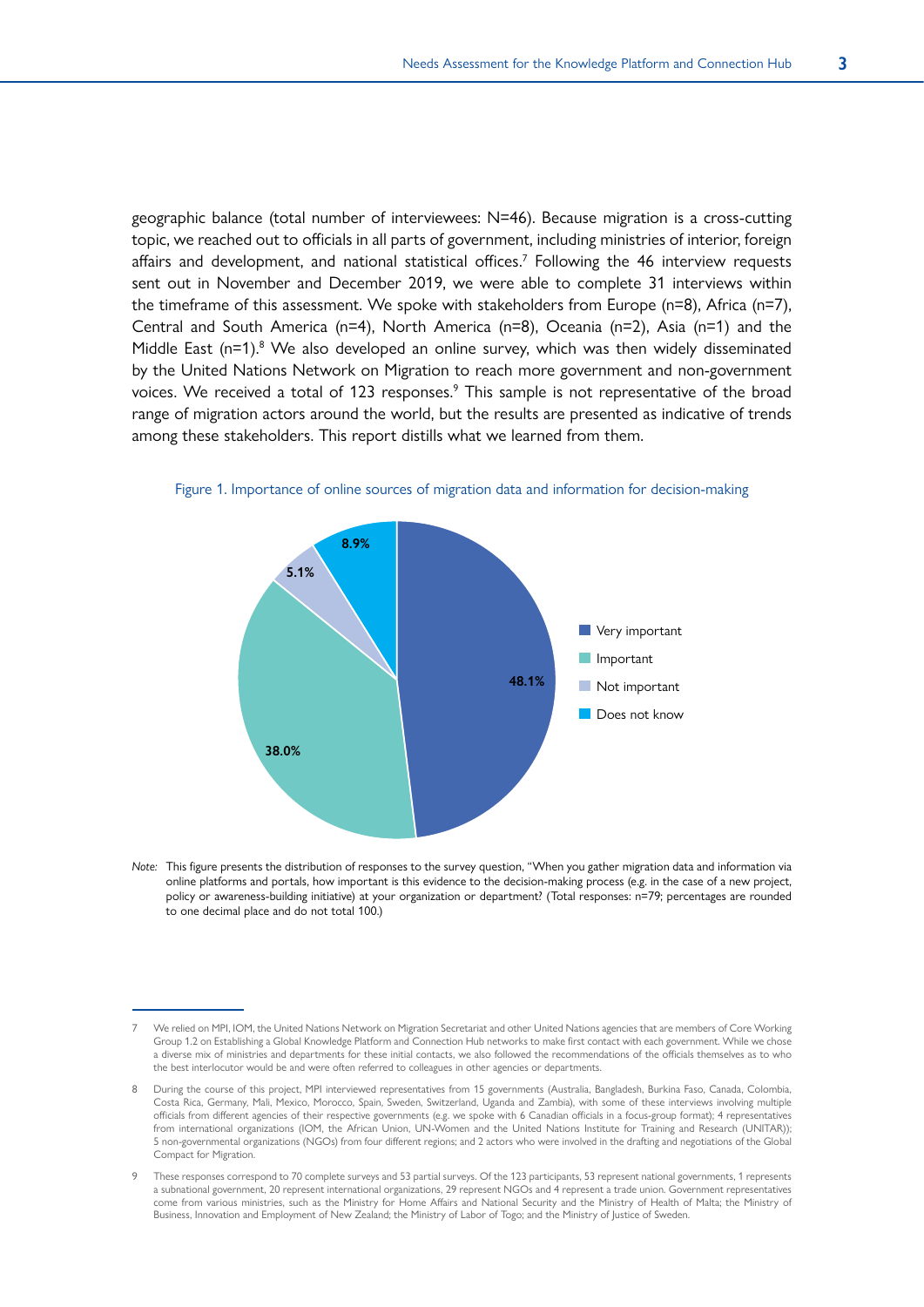### <span id="page-13-0"></span>How Stakeholders Find Information and Data on Migration

2

All individuals (across all sectors) consulted for this assessment agree that they rely on migration information in their everyday work. The majority of these survey respondents report that they look for migration information at least once a week.<sup>10</sup> Respondents primarily look for data and information in order to inform the design of a policy, project, campaign, legislation,<sup>11</sup> or a public outreach programme,<sup>12</sup> the improvement of existing initiatives,<sup>13</sup> and the monitoring or evaluation of a previous action.<sup>14</sup> Figure 2 shows how this information is used: of the 91 migration actors interviewed, 76 rely on it to better understand the context of an issue, 65 to fill a data gap, and 56 to learn about good practices.



#### Figure 2. How respondents use migration data and information

*Notes:* a For example, to gain insight into the dynamics underpinning a specific social phenomenon, including more theoretical reflections.

b For example, how many people would be affected by a specific policy change.

This figure presents the distribution of responses to the multiple-choice survey question, "How do you use the migration data and information that you find?" (Total respondents: n=91; respondents could give multiple responses to the question.)

- 13 Out of 89 respondents to the multiple-choice question, "Why do you typically seek out data and information about migration?" How often so?", 87 choose the response, "to improve an existing policy, project, legislation or campaign". Of these respondents, 39 say they do so "often" and 25 answer they do so "very often".
- 14 Out of 89 respondents to the multiple-choice question, "Why do you typically seek out data and information about migration? How often so?", 77 choose the response, "to monitor or evaluate an initiative". Of these respondents, 32 say they do so "often" and 17 answer they do so "very often".

<sup>10</sup> Out of 91 respondents to the multiple-choice question, "In your position, how regularly do you look for additional migration data and information?", 40 choose the response, "several times a week", while 22 answer "once a week", with only 3 respondents saying that they look for migration data "less than once a month".

<sup>11</sup> Out of 89 respondents to the multiple-choice questions, "Why do you typically seek data and information on migration? How often do you do so?", 83 choose the response, "to inform the design of a new policy, project, legislation or campaign". Of these respondents, 37 say they do so "often" and 26 answer they do so "very often".

<sup>12</sup> Out of 89 respondents to the multiple-choice questions, "Why do you typically seek out data and information about migration? How often so?", 81 choose the response, "for public outreach". Of these respondents, 32 say they do so "often" and 18 answer they do so "very often".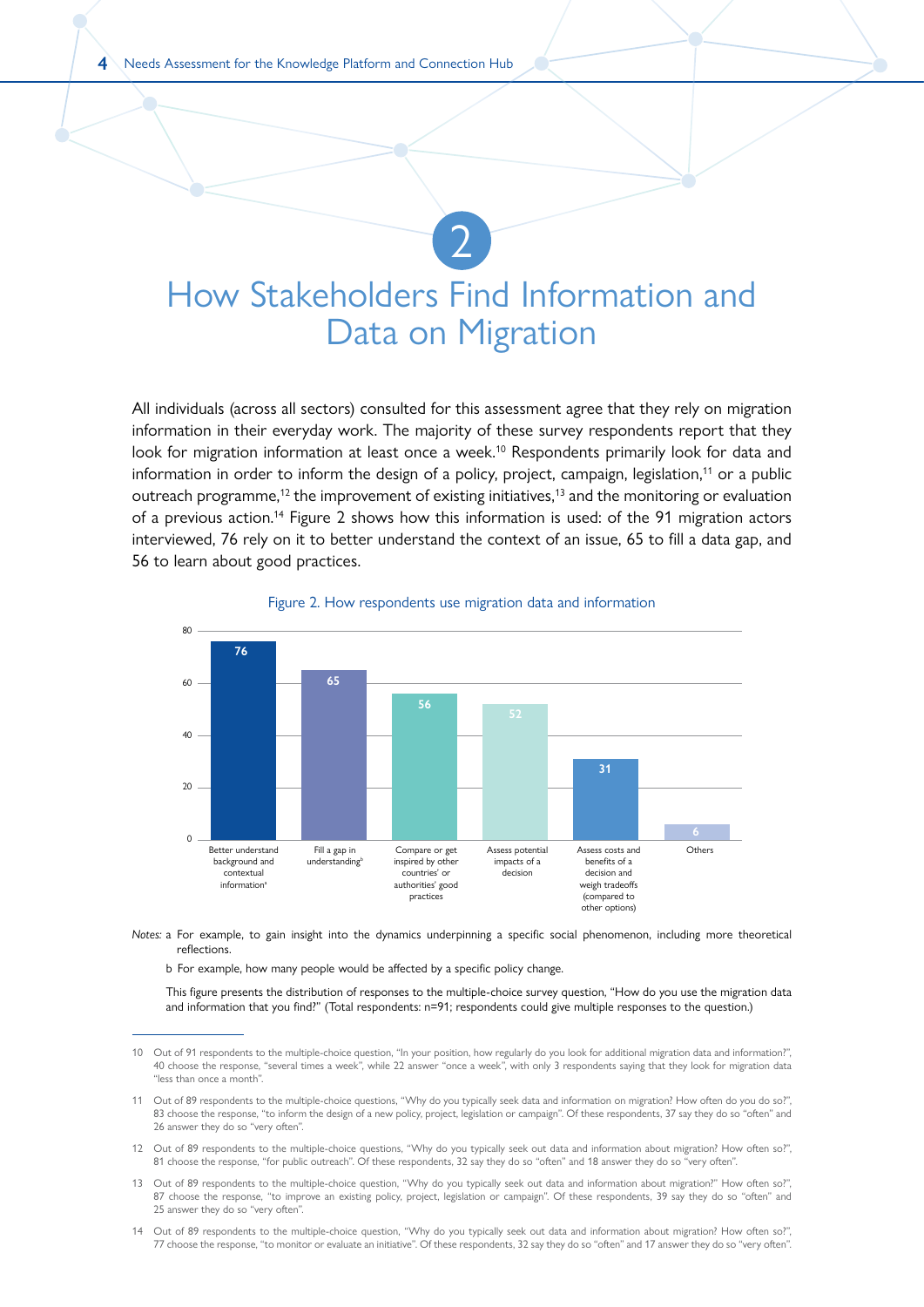#### <span id="page-14-0"></span>2.1. What are the most trusted sources of information, and how is information used in policymaking?

The specific type of migration-related information that an individual (whether a member or officer of government, a CSO or an international organization) is searching for determines what sources he or she consults. Respondents describe three principal avenues through which they obtain data and information on migration. They are discussed below in the order in which they are typically consulted.

#### 2.1.1. Internal government data and statistics<sup>15</sup>

Government sources are usually the first stop for information.<sup>16</sup> Key government sources include administrative data collected by government agencies (such as visa application information and security and health assessments) and databases compiled by a national statistical office (or another central agency that plays this coordination role) from its own survey-based tools, such as population censuses, or obtained from other government bodies. Some departments or ministries have teams that produce regular fact sheets or reports on recent migration developments, such as weekly data on arrivals of asylum seekers.<sup>17</sup> Where these sources exist, they are seen as the most reliable. However, they are typically limited in scope<sup>18</sup> and restricted to available national-level data. These databases also require significant resources to develop and maintain. In addition, many low- and middle-income countries lack robust statistical services and thus need to triangulate whatever data they have with data from other sources to improve its reliability.

Data collection is not a job for national statistical offices alone. It requires collaboration among a broad range of actors to be successful, including through information-sharing among all parts of government that come in contact with or provide services to migrants – from health to education and border management. Relying solely on data captured by a single agency or ministry will likely provide only one piece of a larger puzzle that needs to be put into context. Data collected at border crossings, for example, provides an incomplete picture of how many migrants are in the country if borders are porous and allow for irregular entry. Cross-checking this information against public health, education or social security records can provide a fuller picture.<sup>19</sup> Despite improvements in recent years, with many countries setting up national coordination mechanisms on migration,<sup>20</sup> collaboration across government sometimes remains limited or occurs on an ad hoc basis. Information-sharing, in particular, is still a problem for countries that experience rapid influxes of mixed flows and thus need to gather and process large amounts of data on tight timelines. It also requires the cooperation of municipal governments, as some data are collected

20 For example, the Niger's Interministerial Committee on Migration.

<sup>15</sup> These refer to information generated by government migration agencies and national statistical agencies. Statistical agencies sometimes amalgamate data from different departments that deal with different aspects of migration (e.g. Ministry of Labour and Ministry of the Interior in Spain).

<sup>16</sup> Based on the in-depth qualitative interviews, as well as the results of the survey. "Country-based socioeconomic and administrative statistics" ranks among the top three sources of information for 52 of the 77 government respondents to the multiple-choice question, "When you look for migration data or analysis, which sources do you consult first?" (three answers are allowed). "Internal data sets (e.g. data produced by your own department or statistical office)" is chosen as a response by 43 respondents.

<sup>17</sup> For instance, the interviewed official from Germany's Federal Ministry of Economic Cooperation and Development (BMZ) notes that he receives weekly reports containing migrant arrival numbers and other data on recent developments in the field of migration produced by either the BMZ or the German foreign ministry.

<sup>18</sup> In terms of scope, one criticism from CSOs is that governments make unilateral decisions on what information to collect, and thus the resulting information may not reflect the true needs or priorities of the research community or migrant service providers. For example, government data may fail to capture things such as rights violations or may not be disaggregated by legal status or gender.

<sup>19</sup> It has been observed in several countries, for example, that hundreds of thousands more migrants are registered in the social security system (which does not require proof of legal status) than are counted at official border crossings.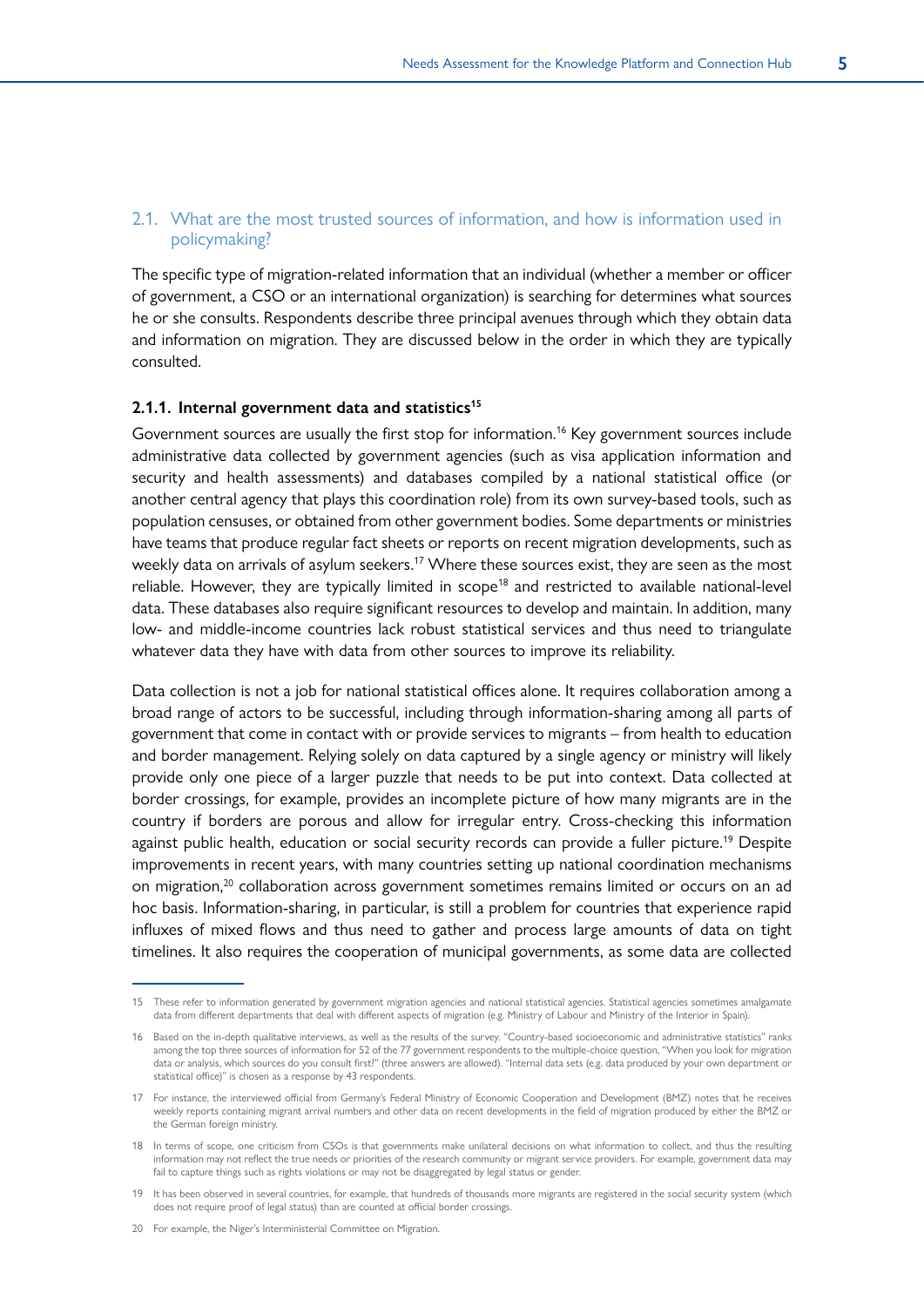only at the local level. This can be challenging when local actors do not have the capacity to collect this information in real time and are not accustomed (or required) to share it with the Central Government.

#### **2.1.2. Bilateral and multilateral information-sharing <sup>21</sup>**

Many of the respondents say that they seek information from partner countries' national statistical agencies or government ministries (for example, a German Government official reported checking the website of the Italian Ministry of the Interior for daily updates on recent maritime arrivals). Countries that have a shared interest in developing a joint approach to a migration issue can set up either a formal and long-term or an ad hoc information-sharing mechanism. Nongovernmental organizations (NGOs) and international organizations can sometimes get access to this internal (and sometimes confidential) data if government officials involve them in the drafting or implementation of the mechanism. Some government representatives among the respondents say that they have trouble accessing data from neighbouring countries, particularly when the data is sensitive and thought to potentially invoke diverging political responses. This has been the case, for instance, with data on secondary movements from one country to the next in Europe, which are a highly political issue between countries in the Schengen Area. One government official of a Central American country likewise reports barriers to accessing official data from neighbouring countries regarding inflows of Nicaraguan and Venezuelan migrants and asylum seekers, which would have been critical to their crisis response.

Governments and other actors also rely on regional reports for information, for instance, from the European Union on how migration flows shift. Some stakeholders say they receive information through **bilateral or multilateral channels**, such as meetings with ministers or forums such as the Global Forum on Migration and Development (GFMD).<sup>22</sup> Some of these forums are intercontinental: for instance, African and European Union countries meet every few months under the Khartoum and Rabat processes to exchange best practices and track progress on the Joint Valetta Action Plan.23 Some government official respondents also note **consulting with like-minded countries** through their participation at the Intergovernmental Consultations on Migration, Asylum and Refugees  $(IGC)^{24}$  and the Five Country Conference (FCC),<sup>25</sup> which were organized to open up avenues for exchanging ideas and good practices.

Finally, many respondents report relying on **personal networks** to obtain the information they need (whether in the form of a data set or a piece of analysis), particularly after their query progresses past the preliminary information-gathering stage. Some prefer to contact and engage trusted interlocutors by phone, particularly when they need a specific piece of information that is difficult to find online – for example, policy developments in other countries. These networks include contacts in other departments or in their embassies or field offices abroad, counterparts

<sup>21</sup> Information obtained through bilateral relationships with governments, most often informally but also through formal information-sharing mechanisms or requests for information.

<sup>22</sup> See: GFMD, "About" section (n.d.a). Available at [www.gfmd.org.](https://www.gfmd.org/)

<sup>23</sup> See: European Union, "[Valletta Summit Action Plan"](https://www.consilium.europa.eu/media/21839/action_plan_en.pdf), presented at the Valletta Summit on Migration, 11–12 November 2015, Valletta. Available at [www.consilium.europa.eu/media/21839/action\\_plan\\_en.pdf.](https://www.consilium.europa.eu/media/21839/action_plan_en.pdf)

<sup>24</sup> See: IOM, Inter-Governmental Consultations on Migration, Asylum and Refugees section (2020a). Available at [www.iom.int/igc.](https://www.iom.int/igc)

<sup>25</sup> See: United States Department of Homeland Security, "Private impact assessment for the Five Country Joint Enrollment and Information-Sharing Project", report (Washington, D.C., 2009). Available at [www.dhs.gov/publication/five-country-joint-enrollment-and-information-sharing-project-fcc.](https://www.dhs.gov/publication/five-country-joint-enrollment-and-information-sharing-project-fcc)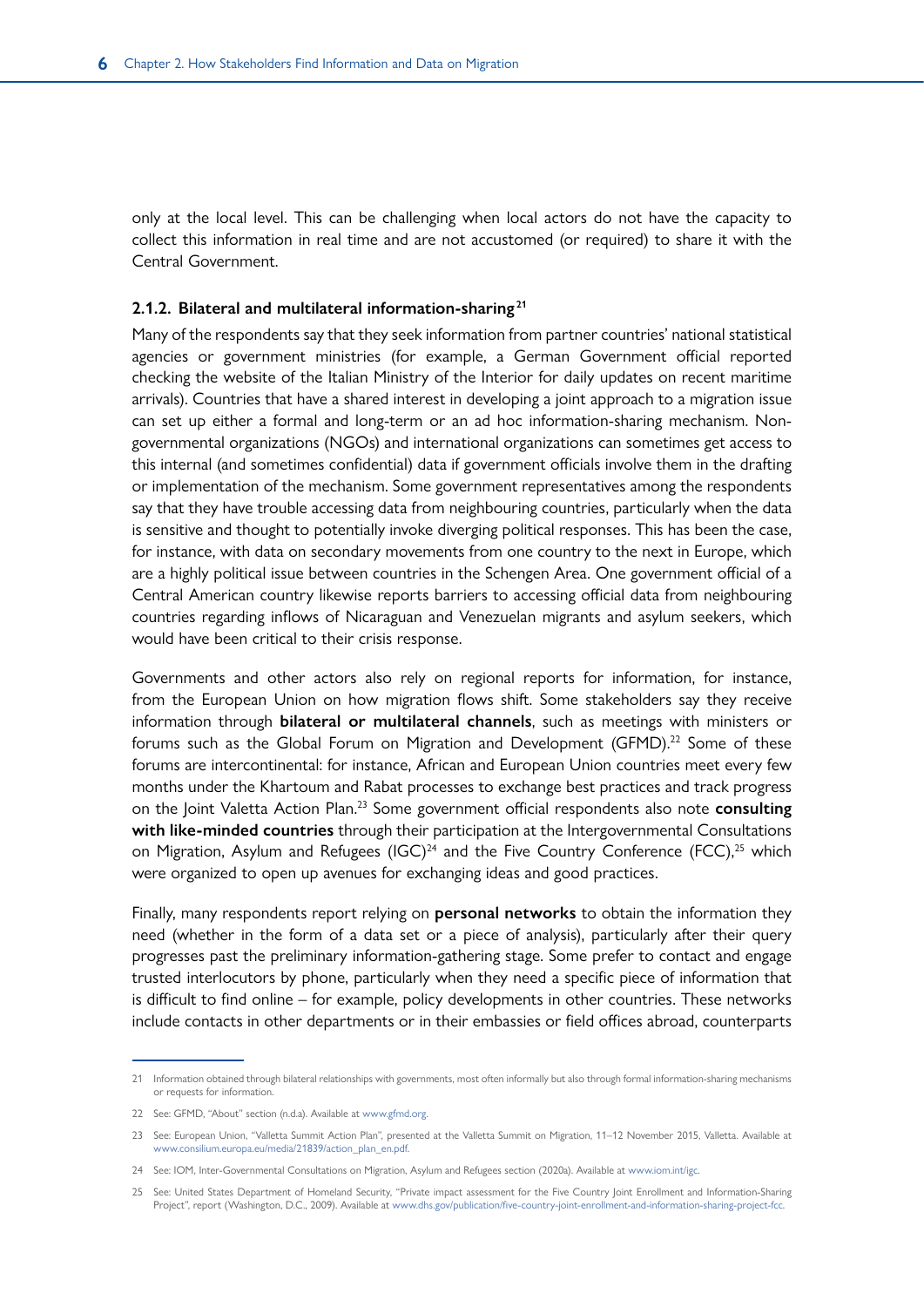in other governments, or in international organizations and NGOs, or on-the-ground partners in target countries.<sup>26</sup> As one CSO respondent said: "Most of the information I trust, I receive informally." A development agency official noted that it is necessary to interact with authorities on the ground to better understand what the needs are. Another official agreed, saying that fact sheets are useful for a "first look", to inform ministers or programming at a very early stage, "but as soon as we need to dig deeper, we collect information on our own." However, the risk of relying on personal networks is that these sources of information may not be sustainable over the long term; channels may close when trusted interlocutors change jobs or leave government service. These relationships thus need to be constantly nurtured and, occasionally, rebuilt.

#### **2.1.3. International organizations, including United Nations agencies**

Large international organizations, including United Nations agencies, are the most trusted external sources of data, particularly for broad international migration trends and data on flows and displacement.<sup>27</sup> Respondents also rely on specialized research organizations, NGOs and experts for additional analysis and context.

The sources specifically cited by our interviewees included IOM, the Office of the United Nations High Commissioner for Refugees (UNHCR), the Organisation for Economic Co-operation and Development (OECD), the World Bank, and, by migration actors working in the European context, Frontex, Eurostat and the European Commission, which issues the Integrated Situational Awareness and Analysis (ISAA) reports. Large organizations such as these have been praised for being trustworthy and for distilling key data and trends in easy-to-use formats. Government officials from low-income countries sometimes rely on these reports to fill gaps in their own data collection; one such respondent, from an African country, commends IOM's efforts to create a database on his co-nationals abroad as critical to their efforts to inform policymaking. A Central American government representative also describes working in partnership with IOM to analyse data on mixed flows and refugees, particularly in the context of large outflows from Nicaragua.

For deeper analysis, some respondents (usually from high-income countries) also cite wellestablished international research organizations such as MPI, the Mixed Migration Centre (MMC), the Overseas Development Institute (ODI), the Centre for Global Development (CGD) and the European Council on Refugees and Exiles (ECRE).<sup>28</sup> Some officials and researchers note that specialized NGOs working on the ground are also helpful, particularly when they release reports based on their experience in the field.<sup>29</sup> However, many respondents express concerns about the reliability and impartiality of smaller NGOs and research institutes. This is especially true in the case of institutions that are known for their advocacy agenda or lesser known organizations that

<sup>26</sup> As one European government official explains: "What I do in cases where I find there is an information gap is that I turn to our own government officials and our networks across Europe to provide me with that information. For example, there was recent, new legislation in France on asylum that I needed to know something about, so rather than going online, I just called our representative there and said what I needed. So, for me, it's mainly personal connections."

<sup>27</sup> Based on the in-depth interviews conducted by MPI and the results of the survey. Out of 77 respondents to the multiple-choice question, "When you look for migration data or analysis, which sources do you consult first?" (three answers are allowed), 85 include "publications by international organizations" in their three top choices (with 53 having it as their first choice).

<sup>28</sup> Based on in-depth interviews conducted by MPI and the results of the survey. Out of 77 respondents to the question "When you look for migration data or analysis, which sources do you consult first?" (three answers are allowed), 58 include "publications by think tanks or research institutes" in their three top choices.

<sup>29</sup> Out of 77 respondents to the multiple-choice question, "When you look for migration data or analysis, which sources do you consult first?" (three answers are allowed), 45 include "publications by non-governmental organizations and other civil society organizations" in their three top choices (with only 14 having it as their first choice).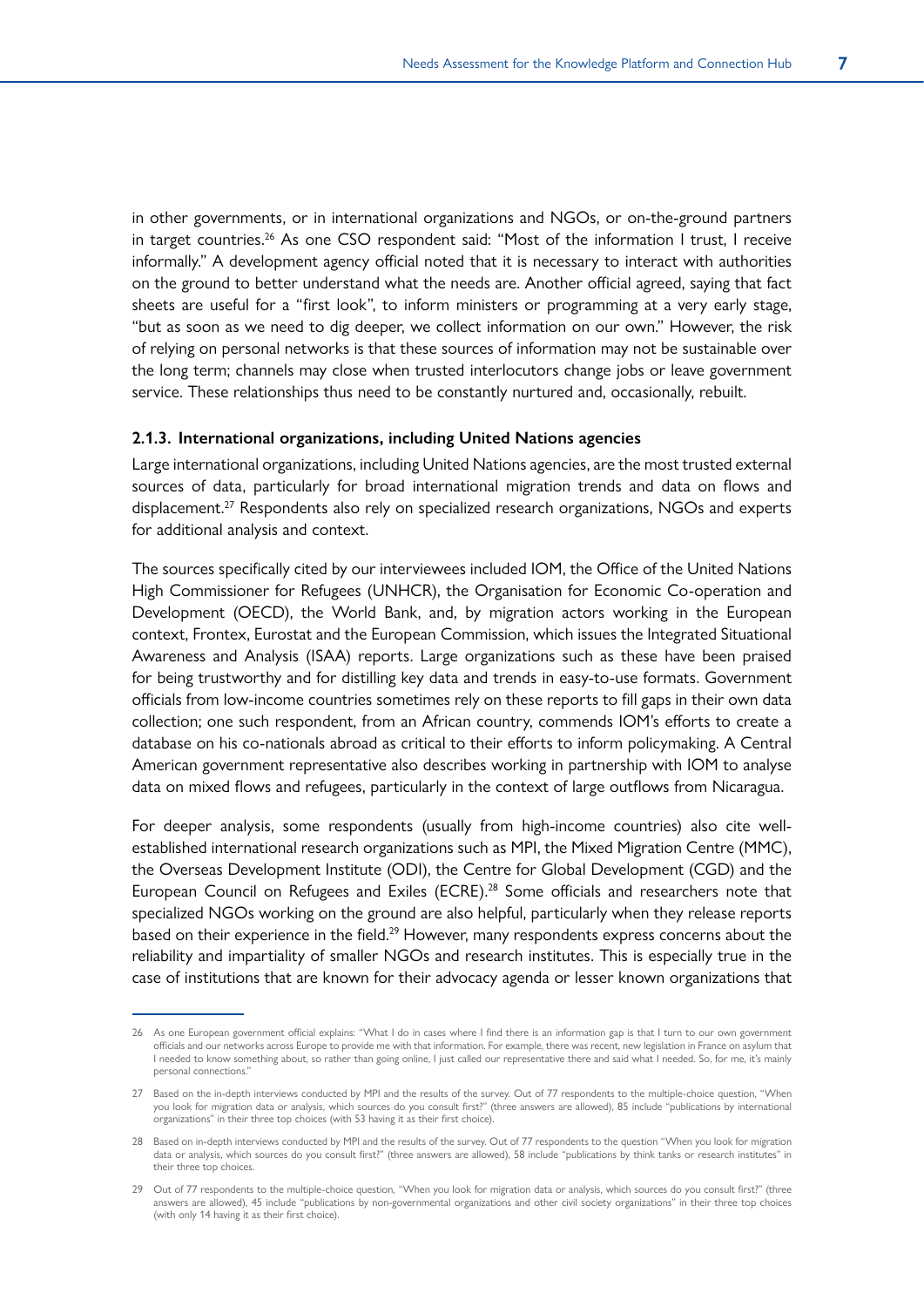<span id="page-17-0"></span>could be relying on flawed research approaches. To avoid running these risks, most government representatives say they prefer to rely on official sources, especially if the data is intended to inform policy papers and briefings with high-level officials.<sup>30</sup>

Another avenue for obtaining information is to engage directly with **external experts**, including academics and respected researchers.<sup>31</sup> Government representatives from both high- and middleincome countries, for example, describe how they regularly invite national and international experts to deliver in-person briefings to officials in multiple departments and sometimes even conduct seminars. However, these endeavours are resource-intensive and their feasibility depends on personal relationships between these experts and researchers and policymakers. Other countries have explored multiple formats for engaging with external experts and curating information from external sources. The Costa Rican Government has explored creating a "migration observatory" at the University of Costa Rica to help analyse data – in recognition of the need to interpret trends and keep all information in one place – but this has not materialized. Some European countries, such as the United Kingdom and the Netherlands, have actually set up councils or committees made up of researchers that help inform the design and impact evaluation of migration policies.<sup>32</sup> In 2018, academics from universities around the world called for the creation of an international consultative committee to monitor migration.<sup>33</sup>

#### 2.2. What formats are preferred?

Beyond the difficulty of identifying and accessing data and information, there is also the challenge of navigating the wealth of existing information that has been published or made available online. Whether information is presented in a user-friendly and easily digestible format is more than a cosmetic detail; it has, in fact, become a key determinant of whether information actually reaches and is used by those who need it.

The vast majority of interviewees express a preference for **succinct documents**, with analysis in an accessible format (e.g. an executive summary that presents key points accompanied by data and graphics, rather than a long report). $34$  As one policymaker notes, most political decisions have to be made quickly, as policy cycles are "shorter than we would like," and reliable analyses (for instance, on hot-button topics like climate change and migration) save time. However, it is critical that these analyses come from established and trusted sources.

Respondents also assert that **visual elements** (such as infographics and tables, or visual representations of phenomena like shifting migratory routes) are critical to making information

<sup>30</sup> Some government officials note an apparent hierarchy of the reliability of sources; for instance, data or information from IOM or the OECD cited in staff's reports to senior management is more likely to be accepted as "evidence" than data from academics or NGOs.

<sup>31</sup> Based on the in-depth interviews conducted by MPI and the results of the survey. Out of 77 respondents to the multiple-choice question, "When you look for migration data or analysis, which sources do you consult first?" (three choices are allowed), 41 include "migration experts" among their answers.

<sup>32</sup> Namely, the Dutch Advisory Committee on Migration Affairs and the UK Migration Advisory Committee.

<sup>33</sup> Groupe International d'Experts sur les Migrations et l'Asile (GIEMA) (International Experts Panel on Asylum and Migration (IEPAM)), "Repenser les politiques migratoires : pour un « GIEC » des migrations et de l'asile" (Rethinking migration policies: an IPCC for migration and asylum). SciencesPo, 10 December 2018. Available at [www.sciencespo.fr/fr/actualites/actualit%C3%A9s/pour-un-%C2%AB-giec-%C2%BB-des-migrations-et](https://www.sciencespo.fr/fr/actualites/actualit%C3%A9s/pour-un-%C2%AB-giec-%C2%BB-des-migrations-et-de-l%E2%80%99asile/3893)[de-l%E2%80%99asile/3893.](https://www.sciencespo.fr/fr/actualites/actualit%C3%A9s/pour-un-%C2%AB-giec-%C2%BB-des-migrations-et-de-l%E2%80%99asile/3893)

<sup>34</sup> Based on the in-depth interviews conducted by MPI and results of the survey. Out of 86 respondents to the multiple-choice question, "In general, when you look for migration data or information, what type of format do you favour?" (three answers are allowed), 76 interviewees include "policy briefs with examples of policy innovations or practices or initiatives that have worked in other countries" and 68 include "short analytical reports" among their top three choices (36 and 37, respectively, say it is their first choice).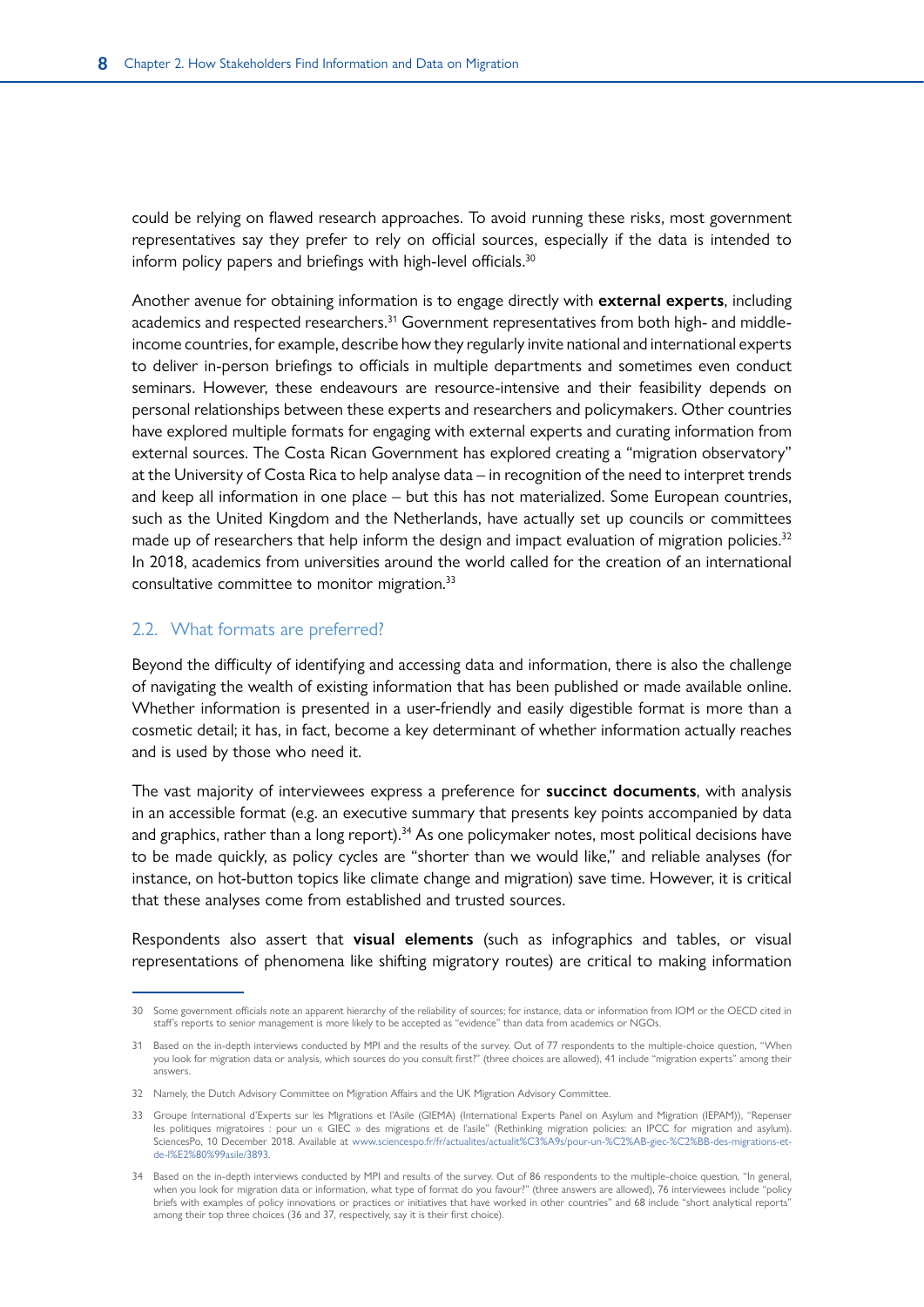<span id="page-18-0"></span>accessible and quick to absorb. As one government official of a European country explains: "Most people are visual; they prefer to see information at a glance." This is particularly the case for policymakers who have many demands on their time and are thus unable to digest lengthy reports. For this reason, several government officials say they primarily seek out charts, figures and statistics.

Data and fact sheets are also sometimes seen as more trustworthy and less susceptible to distortion. In this vein, some government official interviewees prefer to access raw data – where "it is clear what the information actually depicts and says, and where it came from" – and have their own teams conduct the analysis themselves.<sup>35</sup> However, the ability to do this depends on capacity. Other stakeholders are looking for clear and succinct syntheses and interpretation of existing data to "close the circle" between statistics and trends. Finding the right balance between quantitative information and an analysis of its implications is particularly important if the user is a generalist rather than a data specialist.

#### 2.3. What are the most important characteristics of online information sources?

A consensus emerges in our sample around the most important criteria for migration knowledge and information: **up-to-date, accurate and easy to use**. Figure 3 summarizes what survey respondents assess as the most useful features of a migration platform or data hub. Out of 85 respondents, 69 say they prefer for the platform to "be regularly updated," 60 answer that it is important that it "draws on various sources," and 59 say it should be "easy to use."



#### Figure 3. Most useful features of migration platforms and data hubs

*Note:* This figure presents the distribution of responses to the survey question, "In your opinion, what makes a migration platform or data hub the most useful?" (Total respondents: n=85; respondents could give multiple responses to the question.)

<sup>35</sup> As one government official states: "It would be a journey before we trust ready-made analysis." Out of 85 respondents to the multiple-choice question, "In your opinion, what makes a migration platform or data hub the most reliable?", 31 answer that it "contains raw data for users to interpret as they see fit".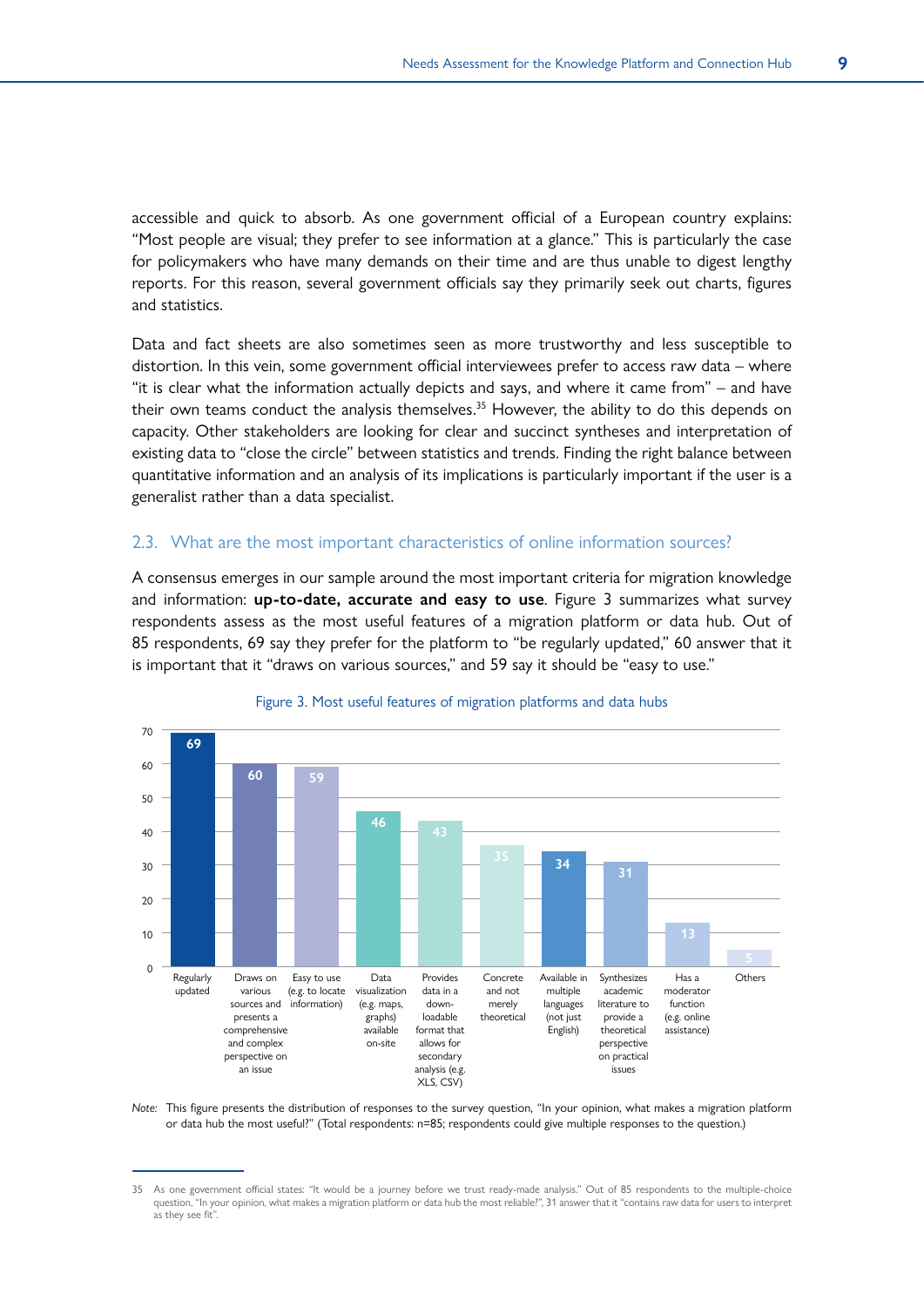The migration actors in our sample emphasized the critical importance of **information being kept up-to-date**. Many officials complain that when looking up information from other countries' statistical agencies, migration data is sometimes more than five years old and even the references to migration policies are out-of-date.<sup>36</sup> International organizations like IOM and UNHCR have greater capacity to gather and analyse data regularly but still face limitations on how often they can update information.<sup>37</sup> This can become a pressing issue in times of crisis, when government actors need the most recent data to make informed decisions. One respondent representing a European government notes that in the wake of the 2015–2016 migration crisis, they often looked for daily updates on arrivals from across the Mediterranean and even IOM's fortnightly updating of the Migration Data Portal was not enough. In addition, international organizations tend to focus on countries with active or visible crises, which means that IOM country reports or migration profiles for countries that fall outside of global focus areas are sometimes out-of-date.

The second most frequently cited priority is **full transparency about the source and origin** of the data that respondents receive – including how, when and by whom it was collected – before it can be considered trustworthy. As illustrated in Figure 5, 42 out of 85 survey respondents complain about migration information being unreliable. Even when relying on data from a reputable source, migration actors say it is critical for them to understand who is collecting it and how, particularly if the government body or relevant entity is perceived to have limited capacity to take on the task. One interviewee suggests that there should be a better practice of publishing metadata: it could appear, for instance, as a running commentary alongside available statistics on how they were gathered and what definitions were used, so that the user can get a sense of whether the source is trustworthy and reliable. Several officials also describe cross-checking data to see if multiple sources (United Nations organizations, NGOs and embassy contacts, among others) corroborate the same piece of information. In this sense, reliability emerges as even more important than timeliness – as information that is updated every day but not vetted (for instance, information published in a social media feed) would rarely be used for official purposes.

Finally, respondents say they need platforms and portals that are **easy to use** and note that existing ones do not always fully answer their questions. As illustrated in Figure 4, 44 out of 85 respondents complain that the information is "**not comprehensive**" and 33 say that the sample or information does "not match" what they needed.

<sup>36</sup> Several respondents who represent governments or international organizations note that they struggle to find the latest policy documents for some countries where they have projects or intend to launch new initiatives.

<sup>37</sup> According to the IOM Migration Data Portal, some data is published "as new tools and data become available," which can be several times a month. On the other hand, thematic pages and blogs are updated every one to three months. (IOM, Migration Data Portal, FAQs section (2020b). Available at<https://migrationdataportal.org/faqs>.)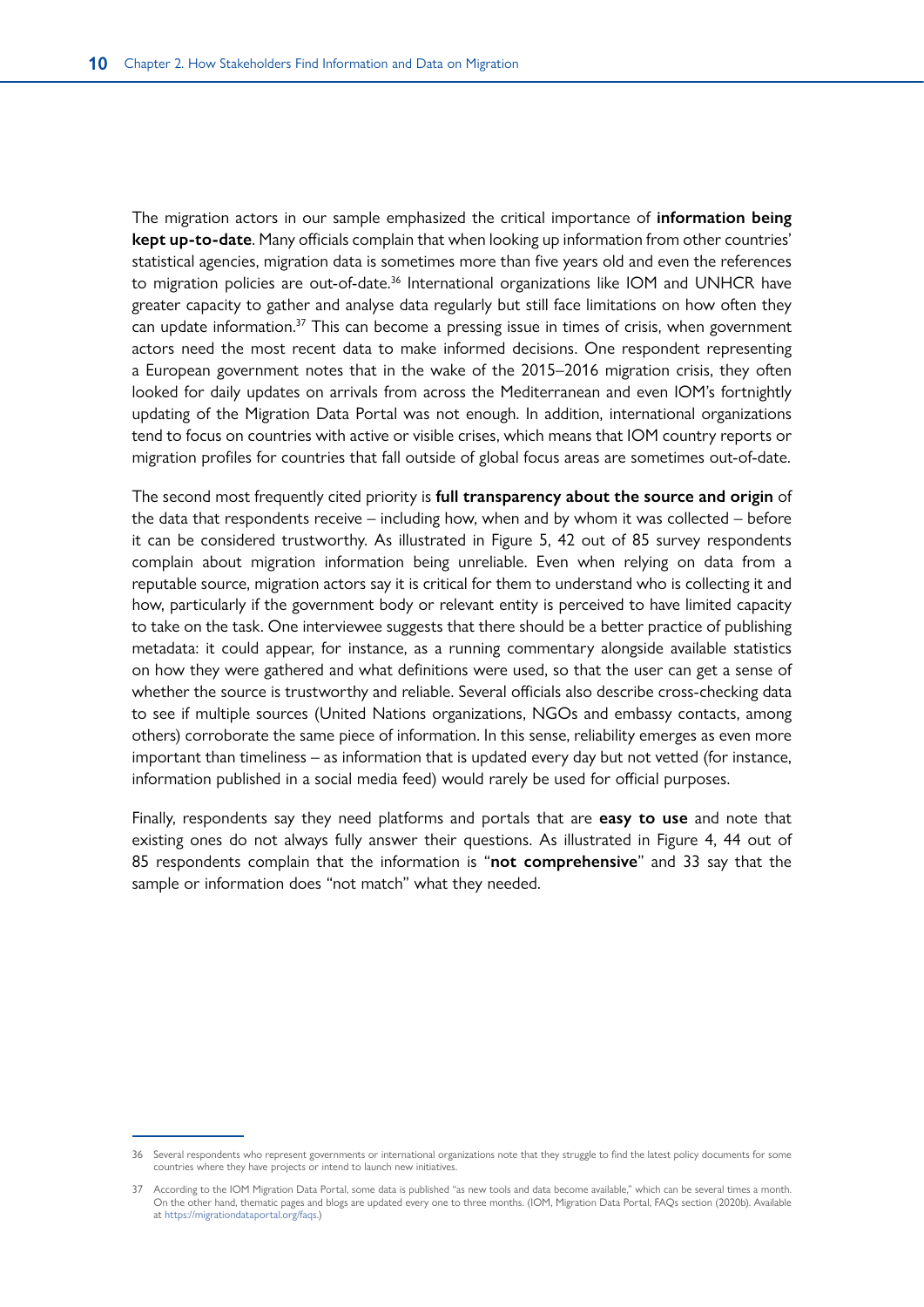<span id="page-20-0"></span>

#### Figure 4. Perceived content limitations of migration platforms and portals

*Notes:* a For example, it does not cover the researcher's entire field of interest or has a limited geographic scope.

b For example, the date was not collected rigorously or there are flaws in the methodology.

This figure presents the distribution of responses to the survey question, "In your opinion, what are the main limitations of these migration platforms/portals in terms of content?" (Total respondents: n=85; respondents could give multiple responses to the question.)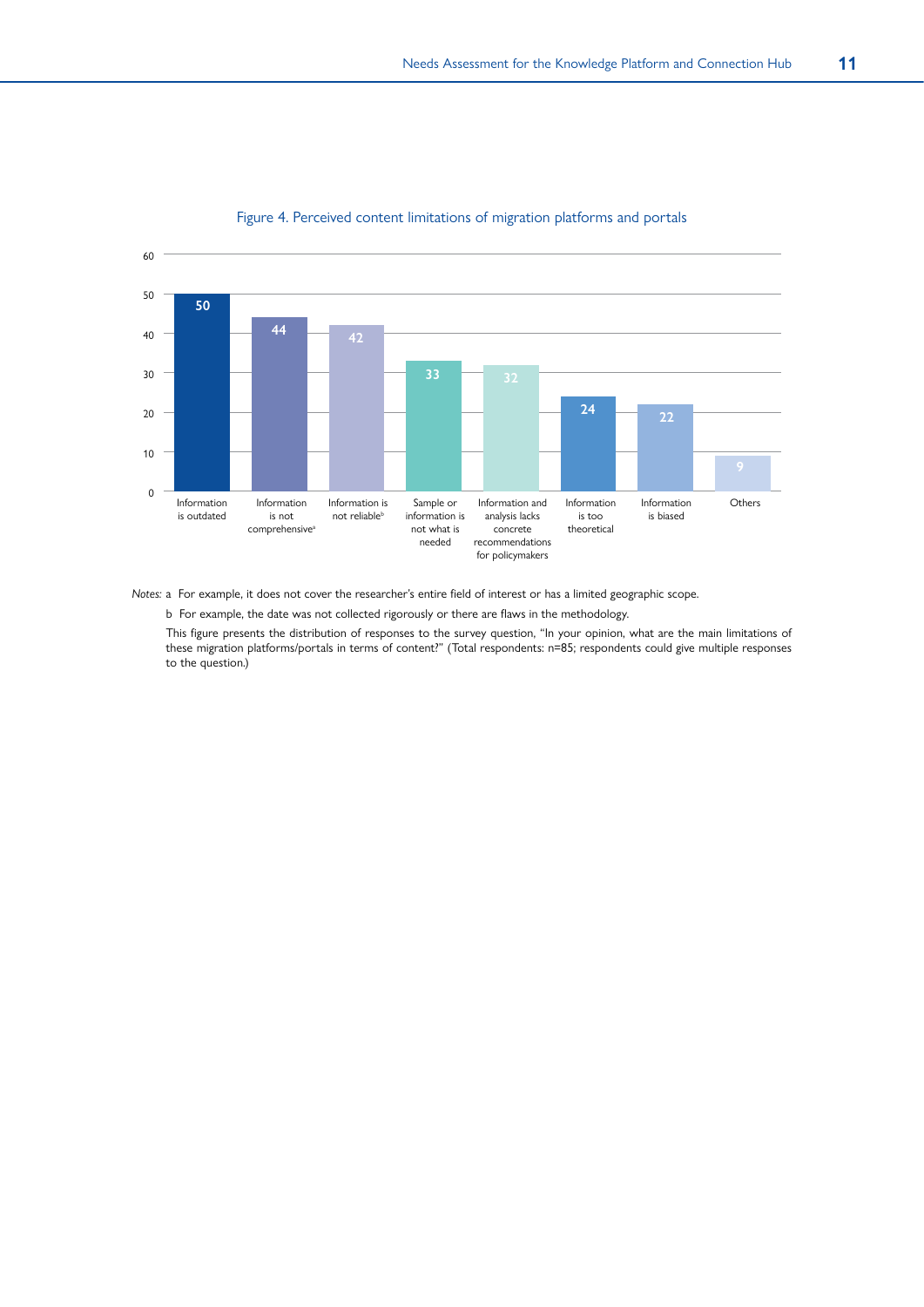## <span id="page-21-0"></span>Gaps and Limitations in Current Migration Data and Analysis

3

Lingering information and data gaps make it difficult for governments, civil society and businesses to anticipate and adequately plan for the global movement of people. Existing repositories of global data are often issue- or region-specific (and certain regions and issues suffer from poor or infrequent data collection), and stakeholders who might benefit from these data may have trouble identifying, accessing or interpreting them. In addition, it is difficult to find independent research that offers robust assessments of "what works" in migration policy rather than merely highlighting good practices.

Our assessment finds that there are specific areas of concern regarding data and analysis on migration. These include a **dearth of data** for certain regions or topics – for which information is not collected or updated regularly, and on which there are fewer actors working – and, on the other end, a **proliferation of data**, with multiple actors working in the same space, sometimes producing duplicative or even contradictory reports that can overwhelm stakeholders and make it difficult for them to know which information to trust.

#### 3.1. Thematic challenges: Topics and regions for which it is challenging to find reliable information

One gap is the **lack of data on regional and global trends**. While many governments in Europe and North America are still focused on spontaneous flows and arrivals of asylum seekers in their countries, they have less information on how routes in and through these regions are shifting as a whole. Even for a government (usually those in the global North) for which it is relatively straightforward to obtain data reflecting one point in time, including those from its immediate neighbourhood through networks (i.e. combination of data collection by their own country and engaging with partner countries), capturing the full picture of what is happening in their region, let alone globally, has proven to be challenging. This is also the case for countries in Central America and sub-Saharan Africa, where data on the patterns of movement and outcomes of intraregional migrants tend to be scarce. Several of the respondents from these regions note that migration data in free movement areas like the Economic Community of West African States (ECOWAS) is limited because migrant entries are not systematically recorded, if at all.

A related challenge is the lack of up-to-date information and data from countries with lesser capacity to collect data or report on policy developments, or those with **informal systems** that do not lend themselves well to standard reporting. These countries may not have adequate instruments or capacity to collect data in a way that would allow it to be used as an international reference point. Multiple interviewees mention Western Africa as a specific area of concern and one of the regions with the least developed data collection. For instance, one respondent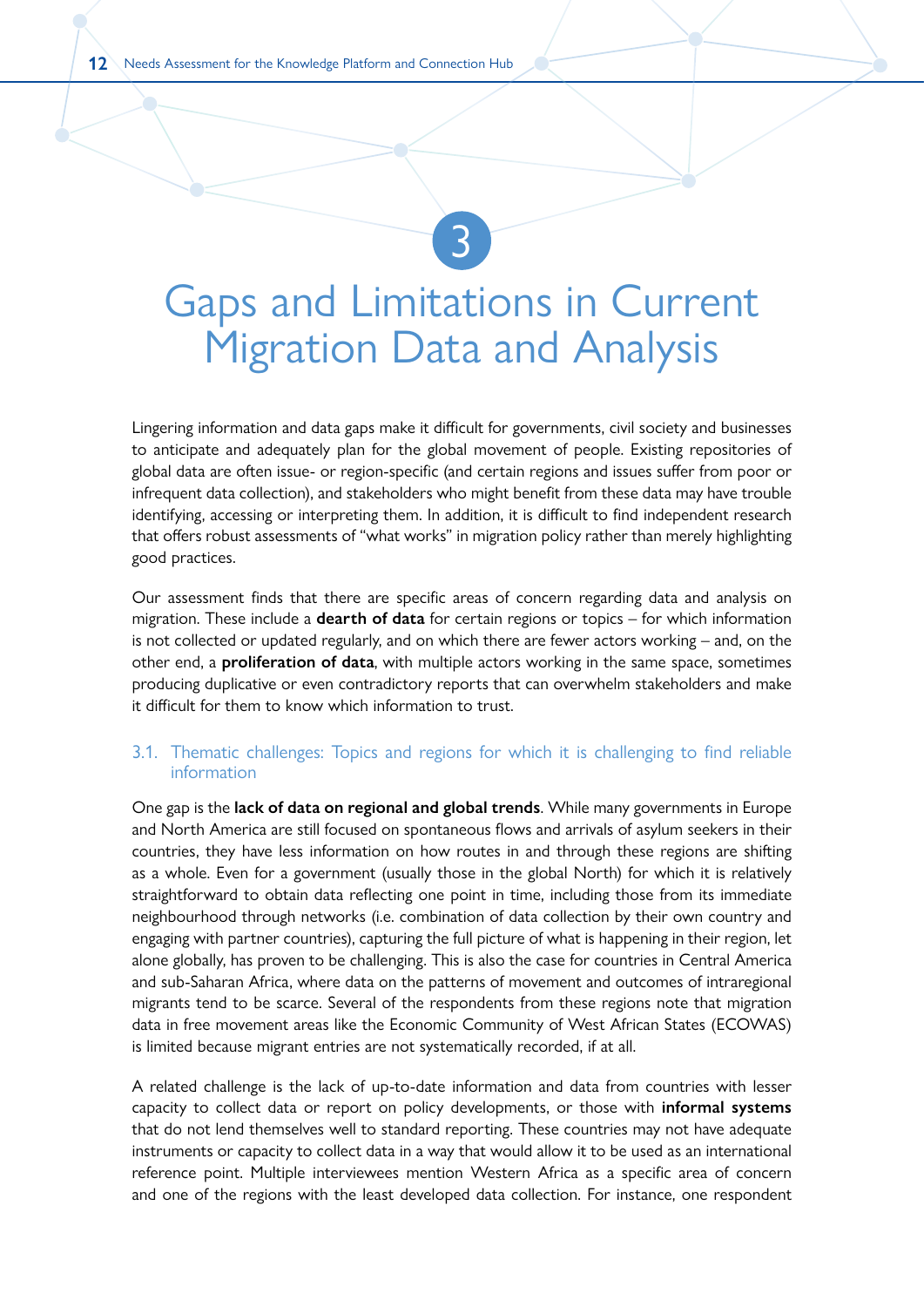representing a CSO notes that as they were starting a project on internal migration in Mauritania, the most recent information on migration she could find on the website of their national statistical agency, the Office National de la Statistique, was from 2013. Officials from countries at the centre of migration and forced displacement flows concurred that government data quickly go out of date but should ideally be updated monthly (or even more frequently in a crisis situation).

Other gaps exist, unsurprisingly, around **information that is not straightforward to collect**. These include information that does not appear in a census or population survey (such as the number, characteristics and patterns of movements of undocumented migrants and internally displaced persons (IDPs)). Many respondents, including officials and NGOs from countries in Central America, Africa and Europe, note that they struggle to find solid data on the volume, location and profile of undocumented migrants. Information about IDPs can also be sensitive and data about this type of flows is not recorded as systematically as that for other movements. Migration actors, particularly from countries of origin, note that data about diasporas is missing and several African government officials share that they would like to improve their level of knowledge about these communities. Some stakeholders, including in Africa, also report that they lack data about returns and reintegration, particularly on the number of voluntary and forced returns and the situation of returnees after their return. Finally, several stakeholders note that gender-disaggregated data is often not available. Failure to design data collection systems that capture information on vulnerable subgroups (e.g. socially isolated women) – in other words, looking at migrant populations only in the aggregate – undermines the potential to develop proactive and targeted solutions for these populations.

Another information gap exists in areas where there is **no research consensus**, or where **the issue is in flux**. For instance, the nexus between climate change and migration is increasingly at the top of many countries' agendas, but the focus tends to be on predicting and quantifying future migration flows (especially from low-income countries). However, since climate change is only one factor among many other interlinked drivers, attempting to quantify its effects in different regions is a complex undertaking riddled with uncertainty. Attempts by different actors (including media) to estimate climate-induced migration have often produced contradictory results. Respondents, especially those from Europe, also express a growing interest in foresight and scenario-building in the field of migration.<sup>38</sup> As noted by one government official, governments are good at examining what is happening in real time, but not at putting this into context to see emerging trends and how things have changed over time and, crucially, what these mean for future trends.

Finally, databases sometimes fail to capture **the reality of how policies and projects are implemented on the ground**. Some countries – particularly low-income countries – may have very comprehensive policies on paper that are not fully implemented or, conversely, have no formal policy but have good practices – albeit informal ones – that work. Sometimes, metrics have been defined in an attempt to measure progress in one area, but they are often insufficient. For instance, one may try to get a picture of how many migrant children attend school, but school registration data does not necessarily mean these children are actually attending classes. These types of nuances are very difficult to capture in a database and governments will likely continue to rely on their personal networks to obtain this information.

<sup>38</sup> See, for instance: Council of the European Union, "Evidence-based and forward-looking migration policies", presidency discussion paper (1 October 2019). Available at <https://data.consilium.europa.eu/doc/document/ST-12608-2019-INIT/en/pdf>.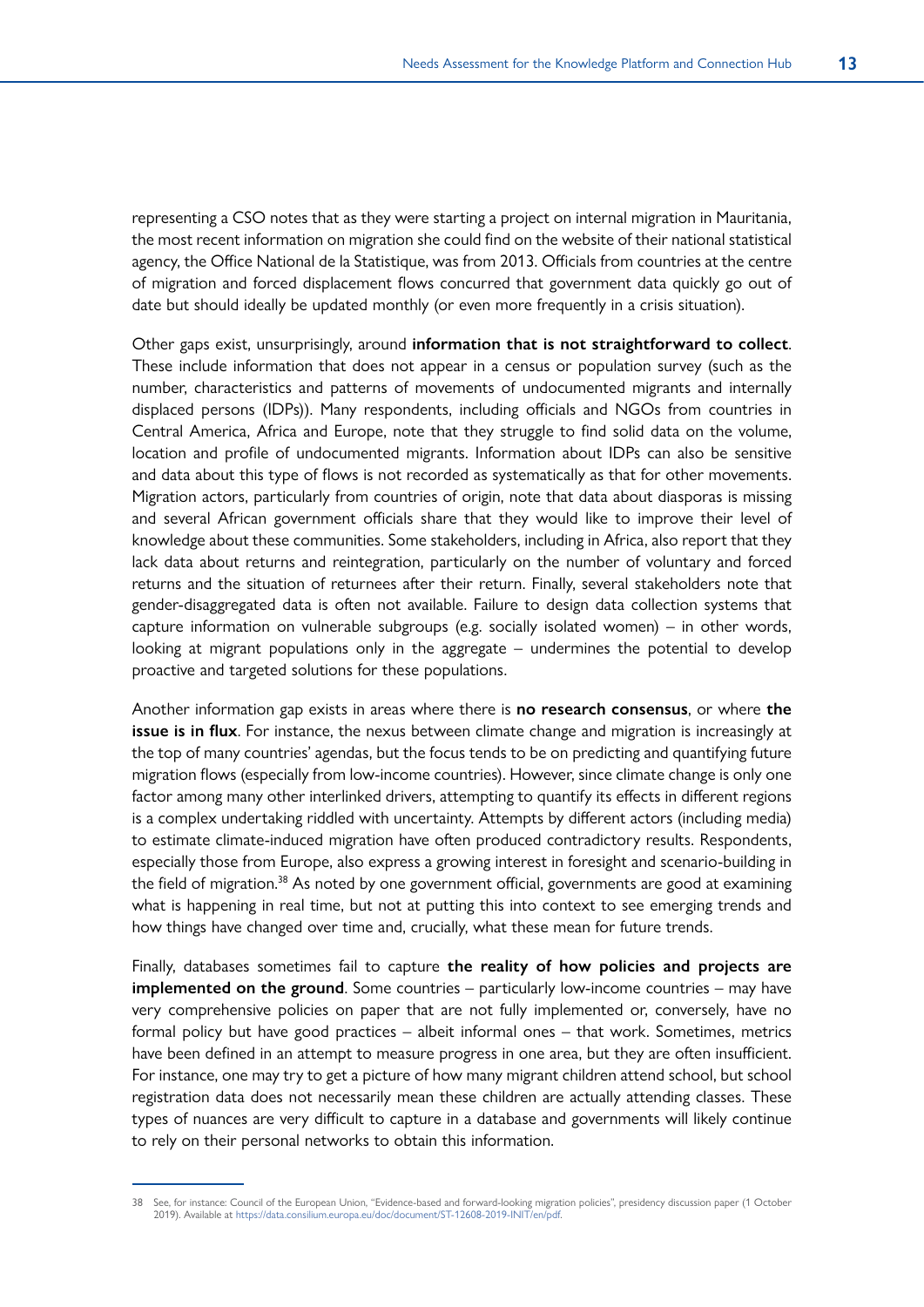#### <span id="page-23-0"></span>3.2. Analytical challenges: Issues related to the presentation and interpretation of data

Technical barriers may hamper how migration actors access and use migration data, even when it is available. The main challenges result from the lack of standardized definitions and data collection practices, variability in the data proficiency and skills of users, language barriers and the spread of information across several platforms.

#### **(a) Lack of common definitions makes it difficult to compare data and statistics across countries.**

Several respondents note that it can be difficult to compare data across countries because of the lack of standard terminology and definitions. Even the words "immigrant" and "refugee" have different legal definitions in different countries and for different organizations. Regions such as "Western Africa" and the "Balkans" may be defined differently in different parts of the world. Policy actions may also be defined differently, for instance, as regards what constitutes an apprehension at a border or the use of public services for public charge rules. This is a problem even in regions like the European Union, where significant efforts have been deployed among Member States to standardize definitions and harmonize data collection processes.39 One advantage of United Nations sources is that different agencies use similar terminology. Other sources would only be comparable if accompanied by a data dictionary or glossary that clearly defines terminology used by those countries and organizations. As one respondent notes, because each country has its own concepts and definitions, you would need a "Rosetta stone" to explain how these translate into different contexts.

#### **(b) Data can be incomplete.**

Beyond the problem of standardization, another challenge is that data and information published by governments, international organizations and NGOs may be incomplete (see Figure 4). A serious concern mentioned by both government officials and researchers is that because of the lack of transparency around data collection, it may not be clear that data is not comprehensive ("We don't know what we don't know"). End users may therefore be unaware that they are receiving partial information, either because some of it has been redacted due to security or data privacy concerns, or because some information is simply not collected (due to capacity issues or policy decisions not to collect data on, for example, race or gender, including LGBT status). Inaccuracies in self-reporting may also skew data; for example, survey-based data might be off if migrants are hesitant to disclose their legal status. These vulnerabilities all point to the importance of being transparent about how data is collected (disclosing any caveats that may influence its interpretation) and what it can be used for.

#### **(c) The amount of available information can be overwhelming.**

The proliferation of information – particularly on hot-button topics – also makes it hard to assess what is most reliable. For example, many sources publish information on certain aspects of climate change and displacement, but different actors often work on different regions and different aspects of the issue. In addition, some analyses are contradictory,

<sup>39</sup> See, for instance: Cédric Mathiot, Jacques Pezet and Fabien Leboucq, "Demandes d'asile : Eurostat épingle la France pour avoir tronqué des statistiques" (Asylum requests: Eurostat pins France for truncating statistics), *Libération*, 20 January 2020. Available at [www.liberation.fr/checknews/2020/01/20/](http://www.liberation.fr/checknews/2020/01/20/demandes-d-asile-eurostat-epingle-la-france-pour-avoir-tronque-des-statistiques_1773956) [demandes-d-asile-eurostat-epingle-la-france-pour-avoir-tronque-des-statistiques\\_1773956](http://www.liberation.fr/checknews/2020/01/20/demandes-d-asile-eurostat-epingle-la-france-pour-avoir-tronque-des-statistiques_1773956).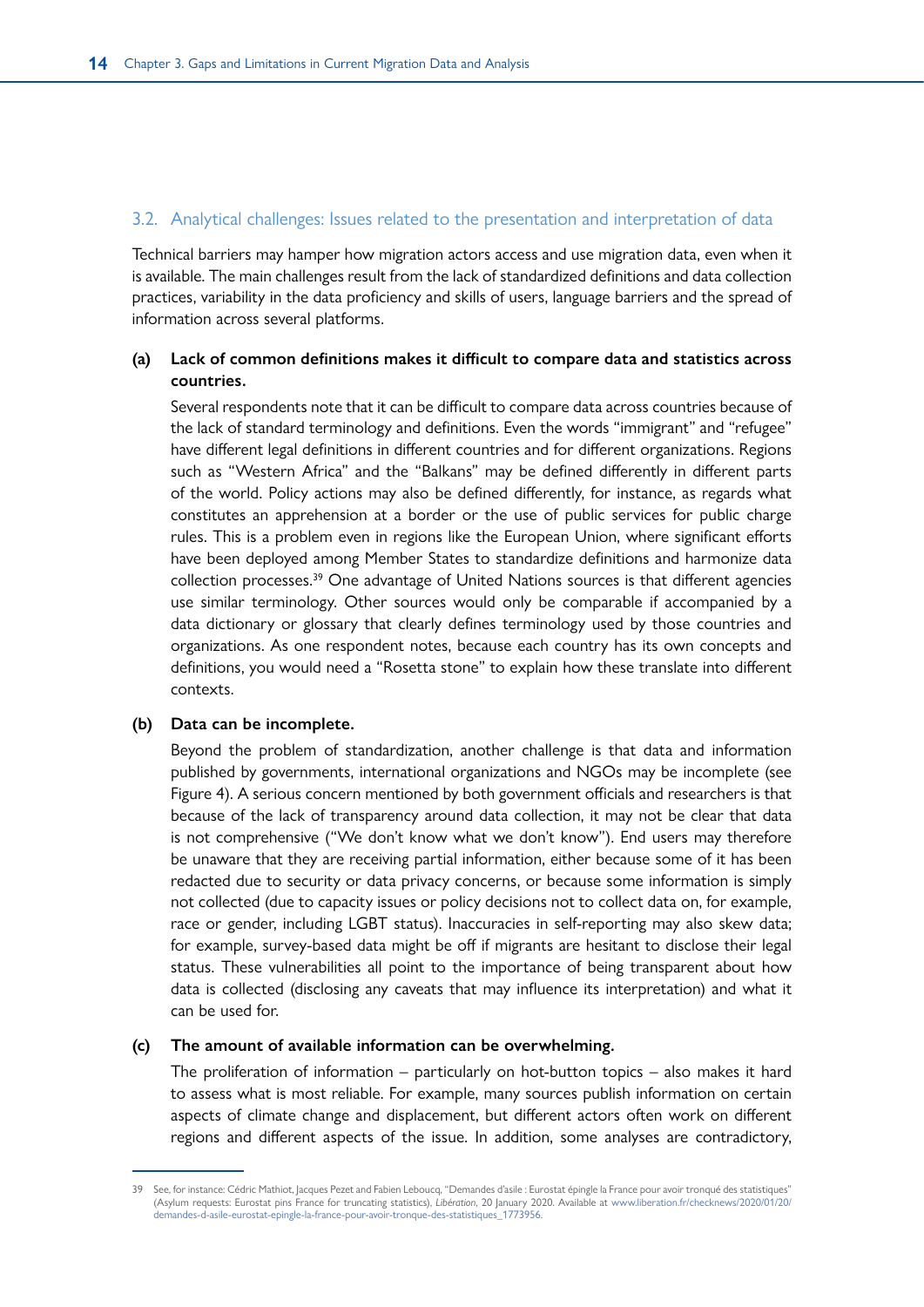creating a fragmented landscape of information. With so much unfiltered information, it is difficult to know which sources are the most authoritative. Interviewees noted that this situation is only likely to get worse, particularly with the upcoming follow-up meetings to the Global Compact for Migration and the Global Compact on Refugees. (Some respondents note that the amount of information uploaded to the Global Refugee Forum webpage in December 2019 was overwhelming.)

#### **(d) Information is spread across too many different platforms.**

There has also been a proliferation of platforms, with multiple agencies attempting to launch "one-stop shops" for migration data and analysis, which, in effect, compete with each other and impede the goal of consolidation.<sup>40</sup> From the Migration Data Portal of IOM's Global Migration Data Analysis Centre (GMDAC) and the Platform for Partnerships of the GFMD, to the newly launched Knowledge Hub on Migration and Sustainable Development<sup>41</sup> and the European Commission's Knowledge Centre on Migration and Demography,<sup>42</sup> various platforms are beginning to build a critical mass of data. There is no single entity that covers everything, and there is little to no coordination among organizations curating similar content.<sup>43</sup> Even smaller NGOs and think tanks have launched data and knowledge portals in recent months (for example, MPI's new Latin America and the Caribbean Data Portal).<sup>44</sup> Given this fragmented landscape, one respondent described as "utopian" the idea of having all migration data in one place. In the absence of a central repository of information, officials describe having to "jump around" between different sources to piece together the information they need, going from various United Nations websites (that are not linked together), to journals, NGOs and government sources. As illustrated in Figure 5, 43 out of 85 respondents assess as "difficult" the task of locating the information they need and 34 report that there are too many platforms with similar content. The result is that information-gathering happens in an **ad hoc rather than systematic manner**.

<sup>40</sup> Out of 85 respondents to the multiple-choice question, "What is your general take on migration data platforms and portals?", 38 interviewees comment that only a few of the existing platforms are useful for gathering information and 24 note that there are too many of these portals. At the same time, 25 respondents welcome this diversity, which suggests that the number is not necessarily problematic if stakeholders know how to use the various portals.

<sup>41</sup> The Knowledge Hub on Migration and Sustainable Development was launched in January 2020 at the GFMD in Quito. The portal is available at [www.](http://www.migration-learn.org) [migration-learn.org](http://www.migration-learn.org).

<sup>42</sup> The Knowledge Centre on Migration and Demography is available at [https://ec.europa.eu/knowledge4policy/migration-demography\\_en.](https://ec.europa.eu/knowledge4policy/migration-demography_en)

<sup>43</sup> MPI interviews with IOM and UNITAR, for example, show that even United Nations agencies active within the newly created United Nations Network on Migration have imperfect coordination on these issues. The Knowledge Hub on Migration and Sustainable Development, for example, has certain content that is duplicative of what the KP and CH seek to achieve, even though its core aim (i.e. to fill a gap by consolidating content related to training and capacity-building) is distinct. However, because the Knowledge Hub was developed through a separate channel (it was commissioned from UNITAR by the Government of Ecuador rather than coming under the mandate of the United Nations Network on Migration), the two efforts developed in parallel rather than building on each other.

<sup>44</sup> The Migration Portal is available at [www.migrationportal.org](http://www.migrationportal.org).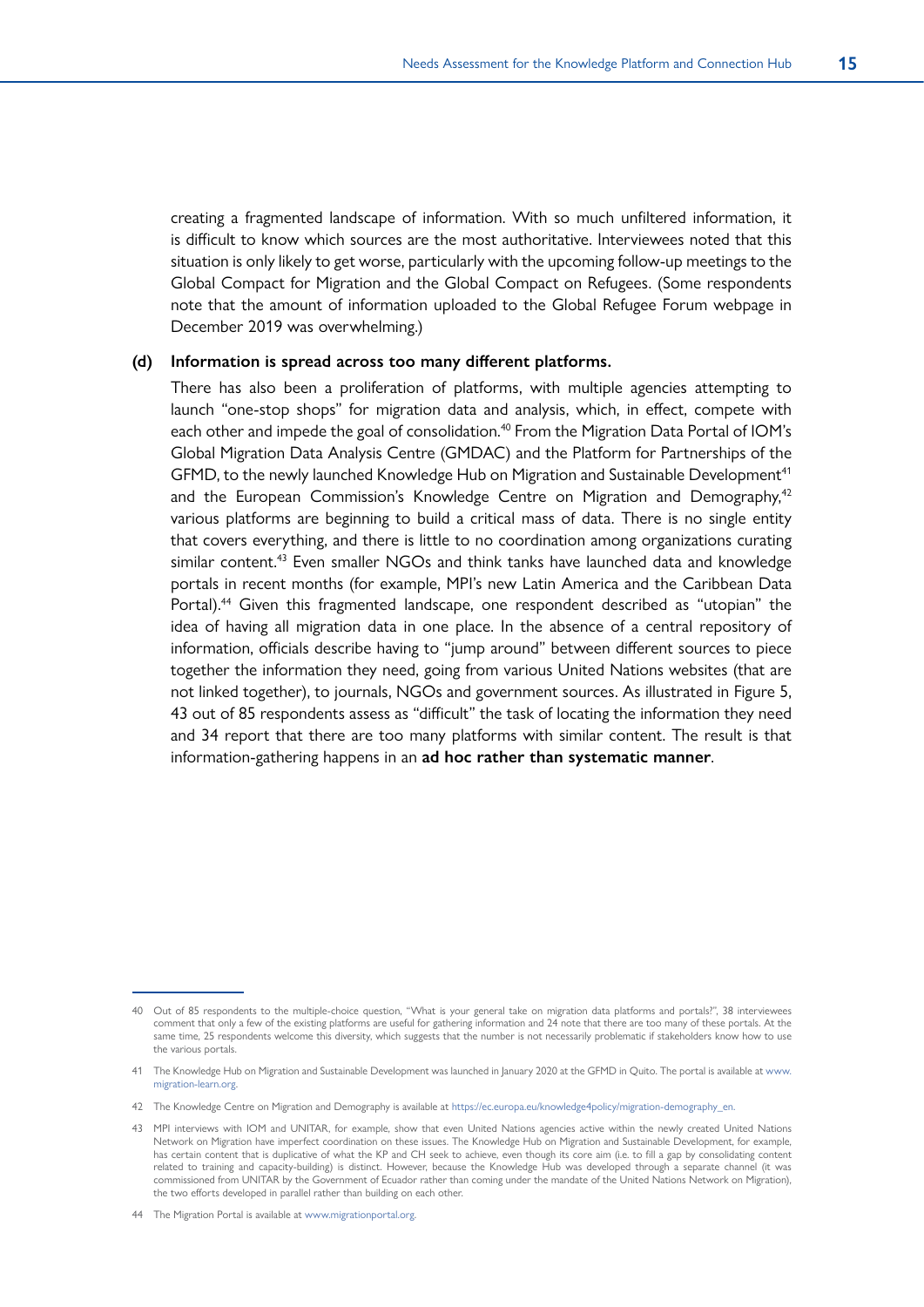

<span id="page-25-0"></span>Figure 5. Perceived limitations of migration platforms and portals in terms of accessibility and ease of use

*Note:* This figure presents the distribution of responses to the survey question, "In your opinion, what are the main limitations of these migration platforms/portals in terms of content?" (Total respondents: n=85; respondents could give multiple responses to the question.)

#### **(e) Language barriers make some information inaccessible.**

Most information in migration platforms and portals is available in English. However, even when stakeholders are proficient in English, not having information in their native language creates a barrier to accessing information easily and quickly. One European government official notes that decision-makers in his government usually have over 60 policy briefs on their desks on a given day, so "it's easier and a little bit faster" when these documents are available in their native language. Several respondents point out that there is not enough translation into French, which particularly affects Western African stakeholders. Even when information is translated, there may be a delay. Hence, officials know that if they need the most recent, up-to-date information, they need to consult English-language sources. One suggestion is to have an application built into portals to make it possible to translate information into different languages (the website of the Global Forum for Refugees, for instance, had live translations from English into other languages as the event was happening).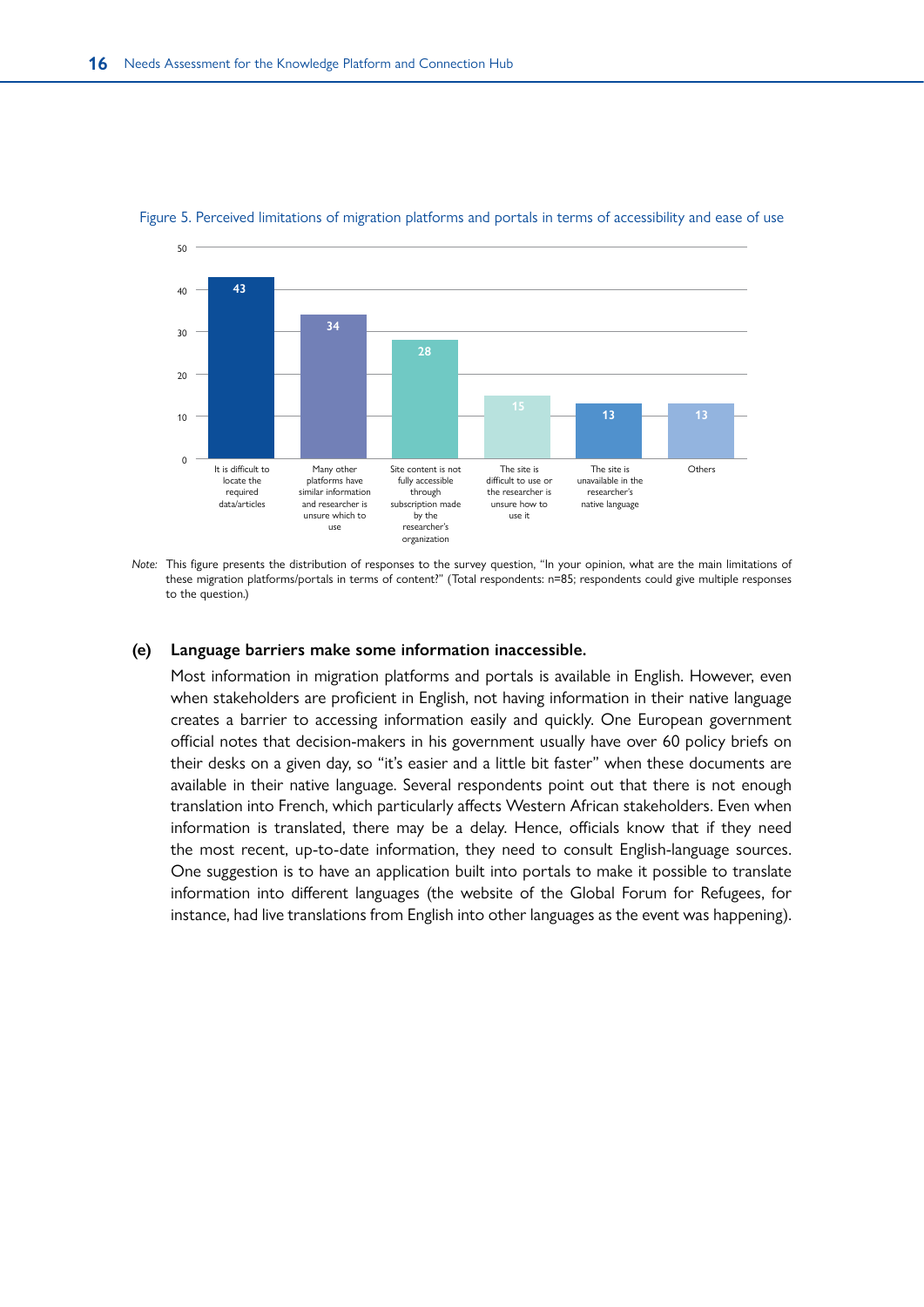### <span id="page-26-0"></span>Measuring Progress towards Implementation of the Global Compact for Migration

4

Some respondents note that it would be helpful to have country-specific information on how the Global Compact for Migration is being implemented, who the main players are, and how the networks are evolving. However, if the Connection Hub takes on this role, it is unclear how it will distinguish itself from the effort that the GFMD has launched to solicit information on such implementation. At any rate, implementation of the Global Compact for Migration seems to still be in its early stages. Governments do not yet know what indicators could be used to measure progress, or what the global benchmarks are (i.e. the processes for measuring progress towards, for example, the Sustainable Development Goals). One official points out that other international goals (e.g. reducing carbon emissions and improving health) are more easily quantifiable. It is less clear how to establish benchmarks for progress on undertakings related to making migration more safe, orderly and regular (for instance, how does one "score" progress towards opening up more legal pathways?). Officials feel that there no established method for assessing whether a country is moving towards these goals. Also, given the politically sensitive nature of negotiations relating to the Global Compact for Migration, some governments may hesitate to put activities under its banner – even if they are fulfilling its objectives. In addition, some government officials from the developing world articulate that their countries have their respective national action plans but lack funding and capacity to go further without IOM assistance.

While the conversation on implementation shines a spotlight on how countries are developing new plans or measuring progress, there is also a larger story about how **the problem starts at the data collection phase**. Some data critical to understanding whether the Global Compact for Migration objectives are being met is simply not being collected (due to lack of both capacity and prioritization). Some researchers criticize governments for being deliberately opaque about certain data – for example, rights violations or gender-based violence (which may not be in a government's interest to collect or disseminate). However, if States do not collect data on violence against women (as well as map the policies in place to address it and monitor whether these approaches are effective), it would be impossible to assess progress towards putting in place gender-responsive migration policies (one of the compact's objectives). Decisions made at an early stage about what data and information is relevant, in other words, can have significant repercussions in terms of policy outcomes.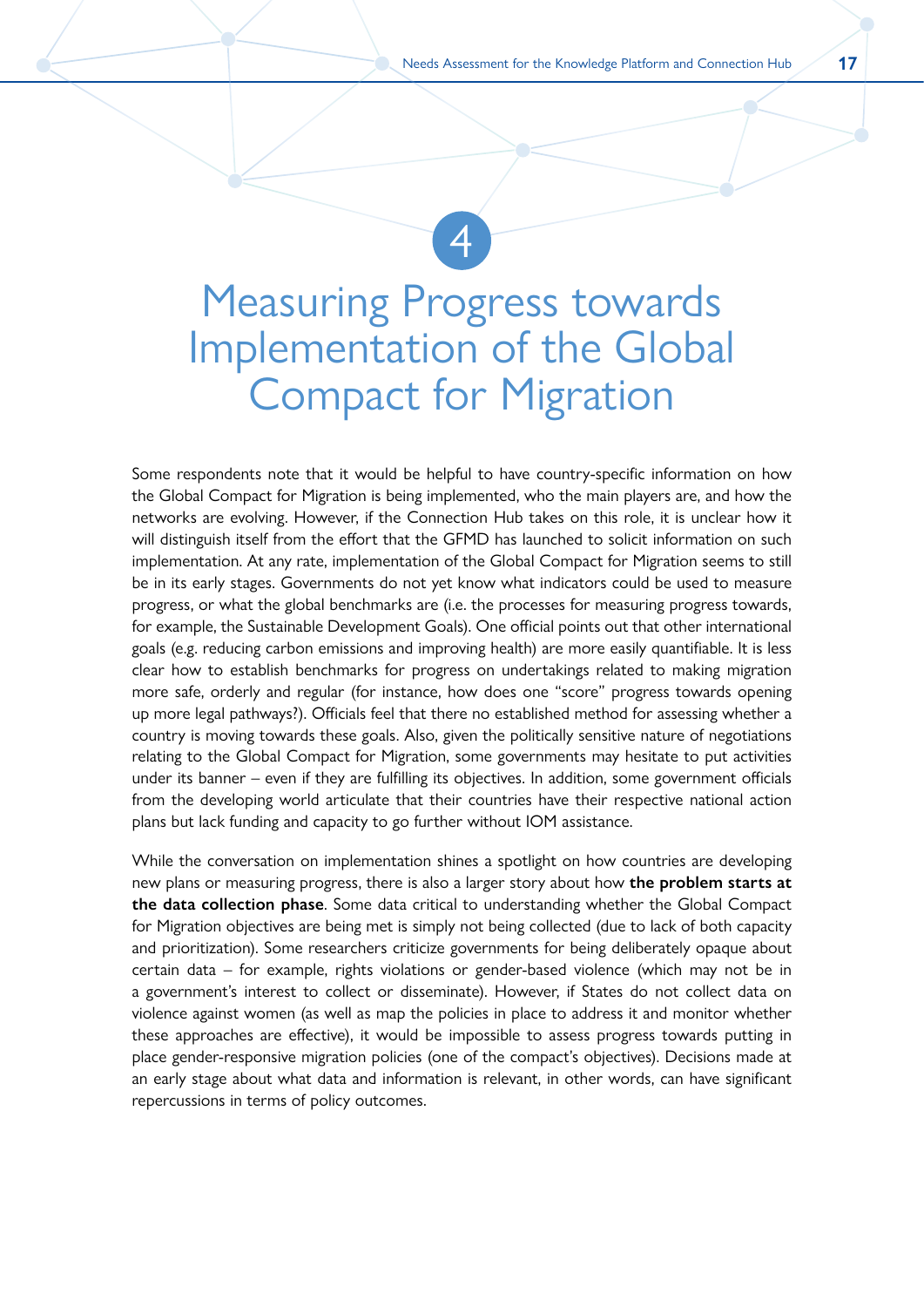## <span id="page-27-0"></span>5 Ideas for the Future

At a time when there is more information than ever at people's fingertips, the task of identifying relevant, comprehensive and accurate data and analysis on migration has likewise become all the more difficult. Sources have proliferated and information is scattered among various different databases, portals and platforms. Countries rely on international sources to make sense of a phenomenon that, by definition, transcends borders. However, definitions and standards are not comparable across countries, and the trust that exists within personal networks is difficult to replicate on a global scale.

With the proliferation of information has come greater fragmentation and uncertainty. Against this landscape, there are high expectations among interviewees that the new KP and CH (Figure 6) would achieve three things: (a) consolidate the large volume of information already out there and "connect the dots" between existing databases and other sources of information, particularly between United Nations agencies; (b) help fill in existing information gaps by linking to raw data and featuring visual representations of key trends; and (c) create a repository of best practices in migration policies and initiatives, particularly those that support the implementation of the Global Compact for Migration's 23 objectives.

The biggest risks foreseen, however, are that: (a) the new data portals will simply add to (and further crowd out) the sea of existing databases rather than take a meaningful step towards consolidation; and (b) a significant amount of resources will be needed to ensure the portals remain rigorously up-to-date and able to vet the information they post; if information is not updated regularly and the methodology is not transparent, stakeholders will lose confidence quickly.





*Note:* This figure presents the distribution of responses to the survey question, "Do you see benefits of having a new Knowledge Platform?" (Total respondents: n=85).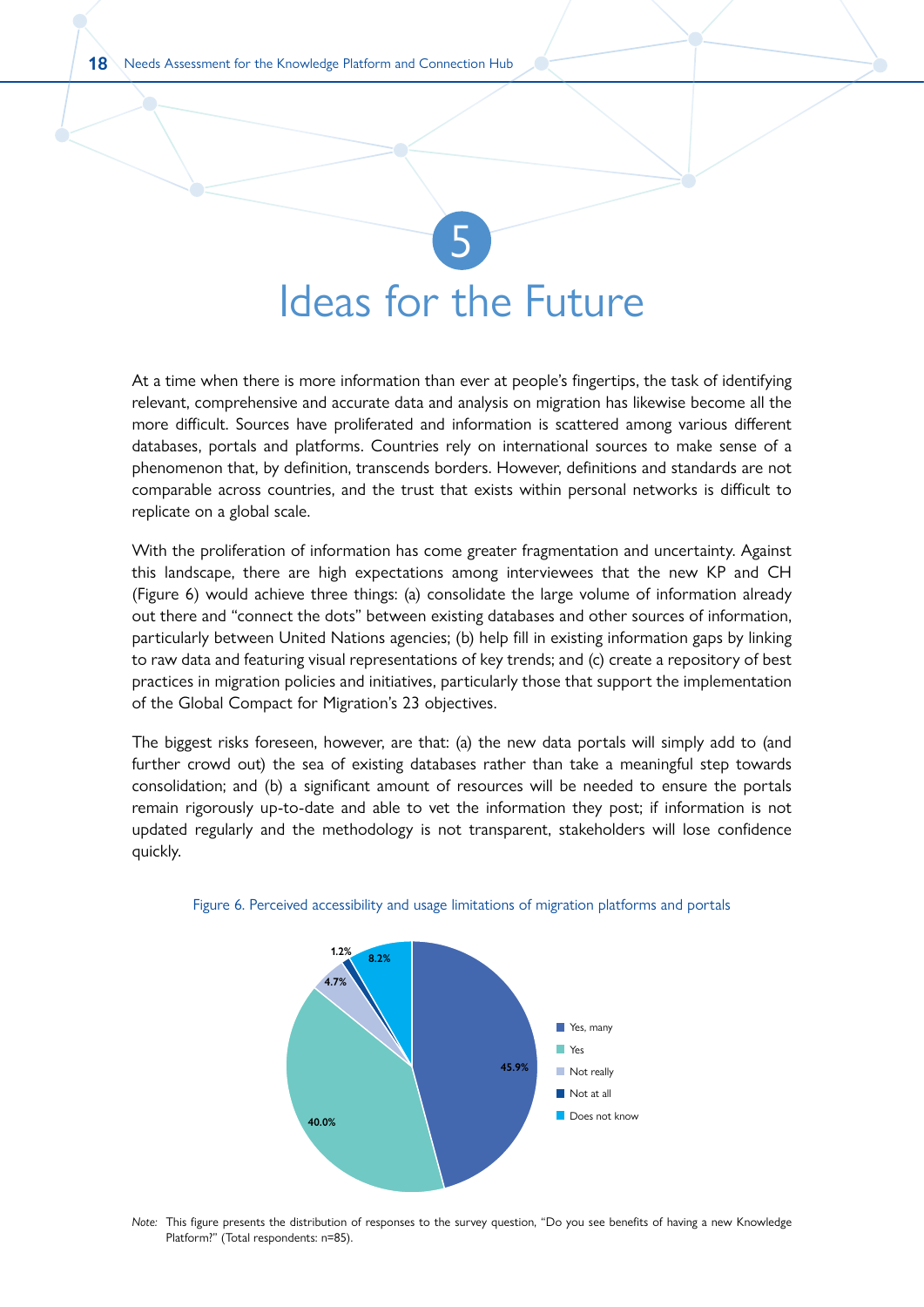<span id="page-28-0"></span>Several respondents note that what the Knowledge Platform could do best is **provide an overview of global trends on migration** and make it possible for different stakeholders to see how everything fits together in a broader context (i.e. in some ways, it would be an enhanced and expanded version of the IOM Migration Data Portal). As one respondent says, the Knowledge Platform should focus on "lifting its gaze towards the big picture." More detailed and nuanced information will always come from national sources and specialized agencies within each country; the Knowledge Platform should not compete with them, but instead provide a more global outlook to help countries identify and set priorities and understand how they compare with what other States are doing. One government official describes his agency as having discrete pockets of information on specific regions of the world and the movements that are happening in these places; however, this information is not "joined up" and placed within the context of other migration trends (e.g. legal flows) and other world regions.

Several respondents advocate **creating a "one-stop shop"** that keeps all relevant migration knowledge in the same place. This new portal would also "connect the dots" between existing databases. Stakeholders (including large, well-resourced governments, small NGOs and everyone in between) are currently trying to do this themselves,<sup>45</sup> but the task quickly becomes overwhelming. It would be helpful to group existing information thematically in one place and "connect some of the dots." The current proliferation of platforms means that there is significant duplication, as well as gaps and a real tradeoff between creative energy and sustainability. There is risk of creating "digital litter" when a platform tied to a specific funding cycle or initiative is abandoned at the end of the project life cycle, only for out-of-date information to live on in perpetuity.<sup>46</sup> In order for a "platform of platforms" to emerge, it would have to be managed by one organization willing to invest significant resources to keep it updated and must be able to attract a critical number of users. At any rate, most organizations are more interested in creating something entirely new than in investing in infrastructure that already exists. However, if multiple platforms sprout and then die out as enthusiasm wanes (as occurred in the wake of the 2015–2016 migration crisis), there is a risk of not just inconvenience, but actual harm.

#### 5.1. The upcoming Knowledge Platform and Connection Hub: Key features and challenges

Interviewees emphasize that any new platform should include the following characteristics.

#### **(a) Easy-to-use and intuitive interface**

Respondents plead for the format to be more user-friendly than current United Nations websites so that "you don't need "GPS" [global positioning system] to navigate it." Some of them call for simple, intuitive headings and multiple search options and tags, so that users "don't have to dig to find things." A critical feature is, thus, being able to filter information and conduct searches in multiple ways (e.g. by country or by topic). In summary, the new platform should **ensure that data and information is easily searchable, sortable and shareable**.

<sup>45</sup> For example, Canadian officials report that they have created their own spreadsheet to collect reliable data on climate change and human mobility – but also that it quickly became unwieldy.

<sup>46</sup> Meghan Benton, "Digital litter: the downside of using technology to help refugees," *Migration Information Source*, 20 June 2019. [Available at www.](http://www.migrationpolicy.org/article/digital-litter-downside-using-technology-help-refugees) [migrationpolicy.org/article/digital-litter-downside-using-technology-help-refugees](http://www.migrationpolicy.org/article/digital-litter-downside-using-technology-help-refugees).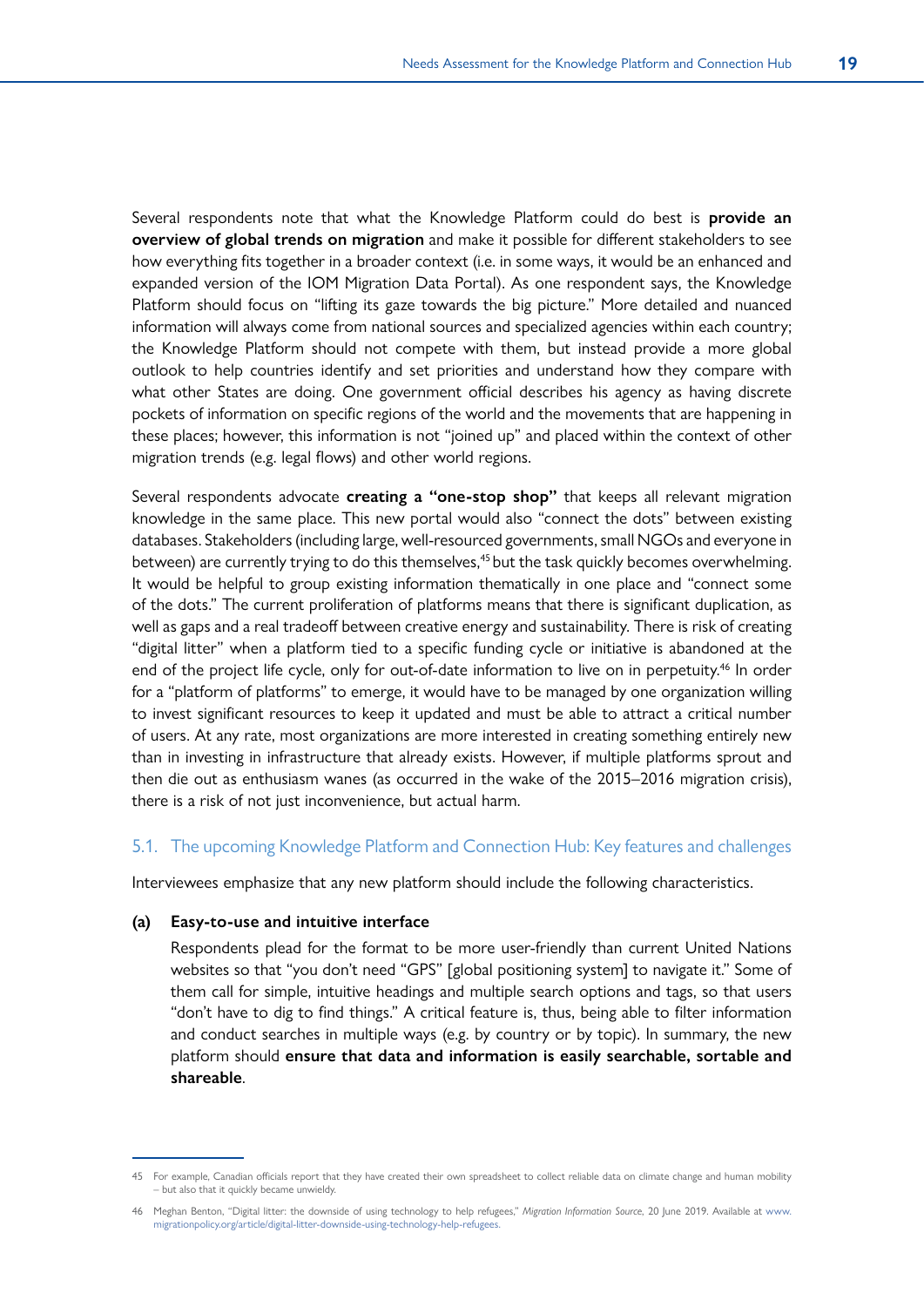#### **(b) Visual representation of data**

Stakeholders seeking information do not want to get "lost in a block of text." Most seek more visual representations of data – for example, maps that users can hover over to learn more about the characteristics of different migrant populations or what policies are in place in different countries.

#### **(c) Regularly updated information**

As one respondent notes: "It makes no sense to make another platform if the data will not be updated or harmonized." In an ideal world, this would mean that the portal needs to go beyond simply gathering information that already exists, and also invest in more frequent and systematic data collection (including by funding capacity-building or operational support in countries that may not have the resources to undertake this themselves). Realistically, this calls for making hard choices on what to prioritize, as the new platform will not be able to plug all data gaps.

#### **(d) Data and source transparency**

The success of the Knowledge Platform is all about trust: the more confidence users have in the information that goes in, the better are the chances of them using it as a primary source of information. This depends on setting out very clear definitions of what the knowledge products show and where the underlying information and data come from. This means including granular metadata on how data and information are collected and what assumptions the analysis is based on. Even when well-known international organizations report data gathered in the field, end users need to be able to draw their own conclusions about how reliable or representative the analysis is. For example, if an organization is reporting a shift in irregular migrant flows, end users need to know whether the data reported is based on observations of N=100 or N=1,000 people, or if these observations were made over a single day or across multiple weeks, among others. Multiple sources for each piece of information would also enhance its credibility.

#### **(e) Ability to correct**

Some respondents emphasize the need for an editable database that could be constantly updated and corrected – almost like Wikipedia, which users can both put into and take from. Government officials, in particular, cite examples where they had to correct published statistics about their own countries, or where they noticed duplicates in data (for instance, irregular border crossings or deaths at sea). The errors were corrected by contacting the publishing organization directly. The ideal platform would be updatable "by the minute," with users vetting and corroborating data in real time.

Based on the interviews, we can also identify several challenges to building the KP and CH.

#### **(a) Data privacy concerns**

Any platform that attempts to gather all available information in one place will run into privacy concerns. Not all migration data can be shared – particularly, data collected by governments and/or relating to national security. The Mexican Government, for example, has a joint database with the Organization of American States (OAS) of crimes against migrants, but this is not publicly available. Some data will always need to be private.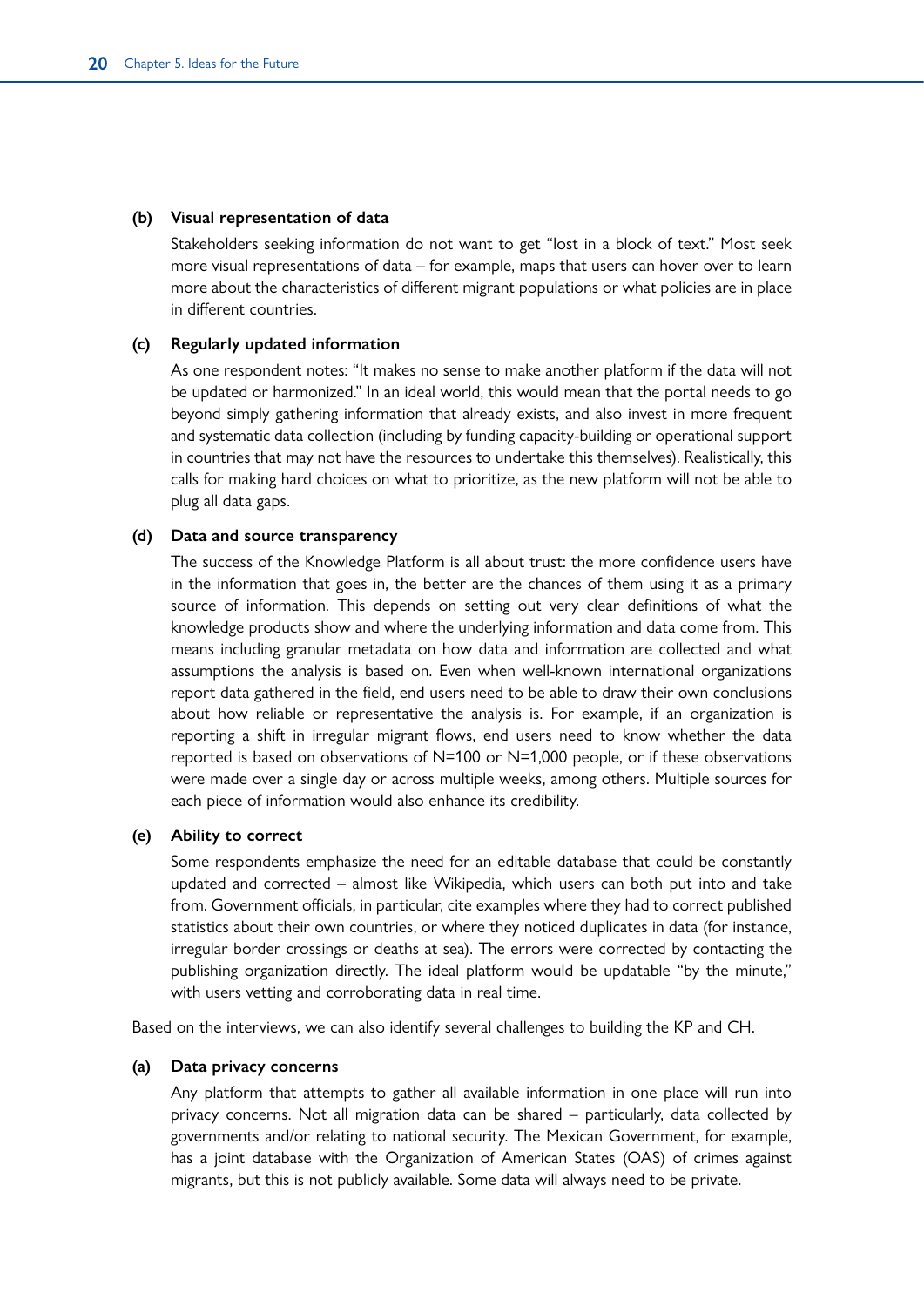#### **(b) Audience concerns**

The needs of different stakeholders vary widely. Data specialists capable of manipulating raw statistics may be in search of more comprehensive data sets, whereas generalists who need ready-made analysis may seek more curated information in an accessible, user-friendly format. Different types of investments are needed for each of these categories of users, and it is unlikely that both can be done well at once – or at all.

#### **(c) Distortion of data in an era of fake news**

Governments need to make strategic choices about how they release sensitive migration data, such as the volume of crime in immigrant neighbourhoods. In addition, they must decide what data should be broken down by immigration status, as releasing these details could potentially be used by opportunistic politicians to foment fear.

#### **(d) Risk of duplication**

One of the biggest risks with any new platform is that it will simply overlap with or duplicate what already exists. This is not only a waste of the time and investment that goes into it, but also further clutters the field and makes it even harder for stakeholders to find reliable information.

#### **(e) Difficulty of vetting and interpreting information and assessing its accuracy**

Bringing together ever more information on a controversial topic without having any real mechanisms in place to assess the quality of this information or the reliability of its sources creates a big challenge. One big question is whether organizations in charge of managing future meta-platforms have the capacity to vet data – let alone knowledge – on a global scale, and how they would mediate conflicts in the case of competing data or analyses (e.g. if two United Nations agencies were to have different figures or positions on an issue). Particularly with sensitive topics, what is considered a "good practice" may differ dramatically depending on who is telling the story. Even "cut-and-dry" migration statistics need to be contextualized and interpreted by experts to tell an accurate story.<sup>47</sup>

Finally, one of the biggest challenges is that a project's success hinges on how ambitious it is and how wide its reach is; generally, the more ambitious the task, the greater the risk of falling short. The ability of any one platform to become the "go-to" portal that supersedes all others hinges on its breadth and consistency – that is, its ability to maintain reliable, high-quality data on most topics and world regions. The moment data goes out of date, people will lose faith in it. Such an endeavour thus requires significant resources to manage and sustain over time. Some respondents express doubt this could be coordinated at a global level, arguing that it would be more realistic to execute at the national or regional level: "The further away you go, the less tangible it becomes." However, the question then becomes that of how this effort can be distinguished from regional efforts – for example, IOM Costa Rica's regional mobility platform for Central America and MPI's Latin American portal.

<sup>47</sup> In Mexico, for example, sociologists and anthropologists join demographers to understand subtleties in data, such as whether unaccompanied minors are actually part of family units, or whether people are entering Mexico solely with an eye to travelling farther north – practically all things that cannot be detected through numeric data alone.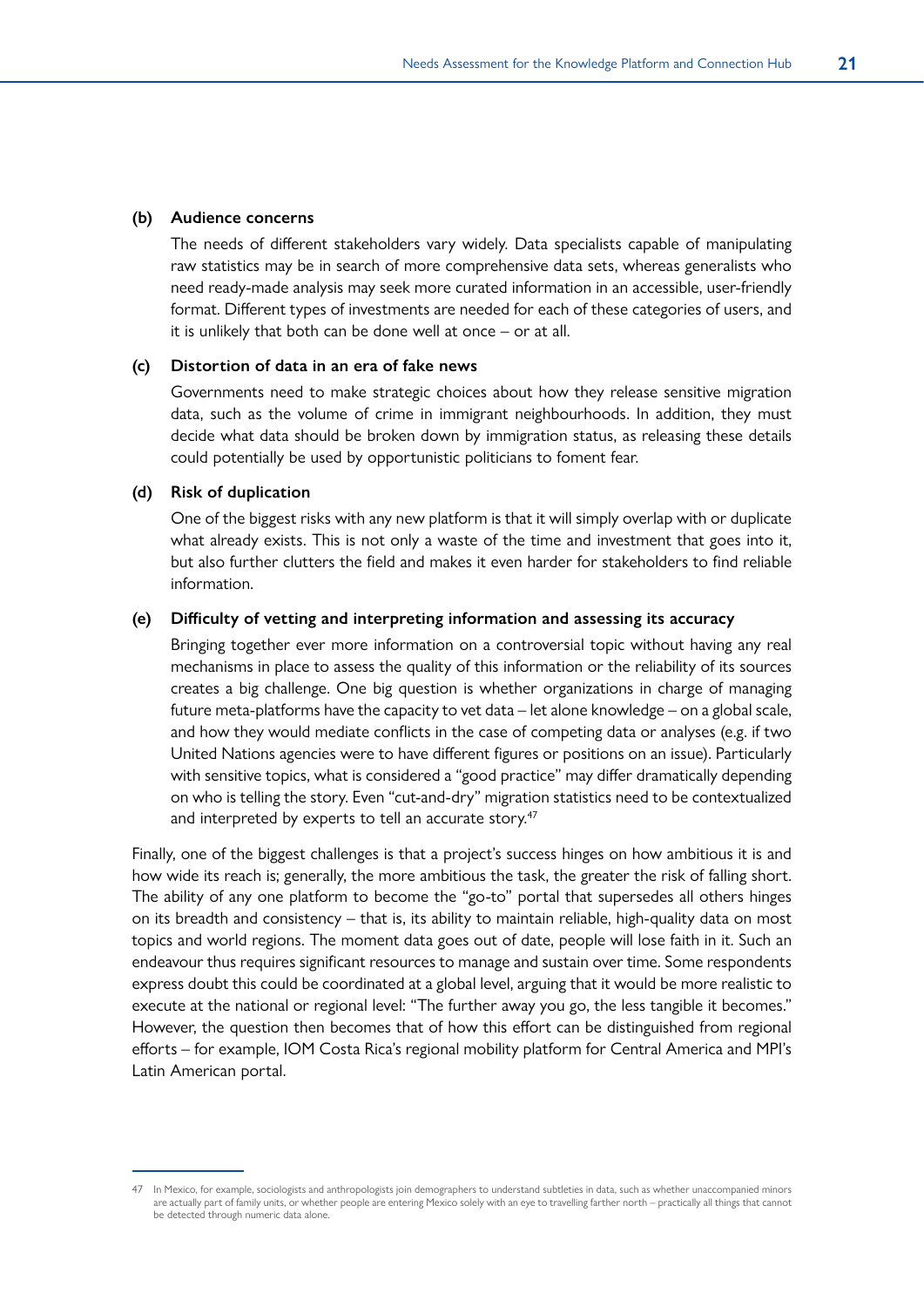### Recommendations

6

<span id="page-31-0"></span>In an environment of limited resources, the United Nations Network on Migration will have to make some hard choices on how best to target their resources to address current gaps and limitations in (and improve upon) migration knowledge and information-sharing. Our research has revealed clear discrepancies in what different actors need and big questions about who or what to prioritize, as the KP and CH will not be able to do everything or please everyone. Based on needs identified though the interviews and the survey, the authors of this assessment believe that there are three principal models for how to prioritize resources and fill knowledge gaps that the new Knowledge Platform might consider.

#### 6.1. Comprehensive approach: Focus on aggregating large pools of information in real time

This model would provide real-time access to raw data and information; in this model, the Knowledge Platform would act more like an algorithmic aggregator than a curated, humandriven platform. This might be accomplished by simply linking with national statistical agencies, the United Nations and other international organizations, and other existing data portals. It could even include something like an RSS feed that automatically pulls data from other sources. This comprehensive approach, however, would come at the expense of a user-driven, curated approach. In addition, the Knowledge Platform would also need to be updated regularly to maintain its position as the "go-to" place for migration information – for example, by committing to weekly or monthly scans to ensure there are no broken links or outdated information.

Greater access to data would fill a distinct need expressed by many stakeholders. Government officials note that it would be useful to have **open-source data that can be manipulated in different ways**, so that data is not limited to how it is used in one report. This would allow users to download and analyse what they need and have a "dialogue with the data". One complaint is that even when thematic reports (e.g. on climate change-related displacement) are published, the raw data underpinning the analysis not always easily accessible. Governments have also said they face political barriers to accessing data from other governments, even neighbouring ones, particularly during a crisis.

Ideally, this could be accompanied by a **data handbook** that delineates and, ideally, assesses the reliability of all available primary sources. Respondents note that they may currently not even know where there is raw data available and where there is none. Databases should also state **caveats** – for example, transparent disclosure of where information is incomplete or could not be obtained, so that users can evaluate the credibility of what they are reading.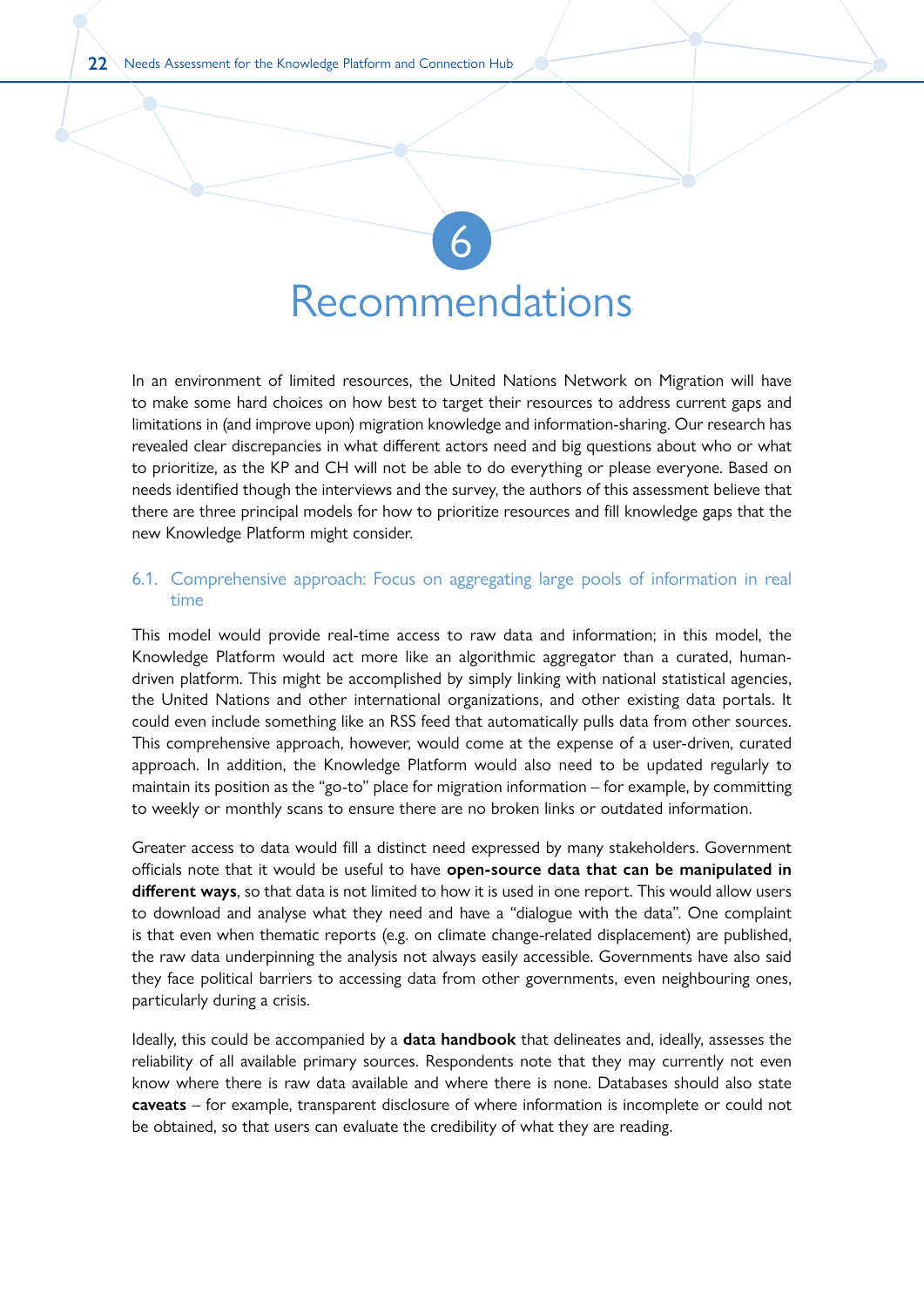#### <span id="page-32-0"></span>6.2. Targeted approach: Focus on curating and analysing the most important information

In this model, key information is curated and presented in an accessible format – that is, overlaid with an interpretation and analysis of key issues and trends. This would come at the expense of the comprehensive scope described in the previous section, as the additional resources required to vet and filter information means the platform would have to set certain parameters on the scope based on agreed-upon priorities. This "curated and slick" prototype would rely on inhouse capacity (augmented by consultants) to curate information and provide a more dynamic and visual user experience and authoritative yet concise analysis. This serves a different audience than the previous option; rather than people who want full data sets, a platform that follows this model caters to time-pressed public officials and other stakeholders who need data to be interpreted or put in context, as well as being presented in an accessible format. A platform implemented following this model would also endeavour to create a baseline of common metrics that everyone uses; a "universal language" so that users can compare "like with like" and find a common understanding of success, particularly in light of the implementation of the Global Compact for Migration.

Building an authoritative repository of information – particularly, one that includes "policy primers" that offer a background on key topics – is complicated by the lack of trust in evidence and lack of consensus as to who should be entrusted to tell sensitive stories in a non-ideological yet authoritative manner. Even collating information on different practices around the world requires both sufficient resources and sound judgment. Going one step further and drawing on existing research to assess policy impacts or outcomes – and doing so in an unbiased manner – thus requires unique expertise. Even highly trusted and specialized United Nations agencies might be seen as promoting their own perspectives or mandates rather than offering impartial analyses or vetting. One potential workaround is to build an advisory board of independent, credible experts on different aspects of migration (selected based on transparent criteria) who can vet and create content as needed.

Other agencies and organizations also need to be persuaded to contribute to this effort rather than compete with it by operating parallel platforms and portals. This buy-in will be key to the success of this model. The hook is that a trusted "uber platform" where the most relevant content can be showcased would offer much greater visibility than individual agencies are able to get on their own.

#### **6.2.1. Capacity-building approach: Investing resources where there is the greatest need**

This model would invest in filling the biggest information gaps, which could mean working to actually build capacity for countries that need it most. Instead of running the risk of duplicating or competing with other platforms, this model would more directly attempt to plug identified knowledge gaps. However, this means directly prioritizing among a host of competing needs that can vary significantly by country and region. It also entails certain ethical questions – for example, whether money is better spent by allocating equal resources to each region, or whether more investment is needed for under-resourced countries.

The emphasis on capacity-building creates an opportunity to re-think data collection from the ground up. This would ultimately improve international standardization and comparability – for instance, if the platform creates data templates for countries to fill so that inputs are standardized.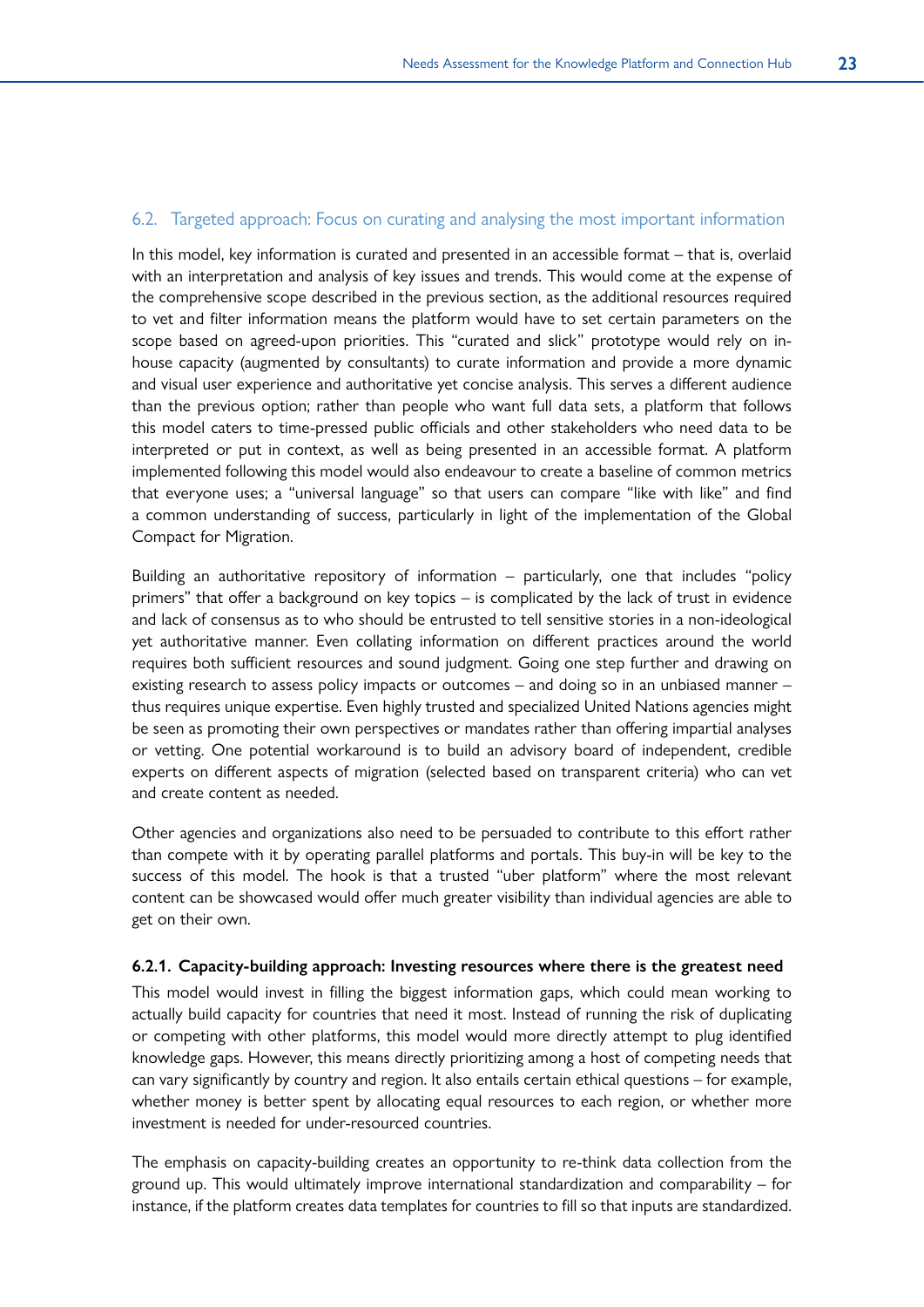This model would also improve data collection practices around the world and the sharing of any existing templates and best practices that are not yet widely used, about matters such as how to incorporate a gender-sensitive approach to data collection.

The Connection Hub might consider adopting the following three key elements.

#### **(a) A forum for the exchange of ideas and monitoring progress in the implementation of the Global Compact for Migration**

Perhaps modelling after Comprehensive Refugee Response Framework (CRRF) platform of UNHCR,<sup>48</sup> the hub could create an environment where the exchange of information and ideas can be facilitated and enabled. Respondents from some countries report using the GFMD Platform for Partnerships (PfP), albeit infrequently and at an early stage in programming; one caveat is that this platform has limited content and is not regularly updated. One challenge of creating a new platform is to ensure that there is enough buy-in where a portal like this would actually be used; currently, some States are wary of efforts to collect "good practices", as this is sometimes seen as "naming and shaming" States with less resources and capacity. Also, it would have to go above and beyond what the PfP has been able to do. Any new database should also be able to filter data by country or region, Global Compact for Migration objective and various other dimensions and variables (e.g. gender, vulnerability and trafficking).

#### **(b) A repository of project and partner documents**

Some government officials note that it is hard to know what exists on the ground through publicly available information, and thus it might be useful to have a "one-stop-shop" that collects all policy documents (as well as supporting material in other media, such as audio and video) in one place. Donor governments, for instance, are often unaware which governments or agencies are active in a region they are investing in. A centralized database of partners and projects active in specific countries around the world would be useful in helping avoid duplication, particularly of larger-scale initiatives in progress at the national level, or implementing projects that are counterproductive to each other, and instead potentially help create synergies among different actors (assuming they are not in competition). However, databases of projects and practices can be challenging to assemble because **what exists on paper may not equate to what is happening on the ground**. A vetting system would need to be developed, for example, by outlining a set of guiding principles that an initiative must demonstrate that it abides by before going on a website. Drawing on other media (even social media) to corroborate stories told by official policy documents can also address this challenge.

#### **(c) A connection hub or "Help" button to connect countries with specific projects and partners**

Another idea, albeit a resource-intensive one, is to add a human dimension to the database by matching users with projects or partners that can help with a specific initiative or challenge. Rather than merely featuring a static list of best practices that go unused, a more dynamic interface could ensure that promising ideas are applied in real life.

<sup>48</sup> For more information about the CRRF platform, visit [www.unhcr.org/comprehensive-refugee-response-framework-crrf.html](http://www.unhcr.org/comprehensive-refugee-response-framework-crrf.html).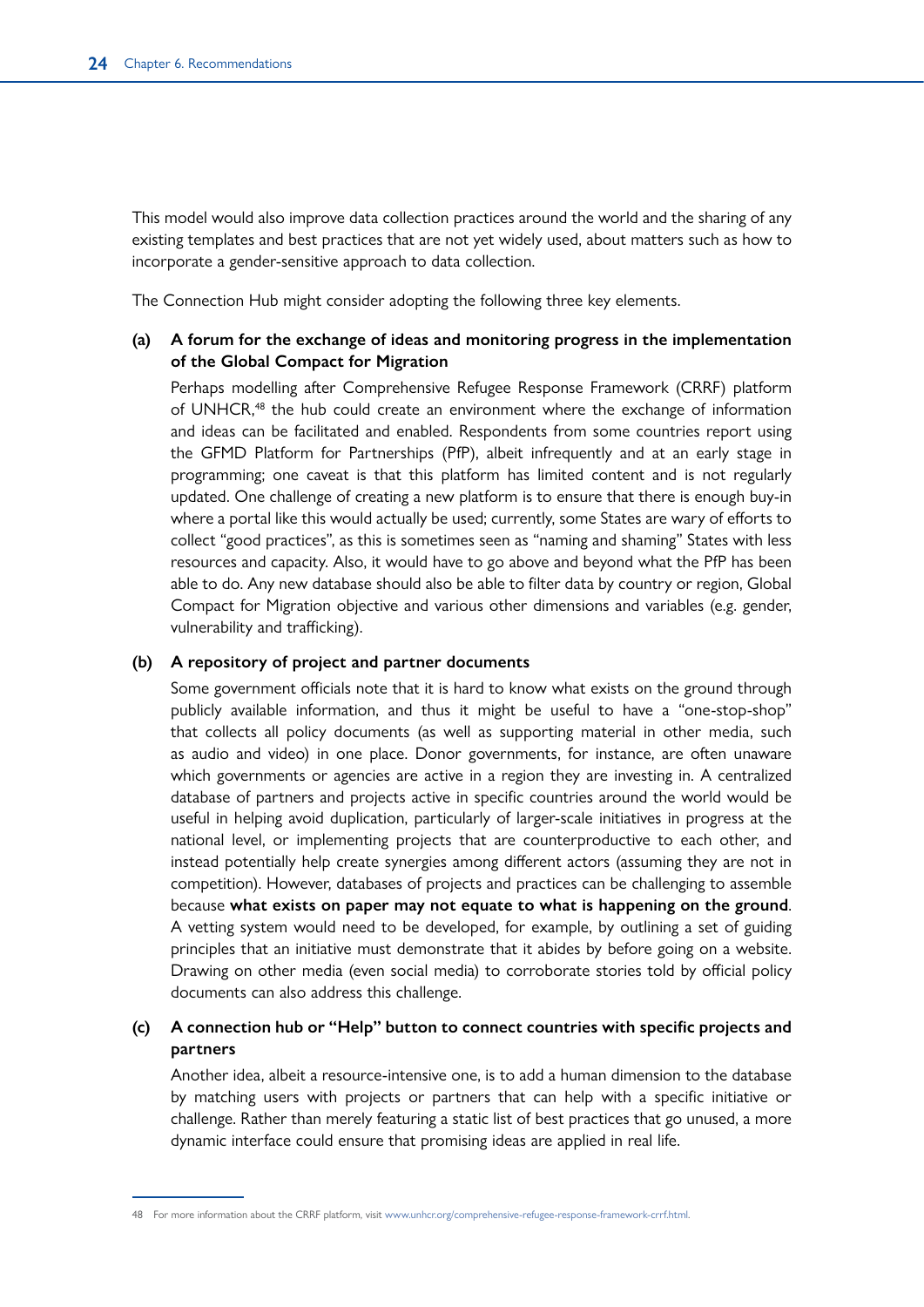### Annex

#### <span id="page-34-0"></span>**Questionnaire: Needs Assessment Survey**

| $\Box$ National government              |
|-----------------------------------------|
| $\Box$ Subnational government           |
| $\Box$ International organization       |
| $\square$ Non-governmental organization |
| $\Box$ Private sector                   |
| $\Box$ Trade union                      |
| $\Box$ Other:                           |
|                                         |
|                                         |
|                                         |
|                                         |
|                                         |
|                                         |
|                                         |

#### **I. Finding and using migration data and information**

Why do you typically seek data and information about migration? (Multiple choice: Tick as relevant and select the appropriate frequency.)

| $\Box$ 1. To inform the design of a new policy, project, legislation or campaign (e.g. new migration | $\Box$ Very often   |
|------------------------------------------------------------------------------------------------------|---------------------|
| policy or project for migrant entrepreneurs in a city)                                               | $\Box$ Often        |
|                                                                                                      | $\Box$ Sometimes    |
|                                                                                                      | $\Box$ Rarely       |
|                                                                                                      | $\Box$ Very rarely  |
|                                                                                                      | $\Box$ Never        |
| $\Box$ 2. To improve existing policies, projects, legislation or campaigns (e.g. to make them more   | $\Box$ Very often   |
| effective or adapt them to new trends/realities)                                                     | $\Box$ Often        |
|                                                                                                      | $\square$ Sometimes |
|                                                                                                      | $\Box$ Rarely       |
|                                                                                                      | $\Box$ Very rarely  |
|                                                                                                      | $\Box$ Never        |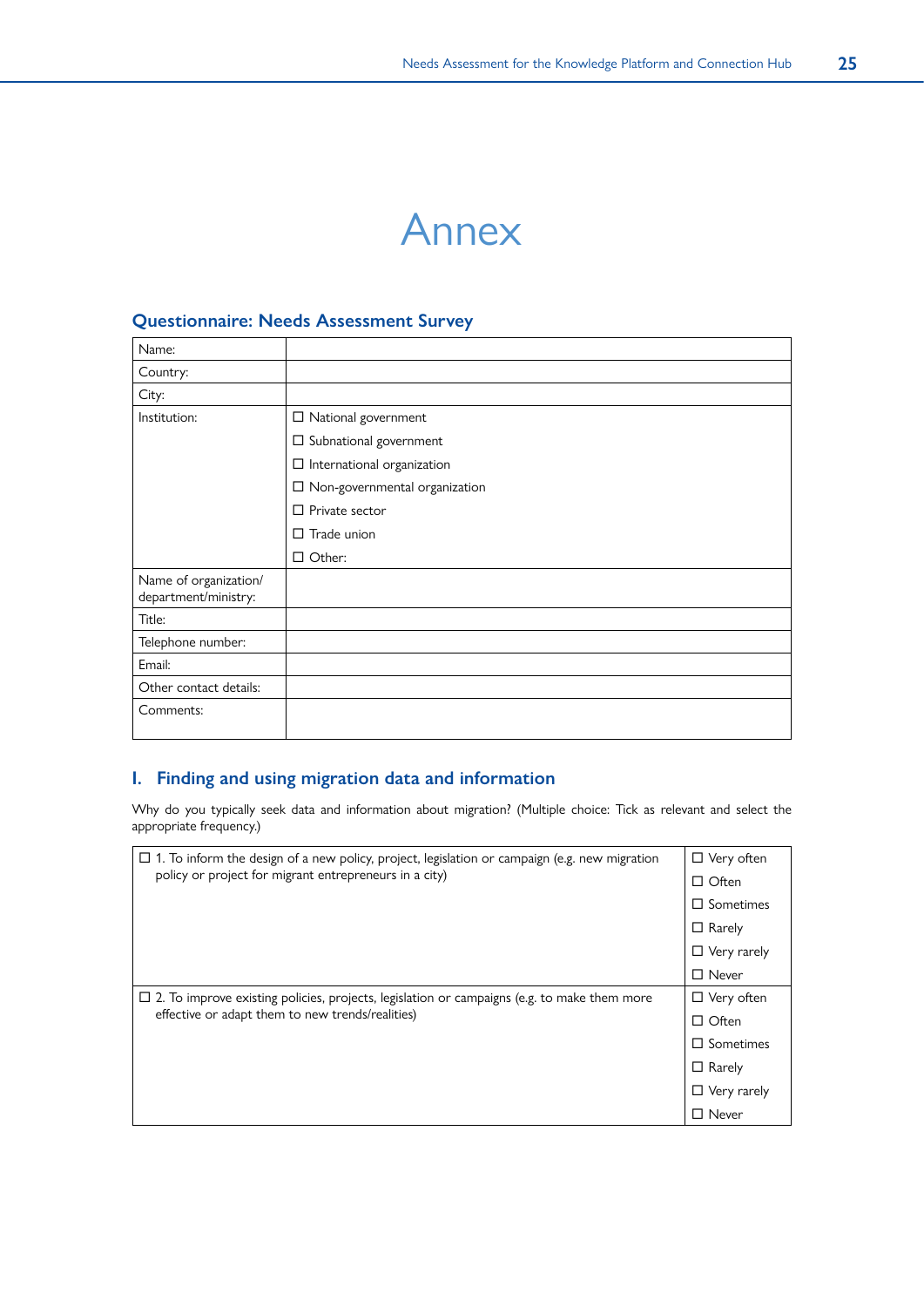| $\Box$ 3. For public outreach (e.g. the head of the department, the mayor or the minister needs a                                                                               | $\Box$ Very often   |
|---------------------------------------------------------------------------------------------------------------------------------------------------------------------------------|---------------------|
| specific piece of information for a speech or newsletter for his/her constituency)                                                                                              | $\Box$ Often        |
|                                                                                                                                                                                 | $\Box$ Sometimes    |
|                                                                                                                                                                                 | $\Box$ Rarely       |
|                                                                                                                                                                                 | $\Box$ Very rarely  |
|                                                                                                                                                                                 | $\square$ Never     |
| $\Box$ 4. To monitor or evaluate the implementation of a normative framework, policy initiative or<br>campaign (e.g. annual review of a policy, quarterly report for a project) | $\Box$ Very often   |
|                                                                                                                                                                                 | $\Box$ Often        |
|                                                                                                                                                                                 | $\Box$ Sometimes    |
|                                                                                                                                                                                 | $\Box$ Rarely       |
|                                                                                                                                                                                 | $\Box$ Very rarely  |
|                                                                                                                                                                                 | $\Box$ Never        |
| $\Box$ 5. Other(s) (specify):                                                                                                                                                   | $\Box$ Very often   |
|                                                                                                                                                                                 | $\Box$ Often        |
|                                                                                                                                                                                 | $\square$ Sometimes |
|                                                                                                                                                                                 | $\Box$ Rarely       |
|                                                                                                                                                                                 | $\Box$ Very rarely  |
|                                                                                                                                                                                 | $\square$ Never     |

- 6. When you look for migration data or analysis, which sources do you consult first? (Rank your top three choices.)
	- $\Box$  Publications by international organizations (e.g. United Nations organizations and the Organisation for Economic Co-operation and Development (OECD))
	- □ Academic articles
	- $\Box$  Publications by think tanks or research institutes
	- $\Box$  Publications by non-governmental organizations and civil society organizations
	- $\Box$  Internal data sets (e.g. data produced by your own department or statistical office)
	- Country-based socioeconomic and administrative statistics, such as administrative data, statistical surveys and censuses (e.g. country-based labour force and household surveys and censuses, country-based population registries and administrative records)
	- Data sets of international or regional statistical bodies (e.g. data compiled by the United Nations Population Division or Eurostat)
	- $\Box$  Migration experts
	- $\Box$  Other(s) (specify):
- 7. In general, when you look for migration data or information, what formats do you favour? (Rank your top three choices.)
	- $\Box$  Policy briefs with examples of policy innovations or practices and initiatives that have worked in other countries
	- $\square$  Surveys or polling analyses
	- $\Box$  Short analytical reports
	- $\square$  Evaluations/analyses of initiatives, best practices and policies
	- $\square$  Case studies (e.g. real-life stories that can be used in a speech)
	- □ Academic articles or research
	- $\Box$  In-person briefings by migration experts
	- $\Box$  Other(s) (specify):  $\Box$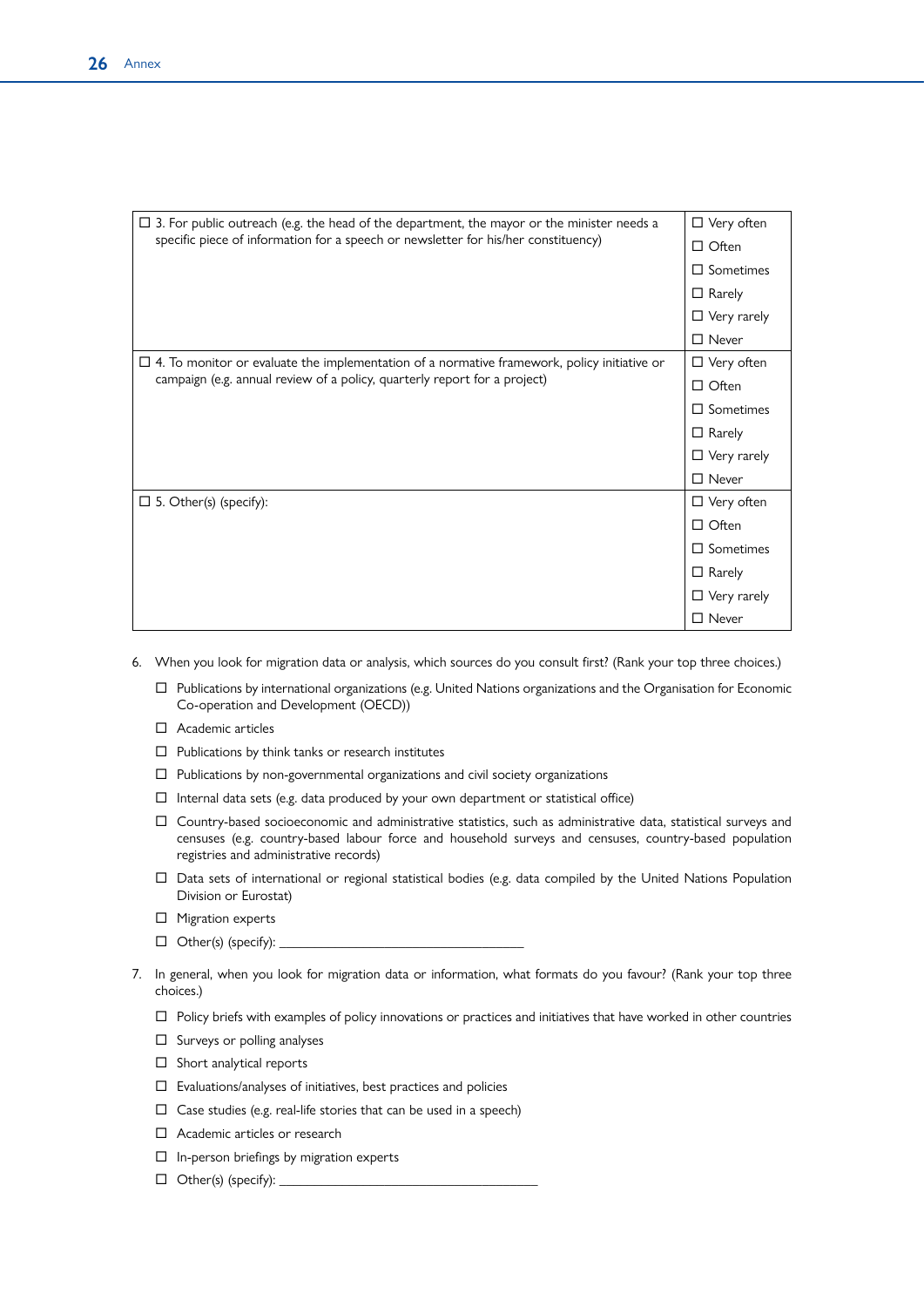- 8. In your position, how regularly do you look for additional migration data and information? (Pick one option only.)
	- $\Box$  Several times a week
	- $\square$  Once a week
	- $\Pi$  A few times a month
	- $\square$  Less than once a month
- 9. How do you use the migration data and information you find? (Multiple choice)
	- $\Box$  To fill a gap in understanding (e.g. how many people would be affected by a specific policy change)
	- $\Box$  To better understand background and contextual information (e.g. gain insight into the dynamics underpinning a specific social phenomenon, including more theoretical reflections)
	- $\Box$  To assess the costs and benefits of a decision and weigh trade-offs (compared to other options)
	- $\Box$  To assess the potential impacts of a decision
	- $\Box$  To compare or be inspired by possible good practices by learning about what other countries/authorities/ bodies do
	- $\Box$  Other(s) (specify):

#### **II. Needs for the Connection Hub and Knowledge Platform**

- 10. In your opinion, what makes a migration platform or data hub the most useful? (Multiple choice)
	- $\Box$  Draws on various sources and presents a comprehensive and complex perspective on an issue
	- $\Box$  Is regularly updated
	- $\Box$  Is very concrete and not merely theoretical
	- $\Box$  Synthesizes academic literature to provide a theoretical perspective on practical issues
	- $\square$  Is easy to use (e.g. to locate the information needed)
	- $\Box$  Has a moderator function (e.g. online assistance to help users)
	- $\square$  Is available in multiple languages (i.e. not just English)
	- $\Box$  Provides data in a downloadable format that allows for secondary data analysis (e.g. XLS or CSV)
	- $\Box$  Has data visualization available on-site (e.g. maps and graphs)
	- $\Box$  Other(s) (specify):
- 11. In your opinion, what makes a migration platform or data hub the most reliable? (Multiple choice)
	- $\Box$  Draws on data sources that are from an official body (e.g. local or national government body)
	- $\square$  Is regularly updated and indicates when most recently updated
	- $\square$  Contains raw data for users to interpret as they see fit
	- $\square$  Draws from multiple sources to present a comprehensive and complex perspective on an issue
	- $\Box$  Other(s) (specify):
- 12. In your opinion, what are the main limitations of these migration platforms/portals in terms of content? (Multiple choice)
	- $\Box$  Information is outdated.
	- $\Box$  Information is not comprehensive (e.g. it does not cover the whole field you are working on, or it covers a limited geography).
	- $\Box$  The sample or information does not match what I/we need.
	- $\Box$  Information is too theoretical.
	- $\Box$  Information and analysis lack concrete recommendations for policymakers.
	- $\Box$  Information is not reliable (e.g. there are flaws in the methodology).
	- $\Box$  Information is biased.
	- $\Box$  Other(s) (specify):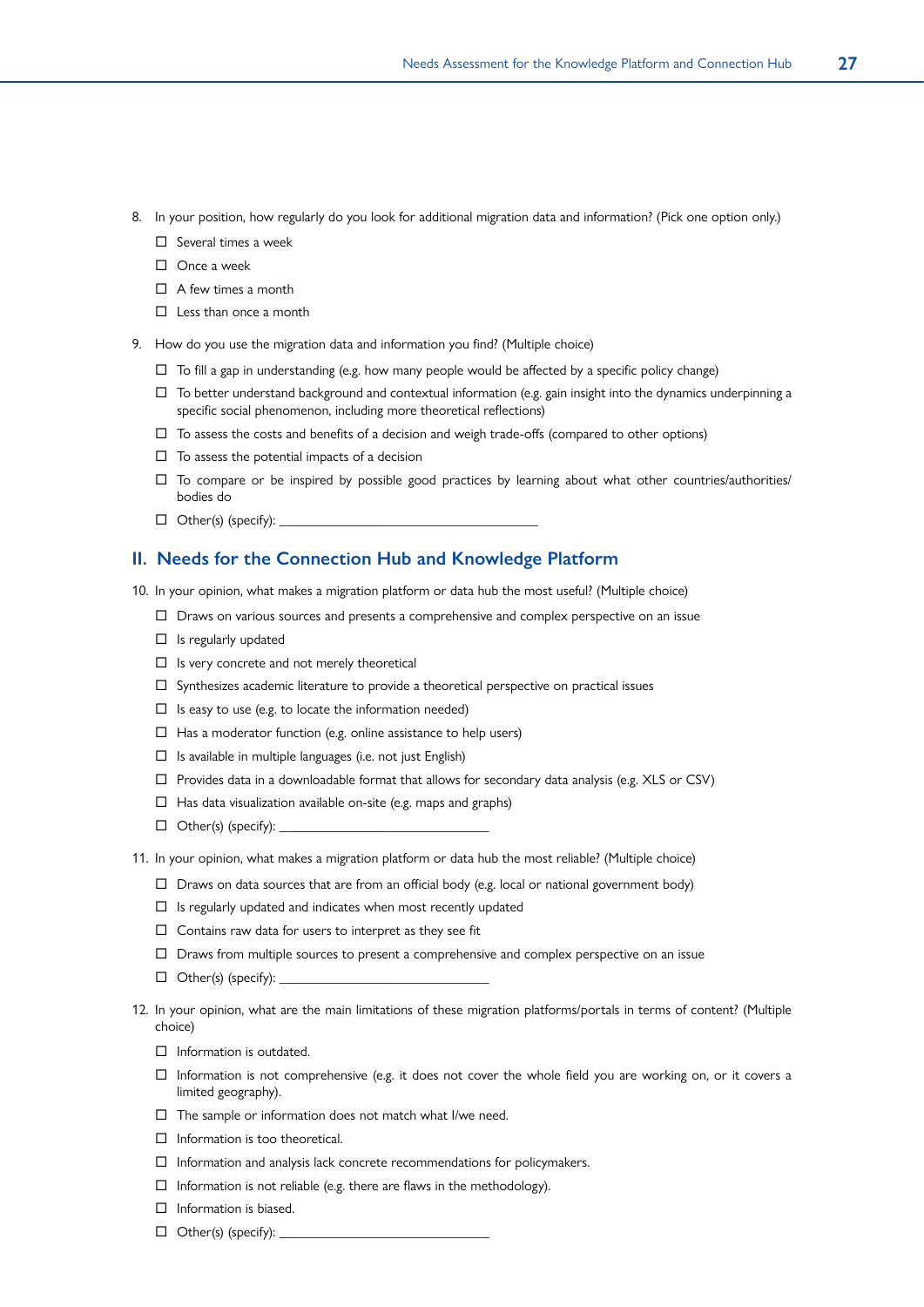- 13. In your opinion, what are the main limitations of these migration platforms/portals in terms of accessibility/usage? (Multiple choice)
	- $\Box$  There are many platforms with similar information and I am not sure which one to use.
	- $\Box$  The content is not fully available through the subscriptions made available by my organization.
	- $\Box$  It is difficult to locate the data/articles I am looking for.
	- $\Box$  It is difficult to use or I am not sure how to use it.
	- $\Box$  It is not available in my native language (specify):
	- $\Box$  Other(s) (specify):

14. What is your general take on migration data platforms and portals? (Multiple choice)

- $\Box$  This diversity of platforms and portals is very useful for gathering data and information.
- $\Box$  Only a few of them are useful for gathering data and information.
- $\Box$  There are too many of them and it is confusing.
- $\Box$  They are easy to use.
- $\Box$  They are difficult to use.
- $\Box$  They do not provide information and data in open access.
- $\Box$  Other(s) (specify):

15. Do you see benefits of having a new Knowledge Platform? (One choice only)

- □ Yes, many.
- □ Yes.
- □ Not really.
- $\Box$  Not at all.
- $\Box$  I don't know.
- 16. Add a brief comment to explain.

#### **III. Current gaps in data and analysis on migration**

- 17. Among the following, what are the three main topics on which you often struggle to find reliable data using existing platforms and portals? (Choose three options.)
	- $\Box$  Quantitative data (e.g. on the number of migrants in a country, disaggregated by sex, age or migration status; on the number of irregular border-crossings into a country; on the number of migrants who have died or gone missing attempting to cross international borders; on the number of migrants returned from a country (voluntarily and involuntarily); trends over time)

Specify:

 $\Box$  Legal analysis (e.g. of the compliance of labour migration, family reunification or return measures with existing normative obligations)

Specify:

 $\Box$  Social analysis (e.g. of the effects of labour migration policies on workers; of the effects of family reunification policies on migrant families; of the social dynamics associated with smuggling and trafficking)

Specify: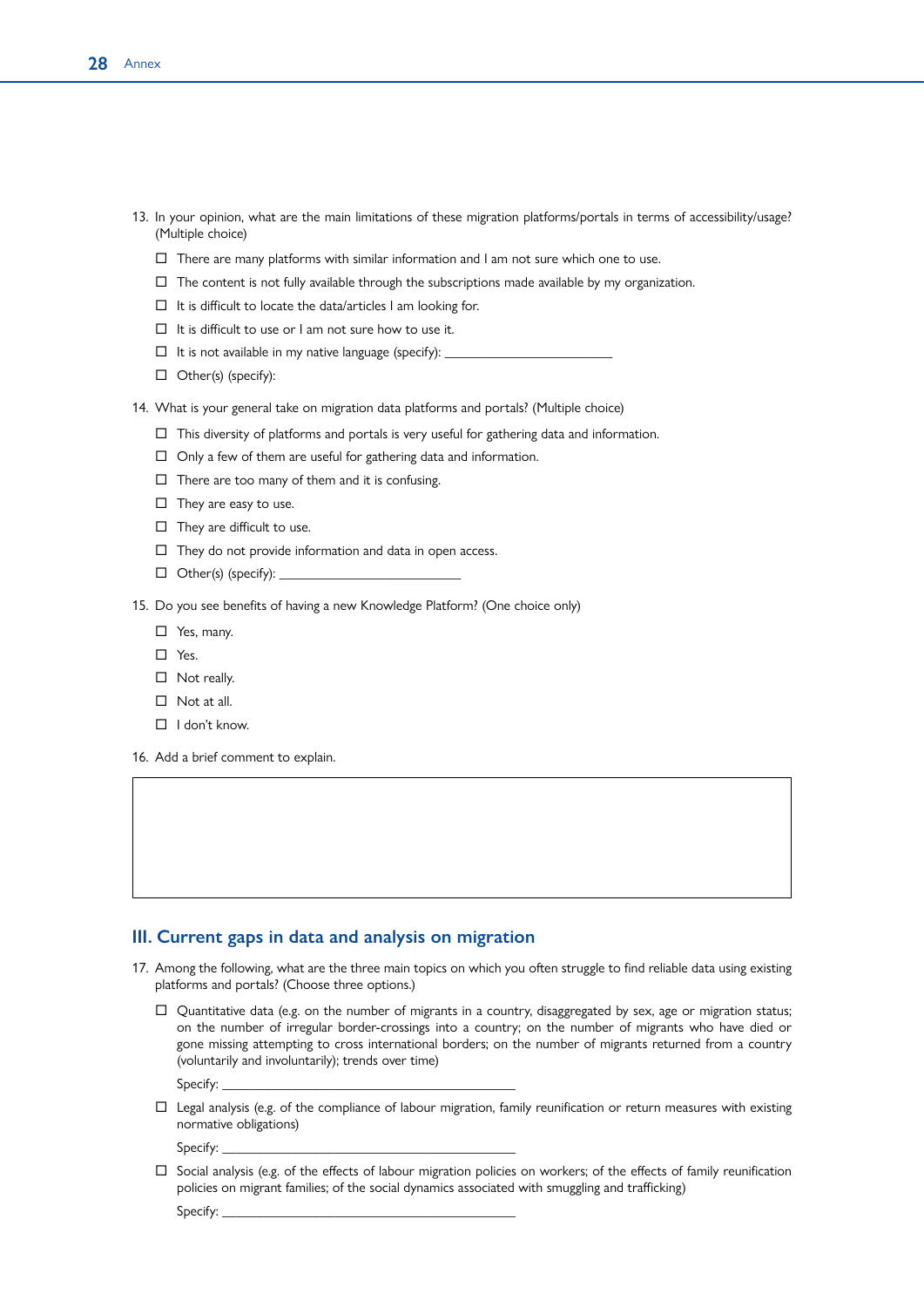$\square$  Economic analysis (e.g. of the effects of labour migrants on the national job market; of the effects of development aid in countries of origin)

Specify:

- $\Box$  Historical analysis (e.g. of the history of migration in a country; of the history of a specific migrant population) Specify:
- $\Box$  Geographic analysis (e.g. of migration routes; of the effects of new transportation infrastructure on migration routes)

Specify:

 $\Box$  Other(s)

Specify:

#### **IV. Impact of migration data and information on the decision-making process**

- 18. When you gather migration data and information via online platforms and portals, how important is this evidence to the decision-making process in your organization/department? (e.g. in the case of a new project, policy or awareness-building initiative)? (Pick one option only.)
	- □ Very important
	- Important
	- □ Not important
	- □ Not important at all
	- $\Box$  I don't know
- 19. In your experience, what source of evidence, data or analysis has proved the most important to the decision-making process in your organization/department (e.g. in the case of a new project, policy, awareness-building initiative)? (Multiple choice)
	- $\Box$  Talking to colleagues within my department
	- $\Box$  Talking to experts within my government/organization
	- $\Box$  Talking to migration experts outside my government/organization
	- $\square$  Consulting online information (e.g. portals or platforms about migration)
	- $\square$  Reviewing internal information (e.g. collected by internal statistical department)
	- $\Box$  Reading the press
	- $\Box$  Other(s) (specify):  $\Box$

#### **V. Information sharing and coordination through hubs that can connect actors**

- 20. How do you typically share information (e.g. best practices, relevant data) internally (with other departments within your government/organization)? (Multiple choice)
	- $\Box$  Online platforms or portals
	- $\Box$  For instance (specify):
	- $\square$  Bilateral meetings
	- □ Conferences or workshops
	- □ Newsletters
	- $\Box$  Other(s) (specify):
- 21. Which of the following are challenges/gaps in sharing information internally and with external partners? (Multiple choice)
	- $\square$  Lack of capacity (e.g. in terms of resources and time)
	- $\square$  Lack of tools to do so (e.g. no common online platform)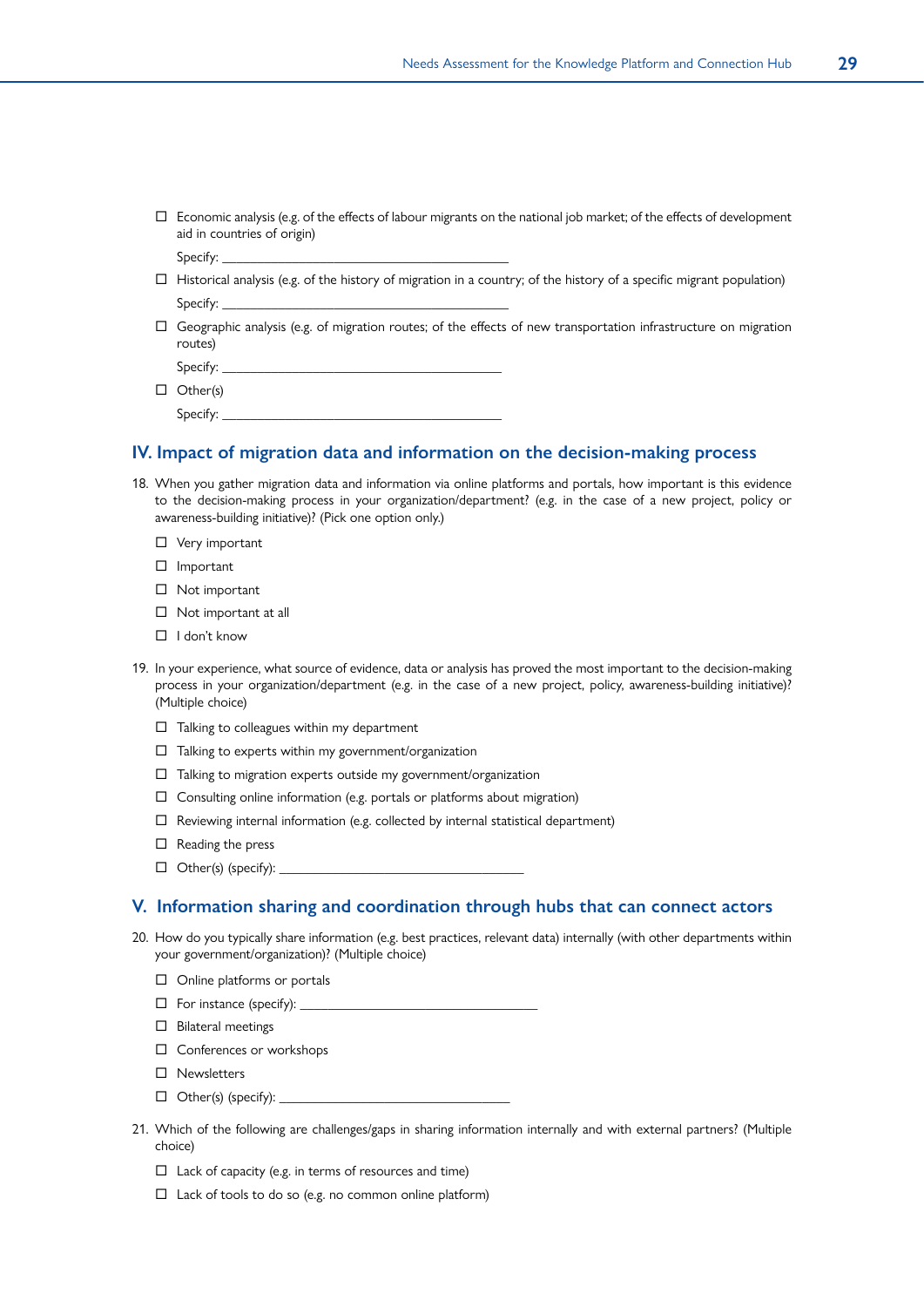- $\Box$  Lack of opportunities to do so (e.g. through panels, conferences, calls and meetings)
- $\square$  Difficulty with identifying the counterpart at the right level
- $\Box$  Other(s) (specify):
- 22. Between 0 (very low) and 5 (very high), how could a Connection Hub (online platform that would connect the stakeholders involved in the implementation of the Global Compact for Migration) best help to address these challenges? (One choice)
	- $\Box$  Filling gaps in migration data or analysis: 0 1 2 3 4 5
	- $\square$  Sharing best practices and lessons learned on how to implement the Global Compact for Migration: 0 1 2 3 4 5
	- Identification of implementing partners for the Global Compact for Migration, within and outside the United Nations system: 0 1 2 3 4 5
	- Identification of funding mechanisms to implement the Global Compact for Migration: 0 1 2 3 4 5

#### **VI. Conclusions**

23. To conclude, what recommendations can you share for the new platform to be established by the United Nations Network on Migration (i.e. the Connection Hub and Global Knowledge Platform)?

| <b>Platforms/Portals/Websites</b>                                                                            |                                                                         |                                                                              |
|--------------------------------------------------------------------------------------------------------------|-------------------------------------------------------------------------|------------------------------------------------------------------------------|
| Tick the appropriate box to indicate<br>whether you have heard of or used<br>the portal, webpage or website. | Name of portal/webpage/website                                          | Organization/Department                                                      |
| [ ] Heard of it but have not used it<br>$\lceil \_$ ] Used it                                                | International Migrant Stock                                             | United Nations Department of Economic and<br>Social Affairs (UN DESA)        |
| [ _ ] Heard of it but have not used it<br>$\lceil \_$ ] Used it                                              | Humanitarian Data Exchange (HDX)                                        | United Nations Office for the Coordination of<br>Humanitarian Affairs (OCHA) |
| [ _ ] Heard of it but have not used it<br>$\lceil \_$ ] Used it                                              | <b>UNHCR Population Statistics</b><br>(covering populations of concern) | Office of the United Nations High Commissioner<br>for Refugees (UNHCR)       |
| [ ] Heard of it but have not used it<br>$\lceil \_$ ] Used it                                                | Child Migration and Child<br>Displacement data sets                     | United Nations Children's Fund (UNICEF)                                      |
| [_] Heard of it but have not used it<br>$\lceil \_$ ] Used it                                                | dataUNODC                                                               | United Nations Office on Drugs and Crime<br>(UNODC)                          |
| $[$ $\Box$ Heard of it but have not used it<br>$\lceil \_$ ] Used it                                         | <b>UNESCO</b> Institute for Statistics<br>(UIS)                         | United Nations Educational, Scientific and Cultural<br>Organization (UNESCO) |
| [ _ ] Heard of it but have not used it<br>$\lceil \_$ ] Used it                                              | <b>UNHCR Population Statistics</b>                                      | <b>UNHCR</b>                                                                 |
| [ _ ] Heard of it but have not used it<br>$\lceil \_$ ] Used it                                              | Global Internal Displacement<br>Database                                | Internal Displacement Monitoring Centre (IDMC)                               |

24. Which of the following are you and your colleagues aware of and/or use? (Tick as relevant.)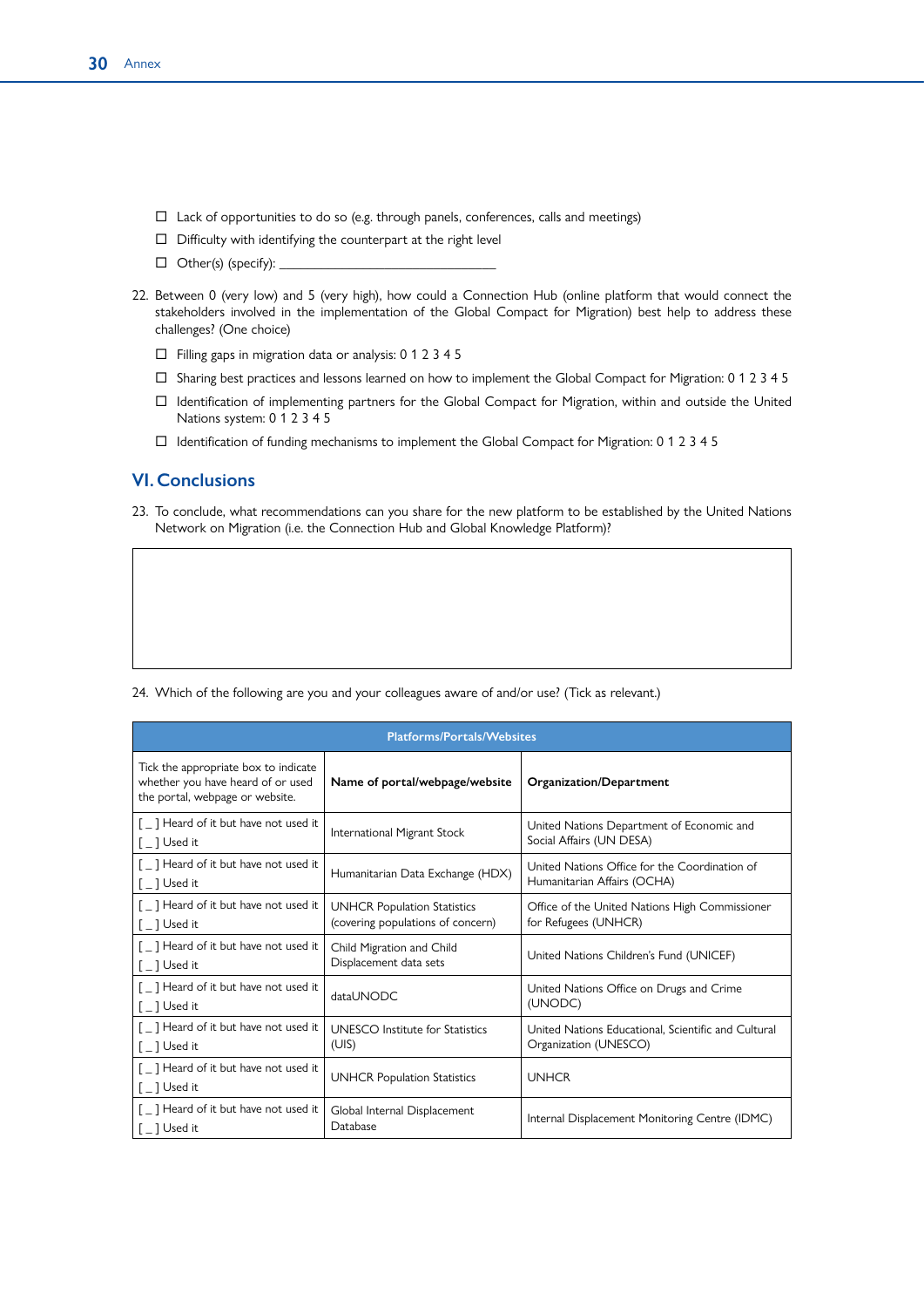| [ _ ] Heard of it but have not used it<br>$\lceil \_$ ] Used it                                      | Missing Migrants Project: Tracking<br>Deaths along Migratory Routes             |                                                                  |  |
|------------------------------------------------------------------------------------------------------|---------------------------------------------------------------------------------|------------------------------------------------------------------|--|
| [_] Heard of it but have not used it<br>$\lceil \_ \rceil$ Used it                                   | Counter-Trafficking Data<br>Collaborative (data hub on human<br>trafficking)    |                                                                  |  |
| [_] Heard of it but have not used it<br>$\lceil \_$ ] Used it                                        | Global Migration Data Portal                                                    |                                                                  |  |
| [_] Heard of it but have not used it<br>$[-]$ Used it                                                | Displacement Data Portal                                                        |                                                                  |  |
| [_] Heard of it but have not used it<br>$\lceil \_$ ] Used it                                        | Flow Monitoring Registry                                                        | International Organization for Migration (IOM)                   |  |
| $\lceil \ \ \rceil$ Heard of it                                                                      | Regional Knowledge Hub on<br>Migration                                          |                                                                  |  |
| [_] Heard of it but have not used it<br>$\lceil \_$ ] Used it                                        | Environmental Migration Portal                                                  |                                                                  |  |
| [ _ ] Heard of it but have not used it<br>$[$ $\Box$ Used it                                         | Regional Migration Data: MENA<br>Mixed Migration Overview                       |                                                                  |  |
| [ _] Heard of it but have not used it<br>$[$ $\Box$ Used it                                          | Plataforma Regional de Información<br>sobre Migración (PRIMI)                   |                                                                  |  |
| [ _] Heard of it but have not used it<br>$\lceil \_$ $\rceil$ Used it                                | Indicators of Immigrant Integration<br>(database)                               |                                                                  |  |
| [ _ ] Heard of it but have not used it<br>$\lceil \_$ ] Used it                                      | Database on immigrants in OECD<br>countries (DIOC)                              | Organisation for Economic Co-operation and<br>Development (OECD) |  |
| [ _ ] Heard of it but have not used it<br>[ _ ] Used it                                              | <b>OECD</b> International Migration<br>Database                                 |                                                                  |  |
| [_] Heard of it but have not used it<br>$[$ $\Box$ Used it                                           | The Blue Hub (also known as<br>"KCMD Data Catalogue" and<br>"Dynamic Data Hub") | Knowledge Centre on Migration and Demography<br>(KCMD)           |  |
| [_] Heard of it but have not used it<br>$[$ $\Box$ Used it                                           | Eurostat Data                                                                   | European Commission                                              |  |
| $\left[\begin{array}{c} 0 \end{array}\right]$ Heard of it but have not used it<br>$[$ $\Box$ Used it | International Migration in Latin<br>America (IMILA)                             | Economic Commission for Latin American and the<br>Caribbean      |  |
| [ _ ] Heard of it but have not used it<br>$\lceil \_$ ] Used it                                      | Footprints Database                                                             | Mixed Migration Hub (MHub)                                       |  |
| [ _ ] Heard of it but have not used it<br>$[$ $\Box$ Used it                                         | Legislative/Legal Databases<br>(EPLex, IRLex, NATLEX,<br>NORMLEX, LEGOSH)       | International Labour Organization (ILO)                          |  |
| [ _ ] Heard of it but have not used it<br>$[$ $\Box$ Used it                                         | <b>ILOSTAT</b>                                                                  |                                                                  |  |
| [_] Heard of it but have not used it<br>$\lceil \_$ ] Used it                                        | <b>GFMD Platform for Partnerships</b><br>(PFP)                                  | Global Forum on Migration and Development<br>(GFMD)              |  |
| [_] Heard of it but have not used it<br>$[$ $\Box$ Used it                                           | Global Knowledge Partnership<br>on Migration and Development<br>(KNOMAD)        | World Bank                                                       |  |
| [_] Heard of it but have not used it<br>$[$ $\Box$ Used it                                           | MPI Data Hub                                                                    | Migration Policy Institute (MPI)                                 |  |
| [_] Heard of it but have not used it<br>$\lceil \_$ ] Used it                                        | Mixed Migration Centre                                                          | Mixed Migration Centre                                           |  |
| [_] Heard of it but have not used it<br>$[$ $\Box$ Used it                                           | Legislationline (Migration)                                                     | Organization for Security and Co-operation in<br>Europe (OSCE)   |  |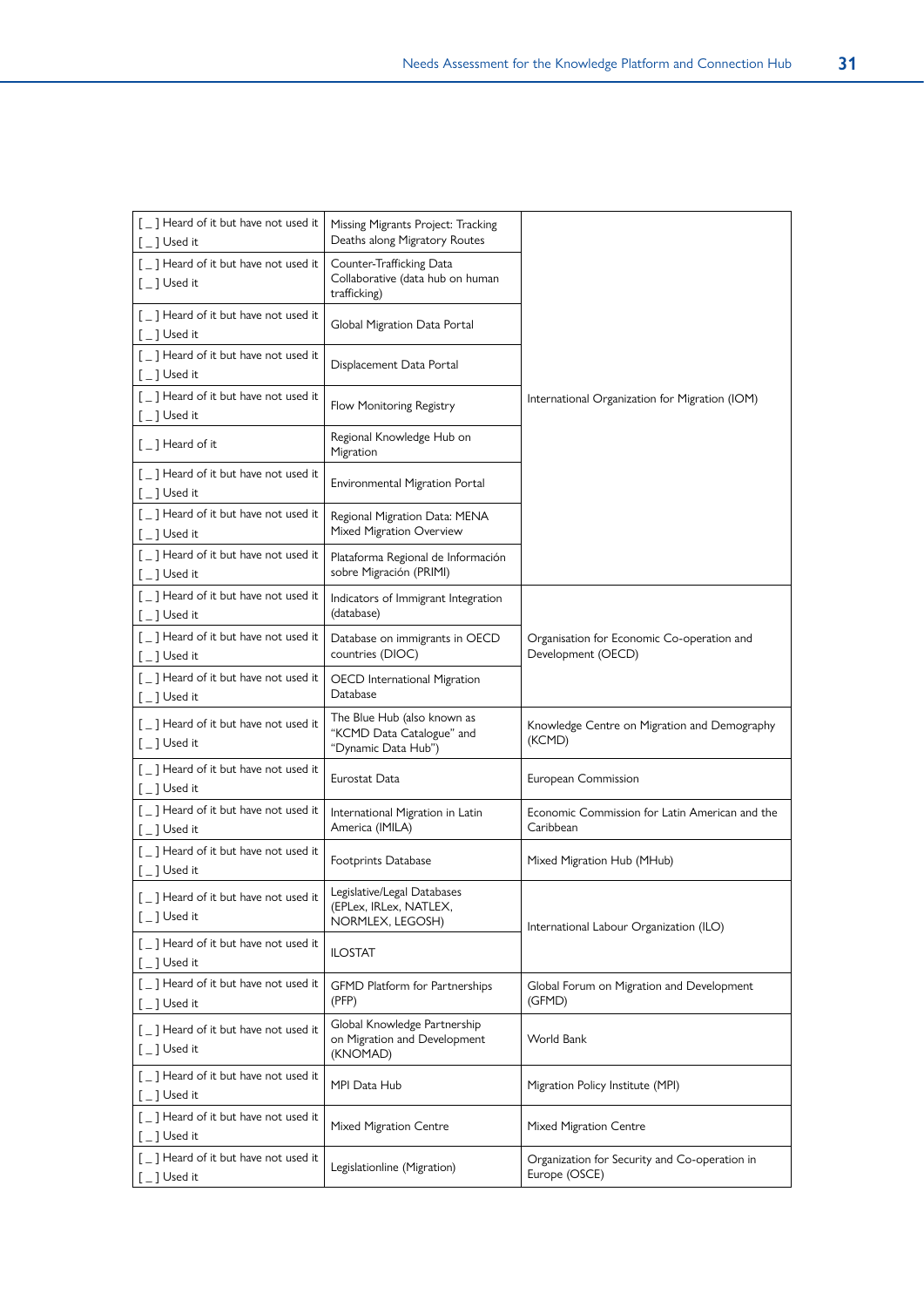| [_] Heard of it but have not used it<br>$[$ $\Box$ Used it                       | Africa Caribbean Pacific (ACP)<br>Observatory on Migration                             | International Organization for Migration (IOM) +<br>15 partners                                                                                                                                                                                                                                                                               |
|----------------------------------------------------------------------------------|----------------------------------------------------------------------------------------|-----------------------------------------------------------------------------------------------------------------------------------------------------------------------------------------------------------------------------------------------------------------------------------------------------------------------------------------------|
| [_] Heard of it but have not used it<br>$[$ $\Box$ Used it                       | Caribbean Migration Consultations<br>Platform                                          | Caribbean countries, in coordination with IOM and<br>UNHCR                                                                                                                                                                                                                                                                                    |
| [_] Heard of it but have not used it<br>$[$ $\Box$ Used it                       | Determinants of International<br>Migration (DEMIG) Policy                              | International Migration Institute (IMI), University of<br>Amsterdam                                                                                                                                                                                                                                                                           |
| [_] Heard of it but have not used it<br>$[$ $\Box$ Used it                       | M4D Net                                                                                | The United Nations Joint Migration and<br>Development Initiative (JMDI), led by the United<br>Nations Development Programme (UNDP), in<br>collaboration with IOM, the International Trade<br>Centre (ITC)-ILO, UNHCR, the United Nations<br>Population Fund, the United Nations Institute for<br>Training and Research (UNITAR), and UN-Women |
| [_] Heard of it but have not used it<br>$[$ $\Box$ Used it                       | <b>OECD Migration</b>                                                                  | OECD                                                                                                                                                                                                                                                                                                                                          |
| [_] Heard of it but have not used it<br>$[$ $\Box$ Used it                       | MILEX (Database of Migration<br>Legislation in the Americas)                           | Organization of American States (OAS)                                                                                                                                                                                                                                                                                                         |
| [_] Heard of it but have not used it<br>$[$ $\Box$ Used it                       | SICREMI (Continuous Reporting<br>System on International Migration in<br>the Americas) | OAS, in collaboration with OECD                                                                                                                                                                                                                                                                                                               |
| [_] Heard of it but have not used it<br>$[$ $\overline{\phantom{a}}$ $]$ Used it | European Website on Integration                                                        | European Commission                                                                                                                                                                                                                                                                                                                           |
| [_] Heard of it but have not used it<br>$[$ $\Box$ Used it                       | Knowledge Centre on Migration and<br>Demography (KCMD) Knowledge<br>Portal             | Led by the European Commission and its partners                                                                                                                                                                                                                                                                                               |
| [_] Heard of it but have not used it<br>$[$ $\Box$ Used it                       | <b>EMN Publications</b>                                                                | European Migration Network (EMN)                                                                                                                                                                                                                                                                                                              |
| [ _ ] Heard of it but have not used it<br>$[$ $\Box$ Used it                     | Migration Research Hub                                                                 | Consortium of 16 partners (project leader: Erasmus<br>University Rotterdam)                                                                                                                                                                                                                                                                   |
| [_] Heard of it but have not used it<br>$[$ $\Box$ Used it                       | Southern African Migration<br>Programme (SAMP)                                         | Southern African Migration Programme (SAMP)                                                                                                                                                                                                                                                                                                   |
| [_] Heard of it but have not used it<br>$[$ $\Box$ Used it                       | Smuggling of Migrants Knowledge<br>Portal (SHERLOC)                                    | United Nations Office on Drugs and Crimes<br>(UNODC)                                                                                                                                                                                                                                                                                          |
| [_] Heard of it but have not used it<br>$[-]$ Used it                            | Compendium of Labour Market<br>Policies                                                | <b>ILO</b>                                                                                                                                                                                                                                                                                                                                    |
| [_] Heard of it but have not used it<br>$\lceil \_$ ] Used it                    | <b>TEMPER</b> (Temporary versus<br>Permanent Migration) Project                        | Consortium of universities and ITC-ILO                                                                                                                                                                                                                                                                                                        |
| [_] Heard of it but have not used it<br>$[$ $\Box$ Used it                       | Other(s): [Option to add a short<br>comment]                                           | Other(s): [Option to add a short comment]                                                                                                                                                                                                                                                                                                     |